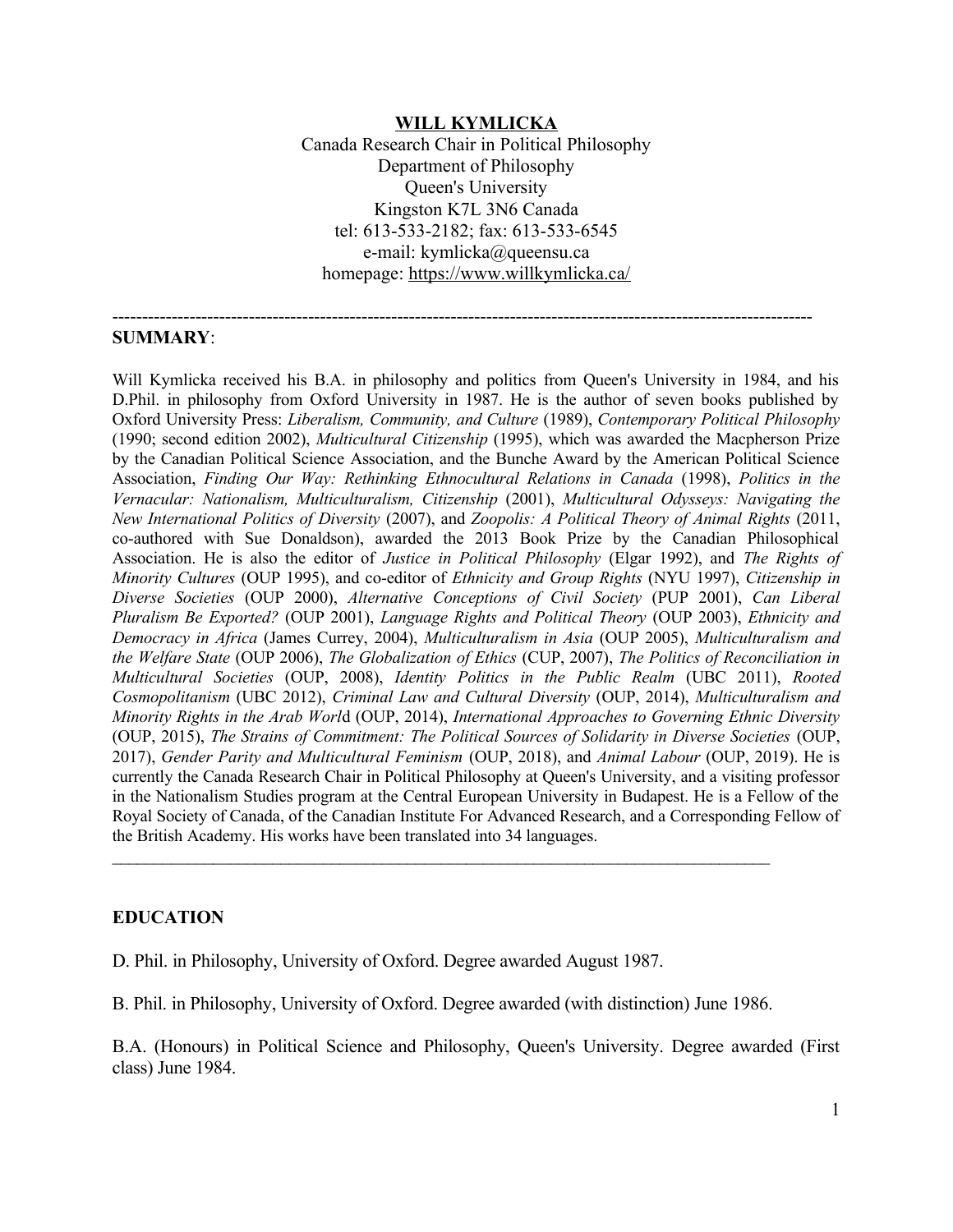### **HONOURS, FELLOWSHIPS AND PRIZES**

| 2021      | Pierre Chauveau Medal, Royal Society of Canada                 |
|-----------|----------------------------------------------------------------|
| 2019      | SSHRC Gold Medal in Research Achievement                       |
| 2017      | Canadian Journal of Philosophy Distinguished Lecturer          |
| 2017      | Finalist, Monaco Prix de Philosophie                           |
| 2014      | Honorary Doctorate, KU Leuven                                  |
| 2013      | Honorary Doctorate, University of Copenhagen                   |
| 2013      | Biennial Book Prize, Canadian Philosophical Assocation         |
| 2012      | Queen Elizabeth II Diamond Jubilee Medal                       |
| 2011      | Corresponding Fellow, British Academy                          |
| 2009      | Premier's Discovery Award, Government of Ontario               |
| 2008      | North American Society for Social Philosophy Book Prize        |
| 2008      | Finalist, Lionel Gelber Book Prize.                            |
| 2005-2008 | Trudeau Foundation Fellowship                                  |
| 2005      | Marcel Cadieux Distinguished Writing Award, Canadian           |
|           | Institute of International Affairs                             |
| 2004      | Killam Prize in Social Sciences, Canada Council                |
| 2004-     | Fellow of Canadian Institute for Advanced Research             |
| 2003      | Fellow of Royal Society of Canada                              |
| 2002      | Excellence in Research Prize, Queen's University               |
| 2002-2004 | Killam Research Fellowship                                     |
| 2001      | Guiseppe Acerbi Prize (Italy)                                  |
| 1996      | C.B. Macpherson Prize (Canadian Political Science Association) |
| 1996      | Ralph J. Bunche Award (American Political Science Association) |
| 1989-92   | <b>SSHRC Canada Research Fellowship</b>                        |
| 1987-89   | <b>SSHRC</b> Postdoctoral Fellowship                           |
| 1986-87   | <b>SSHRC Doctoral Fellowship</b>                               |
| 1984-86   | Commonwealth Scholarship                                       |

### **PUBLICATIONS**

For citation statistics, see my Google Scholar profile: <http://scholar.google.ca/citations?hl=en&user=AoKsdeAAAAAJ> (total citations over 75,000; H-index =  $96$ )

# *a) books*

Zoopolis: A Political Theory of Animal Rights. Oxford University Press, Oxford, 2011. Coauthored with Sue Donaldson. 329 pp. Paperback edition, 2013.

- Awarded the 2013 Biennial Book Prize, Canadian Philosophical Assocation.
- Topic of symposium in Law, Ethics and Philosophy, Vol. 1 (2013) pp. 113-160.
- Topic of symposium in Journal of Animal Ethics, Vol. 3/2 (2013), pp. 188-219.
- Topic of symposium in Dialogue: Canadian Philosophical Review, Vol. 52/4 (2013), 725-86.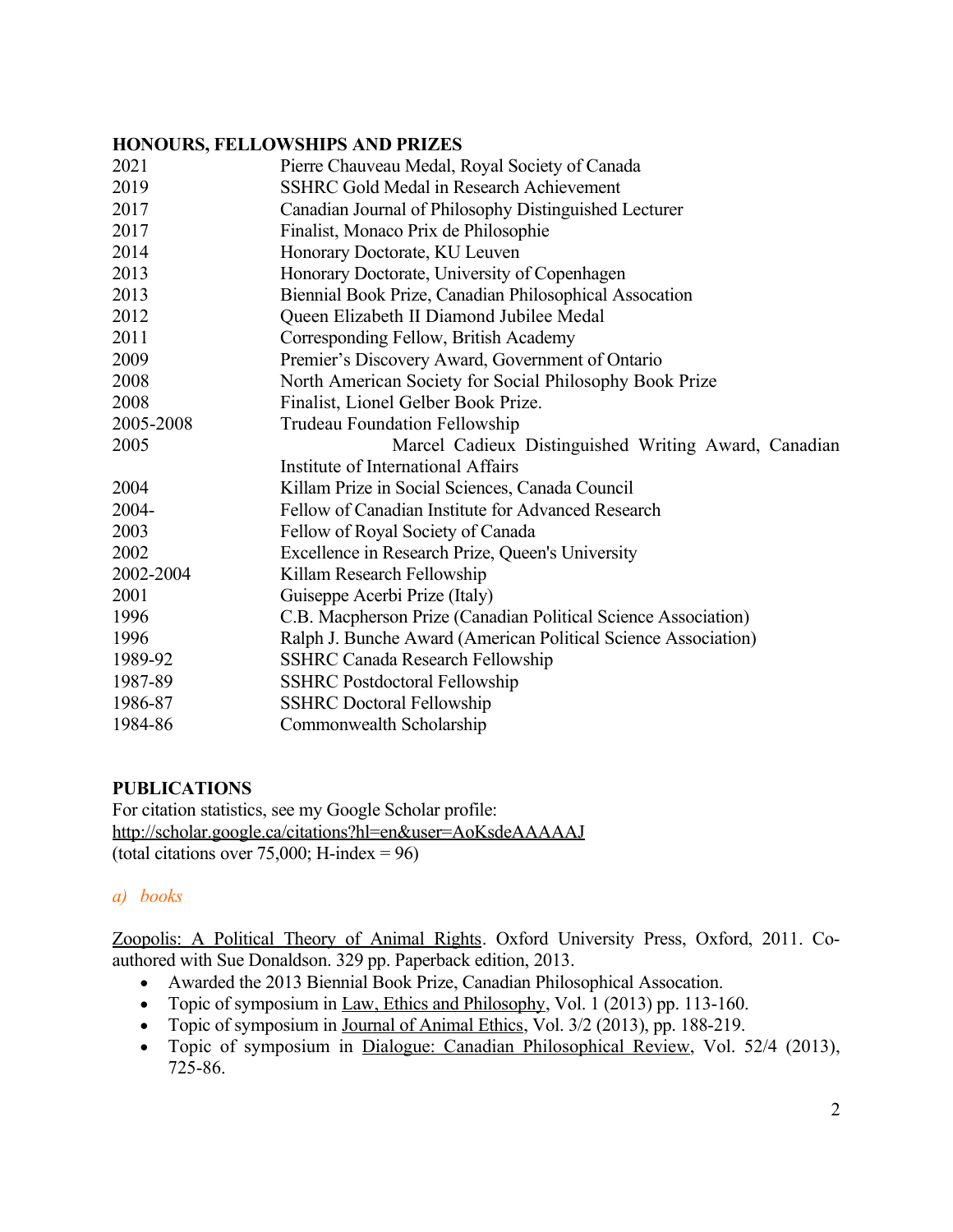- Topic of symposium in Journal of Political Philosophy, Vol. 23/3 (2015), 282-344.
- Topic of special issue of Les Cahiers antispécistes, numéro 37 (2015).
- Topic of symposium of Historical Social Research, Vol. 40/4 (2015), 47-69.
- Topic of "author meets critics" session at American Philosophical Association meeting, March 2013; at joint meeting of Canadian Philosophical Association and Canadian Political Science Association, June 2013; and at meeting of the German Political Science Association, March 2014.
- translated into German as Zoopolis: Eine politische Theorie der Tierrechte by Suhrkamp, Berlin, 2013, 608 pp.
- Translated into Turkish as Zoopolis: Hayvan Haklarının Siyasal Kuramı by Koc University Press, Istanbul, 2016, 358 pp.
- Translated into French as Zoopolis: une théorie politique des droits des animaux by Alma Editeur, Paris, 2016, 408 pp. The French translation was selected as a finalist for the 2017 Monaco Prix de Philosophie.
- translated into Polish as Zoopolis: Teoria polityczna praw zwierząt by Oficyna 21, Warsaw, 2018, 546 pp.
- translated into Japanese by Shogakusya, Tokyo, 2016, 400 pp.
- translated into Greek as as Ζωόπολις: Μια πολιτική θεωρία για τα δικαιώματα των ζώων by Polis Publications, Athens, 2021, 512 pp.
- Translated into Spanish as [Zoópolis, una revolución animalista](http://www.paquebote.com/9788416544639/) by Errata Naturae Editores (Madrid, 2018), 552 pp; and as Zoopolis: Una teoría política para los derechos de los animales by Editorial Ad-Hoc (Buenos Aires, 2018), 436 pp.
- Translated into (simplified) Chinese by Guangxi Normal University Press, forthcoming.
- Translated into (complex-character) Chinese by Owl Publishing, Taipei, forthcoming.
- Translated in Dutch by Uitgeverij Noordboek, Gorredijk, forthcoming.
- Chapter 2 excerpted as "Universal Basic Rights for Animals" in The Animal Ethics Reader 3<sup>rd</sup> edition, eds. Susan J Armstrong and Richard G. Botzler (Routledge, 2017), pp. 53-64.
- Chapter 5 excerpted and translated into French as "Des productions animales sans exploitation des animaux?" Les Cahiers antispécistes numéro 38 (2016) <http://www.cahiers-antispecistes.org/spip.php?article431>

Multicultural Odysseys: Navigating the New International Politics of Diversity. Oxford University Press, Oxford, 2007. 374 pp. Paperback edition, 2009.

- Awarded the 2007 Book Prize, North American Society for Social Philosophy
- Finalist for 2007 Lionel Gelber Book Prize.
- Selected by the National Council of Culture, Arts and Letters (NCCAL) in Kuwait for inclusion in their 'Alam Al-Ma'arifah' ('World of Knowledge') project, in which they translate and print 43,000 copies of a selected title for distribution throughout the Arabicspeaking world.
- Chapter 4 excerpted and translated into Portuguese as "Multiculturalismo Liberal e Direitos Humanos" in Daniel Sarmento, Daniela Ikawa and Flávia Piovesan (eds) Igualdade, diferença e direitos humanos. Rio de Janeiro: Editora Lumen Juris, 2008, pp. 217-43.
- Topic of symposium in Social Philosophy Today, Vol. 25 (2009), pp. 257-83.
- Topic of symposium in Nationalities Papers, Vol. 38/1 (2010), pp. 143-59.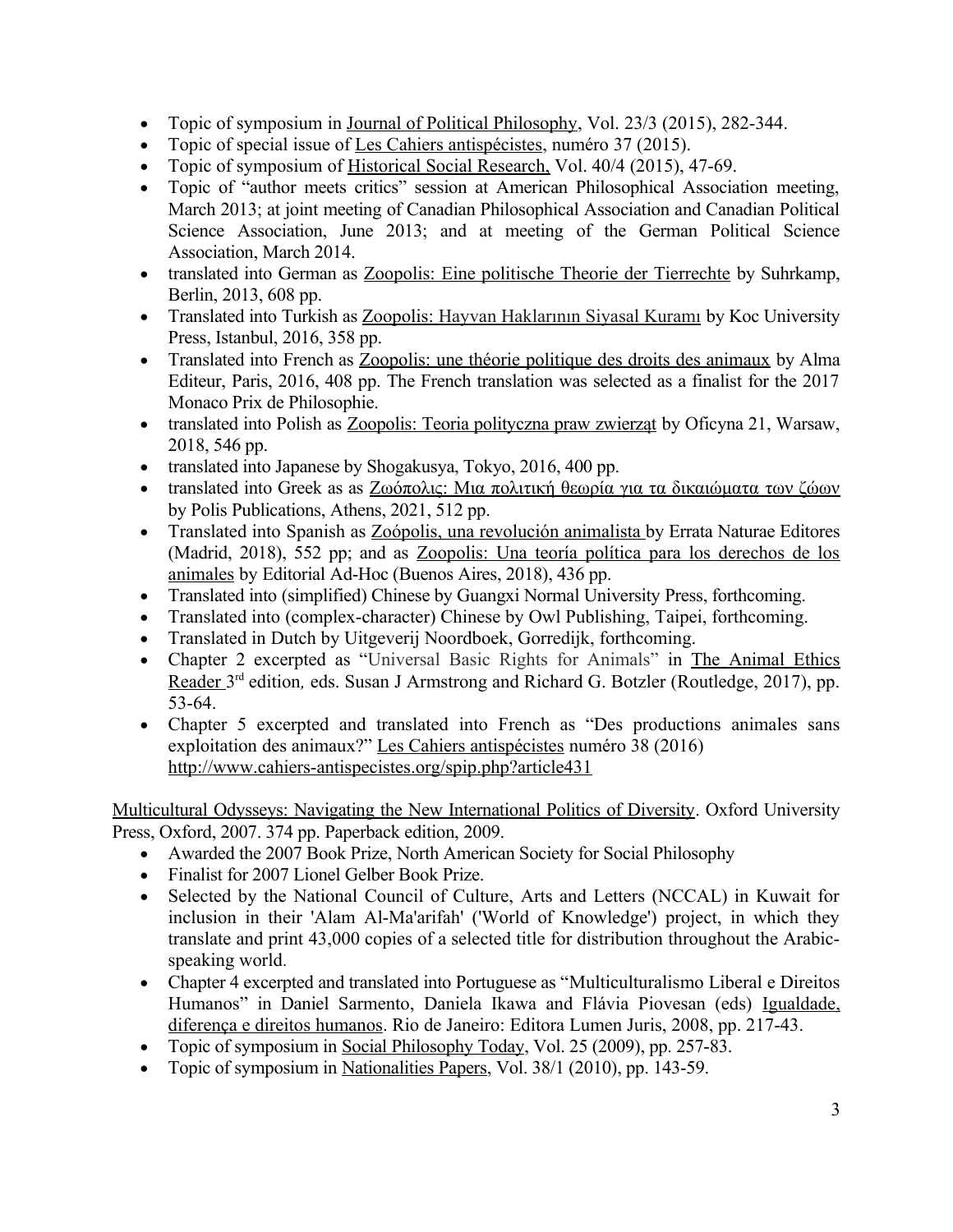- Topic of symposium in Jerusalem Review of Legal Studies, Vol. 2 (2010), pp. 55-101.
- Topic of symposium in Ethnicities, Vol.  $8/2$  (2008), pp. 251-83.
- Topic of symposium in Ethnopolitics, Vol.  $6/4$  (2007), pp. 585-623.
- Translated into Spanish as Las Odiseas Multiculturales: Las nuevas políticas internacionales de la diversidad (Paidos, Barcelona, 2009), 448 pp.
- Translated into Greek by I. Sideris Publishers, Athens, forthcoming.
- Translated into Serbian by Ph Albatrosplus, Belgrade, forthcoming.
- Translated into Arabic by National Council of Culture, Arts, and Letters, Kuwait, 2011, 278 pp. (Awarded 2015 Hamad Award for Translation and International Understanding). Reprinted in special ebook format, forthcoming.
- Translated into simplified Chinese by Shandong Peoples Publishing Company, forthcoming.
- Translated into Korean by Somyong Publishing, Seoul, 2017, 540 pp.
- Translated into Japanese by Hosei University Press, Tokyo, 2018, 428 pp.
- Chapter 3 translated into Croatian as "Multikulturalni Odisej", Tvrđa 2009: 1-2, pp. 95- 114.

Contemporary Political Philosophy: An Introduction. Second Edition. Oxford University Press, Oxford, 2002. 497 pp.

- Reprinted in special low-cost local edition, Oxford University Press India, Delhi, 2004.
- Translated into (complex-character) Chinese as Dangdai zhengzhi zhexiao daolunby, Linking Publishing Company, Taipei, 2003 (680 pp.).
- Translated into (simplified) Chinese by Shanghai Joint Publishing, Shanghai, 2003 (893) pp.). Reprinted by Shanghai Translation Publishing, Shanghai, 2011, 526 pp.
- Translated into Slovenian as Sodobna politična filozofija. Uvod by Krtina Publishing House, Ljubljana, 2005, 663 pp (reprinted in 2015, 685 pp).
- Translated into Persian by Negah-e Moaser Press, Tehran, 2017, 648 pp (with new preface. The preface is posted at:<https://www.radiozamaneh.com/335720>. The preface has been translated into Kurdish (Sorani) in Rwange quarterly (Tabriz University, Volume 9 & 10, Winter 2018): <http://www.nnsroj.com/detiles.aspx?id=70671>
- Translated into Turkish as  $Cagda \times Siyaset \nFelsefesine Giri \times b$  by Bilgi University Press, Istanbul, 2004, 671 pp.
- Translated into Japanese by Nihon Keizai Hyoron Sha, Tokyo, 2005, 620 pp. (Excerpted in Balanced Corpus of Contemporary Written Japanese, National Institute for Japanese Language, 2009).
- Translated into Greek by Polis Publishers, Athens, 2005, 691 pp.
- Translated into Ukrainian by Dnipro Publishers, Kyiv, forthcoming.
- **·** Translated into Portuguese as Filosofia Política Contemporânea: Uma introdução (Martins Fontes, São Paulo, Brazil, 2006), 409 pp.
- Translated into Korean by Dong Myeong Sa, Seoul, 2006, 674 pp.
- Translated into Serbian as [Savremena politička filozofija](http://www.yu4you.com/Savremena-politicka-filozofija-Vil-Kimlika,knjiga,13019,sr) (Nova srpska politicka misao, Belgrade, 2010), 527 pp.
- Translated into Hindi as Samkaleen Rajneeti-Darshan: Ek Parichay (Longman, Delhi, 2009), 389 pp. (with new preface).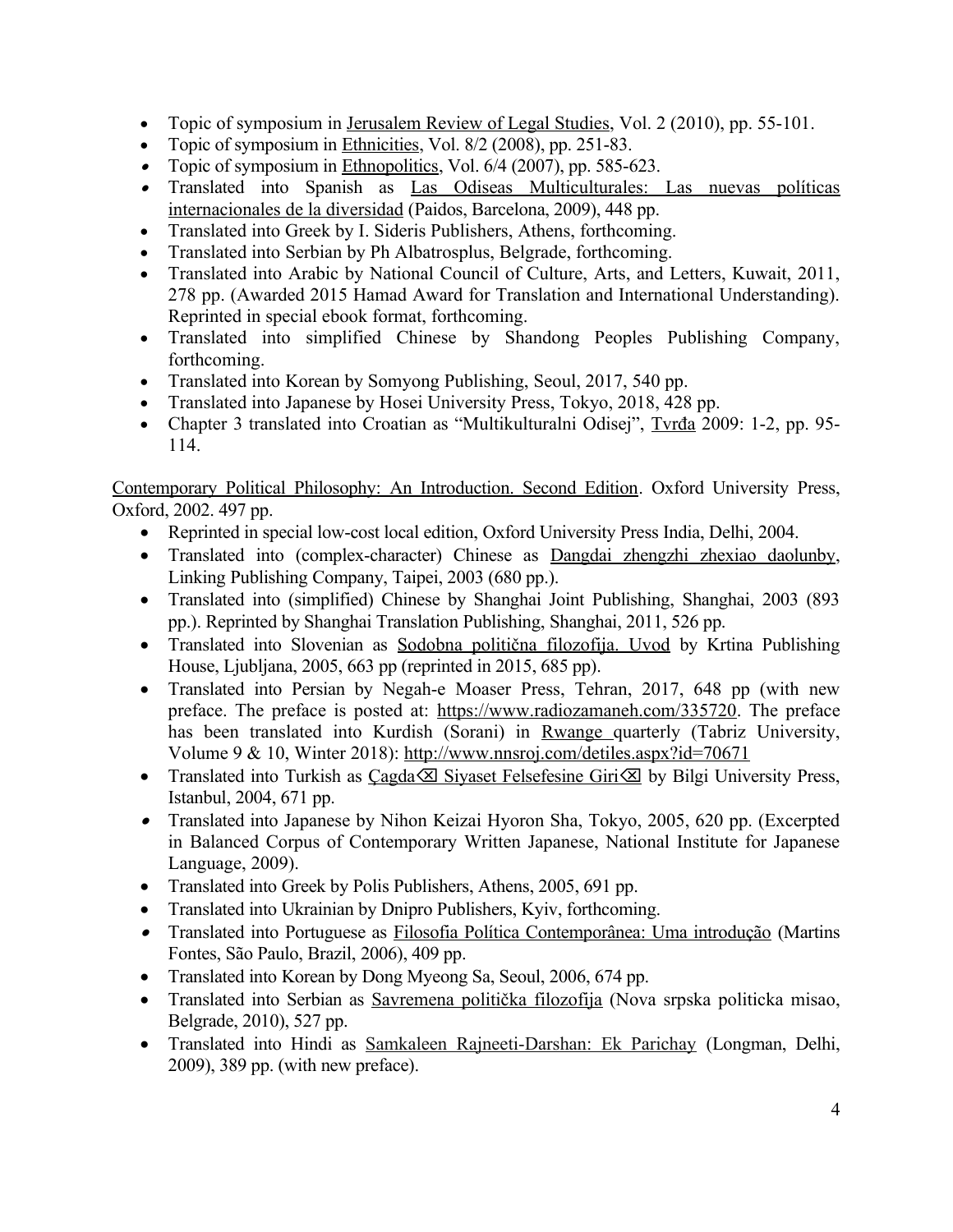- Translated into Polish as Współczesna filozofia polityczna (Fundacja Aletheia, Warsaw, 2009), 578 pp.
- Translated into Spanish by Paidos, Barcelona, forthcoming.
- Translated into Arabic by Centre National de Traduction de Tunis, 2010 (with new preface), 590 pp.
- Translated into Macedonian by Akademski Pecat, Skopje, forthcoming.
- Translated into Russian by State University Higher School of Economics Publishing House, Moscow, 2010, 589 pp.
- Translated into German by Campus Verlag, Frankfurt, forthcoming.
- Chapter 9 (Feminism) translated into Persian in Two inquiries into feminist political thought (Nashreney, Tehran, 2008).
- Chapter 4 (Libertarianism) excerpted and translated into Persian in Siyasat-Nameh Journal of Political Thought, Vol 1/1 (2016): 133-141.

Politics in the Vernacular: Nationalism, Multiculturalism and Citizenship. Oxford University Press, Oxford, 2001, 383 pp.

- Selected for inclusion in Oxford Scholarship Online (Nov. 2003).
- Electronic publication by Questia Media.
- Translated into Spanish as La Política Vernácula: Nacionalismo, multiculturalismo y cuidadanía (Paidos, Barcelona, 2003), 452 pp.
- Translated into simplified Chinese by Shanghai Translation Publishing House, Shanghai, 2005, 409 pp.
- Translated into complex Chinese by Rive Gauche Publishing, Taipei, 2004, 588 pp.
- Translated into Japanese by Hosei University Press, Tokyo, 2012, 540 pp.
- Translated into Korean by Silk Road, 2013, 487 pp.
- Translated into Romanian as Politica in Dialect: Nationalism,multiculturalism si cetatenie (Editura ARC, Chisinau, 2005), 341 pp.
- Chapter 8 translated into Italian as "Teoria e pratica del multiculturalismo di immigrazione", in Multiculturalismo o Communitarismo?, ed. Enrico Caniglia and Andrea Spreafico (Luiss University Press, Rome, 2003), pp. 123-58.
- Chapters 12 and 13 translated into Croatian as "Politika na narodnom jeziku", Status: Magazine for Political Culture and Social Issues (Mostar) #6/2005, pp. 47-59.
- Chapter 17 reprinted in Sean Hier (ed) Contemporary Sociological Thought: Themes and Theories (Canadian Scholar's Press, Toronto, 2005), 455-64.
- Excerpted (chapter 5) in Comparative Constitutional Law: Cases and Materials, ed. Norman Dorsen, Michel Rosenfeld and Andreas Sajo (West Group, 2002).

Finding Our Way: Rethinking Ethnocultural Relations in Canada. Oxford University Press, Toronto, 1998, 220 pp.

- Translated into French as La Voie Canadienne: Repenser le multiculturalisme by Editions Boreal, Montreal, 2003, 342 pp.
- Excerpted (chap. 1) as "The Merits of Multiculturalism" in Readings in Canadian History: Post-Confederation, 6th Edition, ed. Douglas Francis and Donald Smith (Harcourt, 2002), pp. 480-9; also in Readings in Canadian History Post Confederation, 7<sup>th</sup>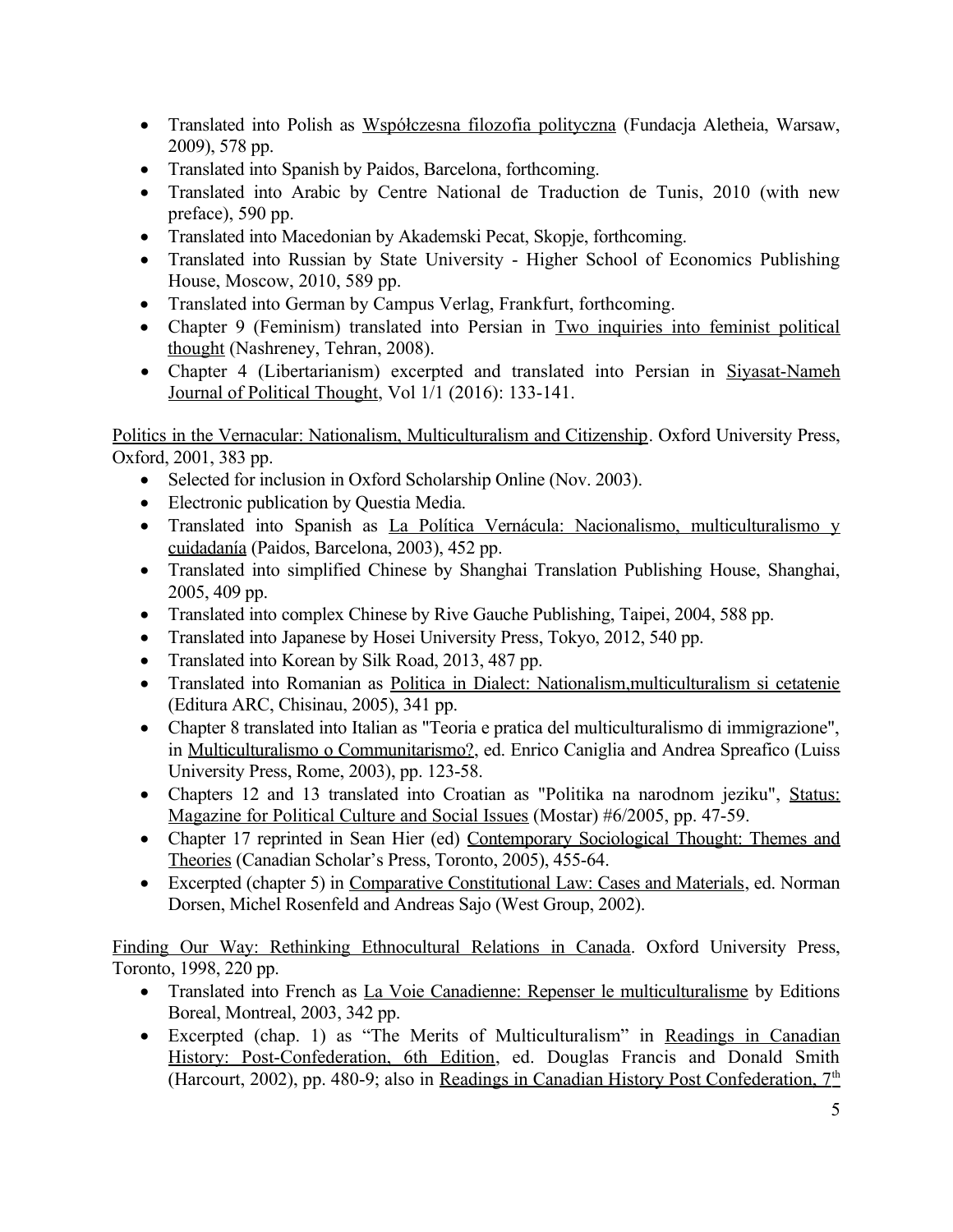edition (2006), pp. 502-10.

- Excerpted in James Reinking et al (eds) Strategies for Successful Writing: A Rhetoric, Research Guide, Reader and Handbook, 3<sup>rd</sup> Canadian Edition (Pearson Education, Toronto, 2007), 365-72 (and in subsequent editions, most recently  $6<sup>th</sup>$  edition, 2015).
- Excerpted (chap. 2) in Peter Russell et al (eds) Essential Readings in Canadian Government and Politics (Emond Montgomery Publications, Toronto, 2009), 146-149.
- Excerpted (chap. 2) in Introducing Philosophy for Canadians: A Text with Integrated Readings, ed. Robert C. Solomon and Douglas McDermid (Oxford University Press, 2011).

States, Nations and Cultures: Spinoza Lectures. Van Gorcum Publishers, Amsterdam, 1997. 72 pp.

- Translated into German as Multikulturalismus und Demokratie: Uber Minderheiten in Staaten und Nationen (Rotbuch Verlag, Hamburg, 1999). Re-issued in book-club edition by Büchergilde Gütenberg, Franfkurt, 2000, with new introduction by Micha Brumlik. 158 pp.
- Translated into Hungarian and reprinted as "Államok, nemzetek és kultúrák" in Korunk (Cluj), Vol. 7 (1998) pp. 67-78 (part 1) and Vol. 8 (1998), pp. 85-95 (part 2).
- Translated into Spanish as Estados, Naciones y Culturas (Editorial Almuzara, 2004), 120 pp.
- Excerpted as "Modernity and National Identity", in Shlomo Ben-Ami, Yoav Peled and Alberto Spektorowski (eds) Ethnic Challenges to the Modern Nation State (Macmillan, London, 2000), pp. 11-41.

Multicultural Citizenship: A Liberal Theory of Minority Rights, Oxford University Press, Oxford, 1995, 280 pp. Reprinted in paperback 1996.

- Awarded the 1996 C.B. Macpherson Prize by the Canadian Political Science Association "for the best book published in English or French in the field of political theory in 1994 or 1995".
- Awarded the 1996 Ralph J. Bunche Award by the American Political Science Association "for the best scholarly work in political science which explores the phenomenon of ethnic and cultural pluralism".
- Issued as an ebook by NetLibrary.com, November 2002.
- Selected for inclusion in Oxford Scholarship Online (Nov. 2003).
- Electronic Publication by Questia Media.
- Selected for the Oxford Handbook of Classics in Contemporary Political Theory
- Topic of symposium in Constellations, Vol. 4/1, 1997.
- Translated into Spanish as Ciudadanía multicultural, Paidós, Barcelona, 1996, 303 pp.
- Translated into Turkish as Çokkültürlü Yurtta lik, Ayrinti Yayinlari, Istanbul, 1998 (with new preface), 359 pp.
- Translated into Italian as La Cittadinanza multiculturale, Il Mulino, Bologna, 1999, 373 pp. Awarded the Giuseppe Acerbi Literary Prize for essay-writing, 9th Edition (Mantua, Italy).
- Translated into Japanese by Koyo Shobo, Kyoto, 1998 (with new preface), 405 pp.
- Translated into Catalan as Ciutadania multicultural, Ediuoc, Barcelona, 1999, 291 pp.
- Translated into Swedish as Mångkulturellt medborgarskap, Nya Doxa, Nora, 1998, 285 pp.
- Translated into French as La Citoyenneté Multiculturelle by Éditions La Découverte, Paris and Éditions Boreal, Montreal, 2001 (with new preface), 357 pp. Reprinted in Compact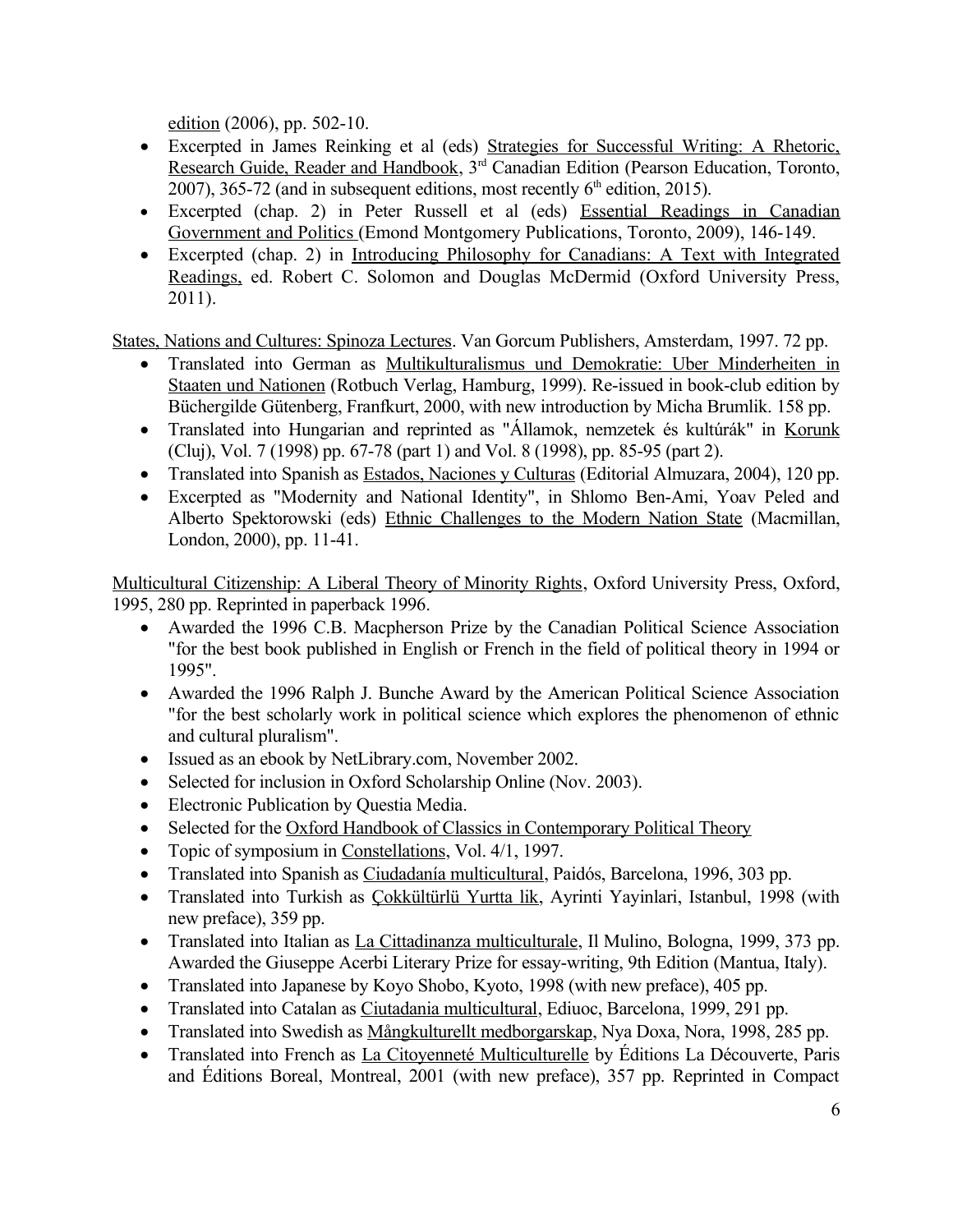edition, 2017.

- Translated into Serbian as Multikulturalno Gradanstvo. Centar za Multiculturnost, Novi Sad, 2002 (with new preface), 225 pp.
- Translated into Indonesian as Kewargaan Multikultural: Theori Liberal mengenai Hak-hak Minoritas (Pustaka LP3ES, Jakarta, 2003), 324 pp.
- Translated into Croatian as Multikulturalno Gradanstvo: Liberalna teorija manjinskih prava, Naklada Jesenski i Turk, Zagreb, 2003, 400 pp.
- Translated into Ukrainian by Ukrainskyi Centr Dukhovoi Kultury, forthcoming.
- Translated into Korean by Dong Myung Sa Publishing, Seoul, 2010. 447 pp.
- Translated into Chinese by Shanghai Translation Publishing House (Shanghai 2009), 312 pp.; and by the China Minzu University Press (Beijing, 2009), 300 pp.
- Translated into Macedonian by Institute for Democracy, Solidarity and Civil Society, Skopje, 2004.
- Translated into Persian by Shirazeh Ketab Publishing House, Tehran, 2016.
- Excerpted and translated into Ukrainian as A Liberal Approach to Minority Rights (Centre for Educational Initiatives, Kharkiv, 2001).
- Chapter 1 translated into Kurdish (sorani) in Jiwar quarterly (Sanandaj, Iran, 2015).
- Chapter 1 translated into Persian in Goftegu Journal, No. 43, Mehr 1384 [October 2005], pp. 65-76.
- Chapter 9 translated into Bosnian as "Multikulturno Gradanstvo" in Dijalog: casopis za filozofska i dru **X**ltvena pitanja (Sarajevo) 1-2 (2001), pp. 131-53.
- Chapter 6 translated into Bulgarian in Critique and Humanist (Sofia), Vol.16/2 (2003): pp. 241-68.
- Chapter 5 translated into Estonian as "Vabadus ja kultuur", in Eva Piirimaë (ed) Rahvuslus ja patriotism. Valik kaasaegseid filosoofilisi votmetekste (Estonian Language Foundation, Tartu, 2009), pp. 253-312.
- Chapter 4 translated into Spanish as "Derechos individuales y derechos colectivos", in Maria Paz Avila Ordonez and Maria Belen Corredores Ledesma (eds) Los Derechos Colectivos: Hacia su efectiva comprensión y protección (Ministerio de Justicia y Derechos Humanos, Government of Ecuador, Quito, 2009), pp. 3-26.
- Excerpted (chapters 2 and 6) as "Justice and Minority Rights" in Contemporary Political Philosophy: An Anthology, ed. Robert Goodin and Philip Pettit (Blackwell, 1997), pp. 366- 88. And reprinted in the 2nd Edition (Blackwell, 2005), pp. 327-49.
- Excerpted (chapter 9) in The Citizenship Debates: A Reader, ed. Gerson Shafir (University of Minnesota Press, 1998), pp. 167-88.
- Excerpted (chapters 1-2) in Perspectives on American Politics, Third Edition, ed. William Lasser (Houghton Mifflin, Boston, 2000).
- Excerpted (chapter 6) in Democracy, Difference and Social Justice, ed. Gurpreet Mahajan (Oxford University Press, Delhi, 1998), pp. 104-113.
- Excerpted (chapter 4) as "Ethnicity in the USA", in The Ethnicity Reader: Nationalism, Multiculturalism and Migration, ed. Montserrat Guibernau and John Rex (Polity Press, 1997), pp. 29-47. Also in 2nd Edition (as "Ethnicity and Liberalism in the USA") (Polity, 2010), pp. 255-71.
- Excerpted (chapter 5) in Social and Political Philosophy: Contemporary Readings, ed.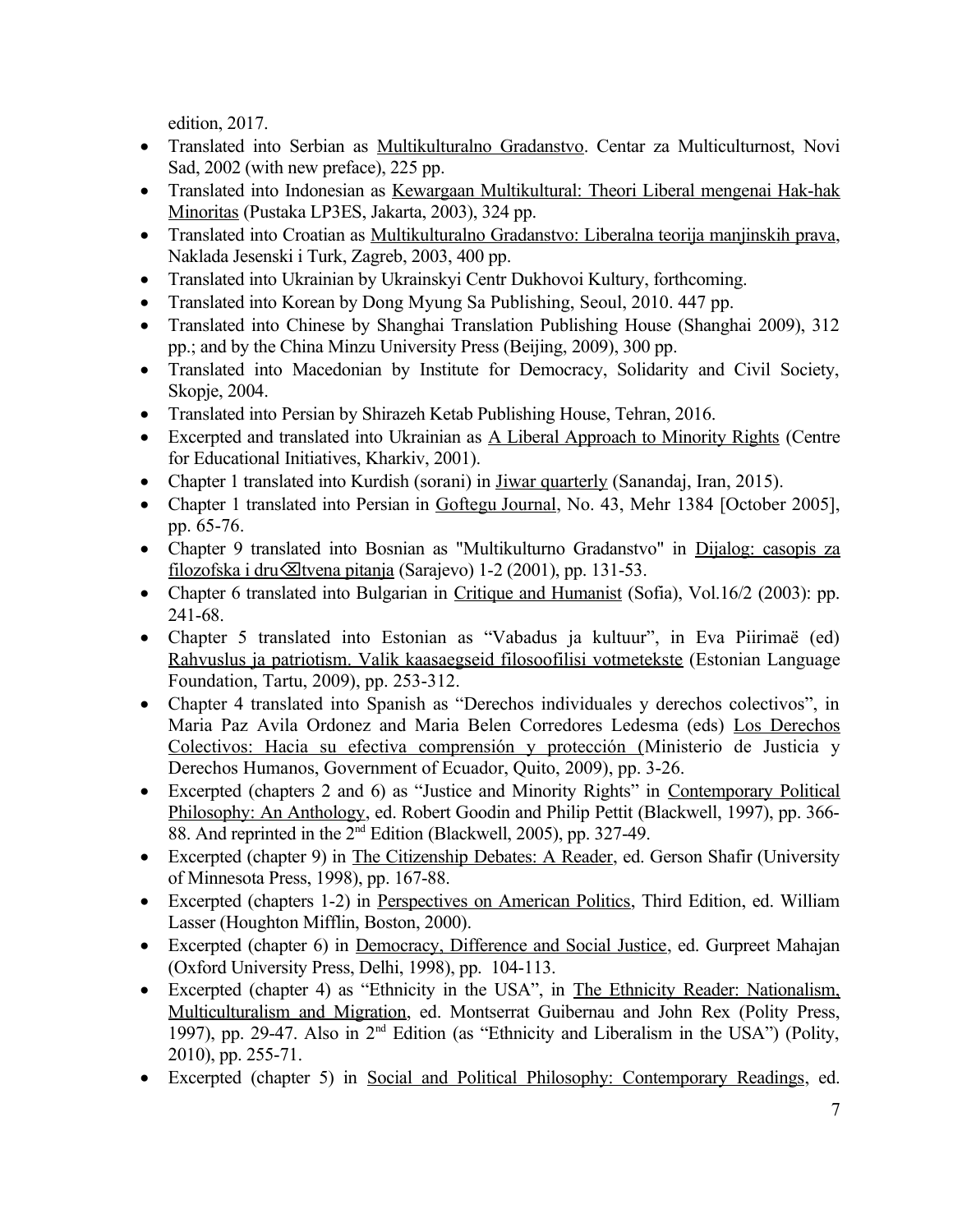George Sher and Baruch Brody (Harcourt, Brace Publishers, 1999), pp. 430-42.

- Excerpted (chapter 6) in Equality ed. David Johnston (Hackett, 2000), pp. 234-42.
- Excerpted (chapters 5-6) in The Puzzles of Power: An Introduction to Political Science, 2nd edition, eds. Michael Howlett and David Laycock (Oxford University Press, 1998), pp. 56- 77.
- Excerpted (chapter 7) in Democracy: A Reader, eds. Ricardo Blaug and John Schwarzmantel (Edinburgh University Press, 2000), pp. 401-6. Also in 2<sup>nd</sup> Edition (2016).
- Excerpted (chapter 2) in The New Social Theory Reader, eds. Steven Seidman and Jeffrey Alexander (Routledge, 2001), pp. 212-22.
- Excerpted (chapter 5) in Iain MacKenzie (ed) Political Concepts: A Reader and Guide (Edinburgh University Press, 2005), 133-142.
- Excerpted (chapter 5) in Alan Finlayson (ed) Contemporary Political Thought: A Reader and Guide (Edinburgh University Press and New York University Press, 2003), pp. 496- 508.
- Excerpted (chapters 1-2) in companion website to John Hoffman and Paul Graham (eds) Introduction to Political Theory (Longman, 2006), chapter 14.
- Excerpted (chapter 6) in Andrew Bailey et al (eds) The Broadview Anthology of Social and Political Thought: Volume 2: The Twentieth Century and Beyond (Broadview Press, Peterborough, 2008), pp. 409-26. Also in Andrew Bailey et al (eds) The Broadview Anthology of Social and Political Thought: Essential Readings (Broadview, 2012), pp. 994-1000.
- Excerpted (chaps. 1, 2 and 6) in Andrea Veltman (ed) Social and Political Philosophy: Classic and Contemporary Readings (Oxford University Press, 2008), pp. 464-85.
- Excerpted (chapter 8) in Nazila Ghanea (ed) Religion and Human Rights: Critical Concepts: Volume 2 (Routledge, 2009).
- Excerpted (chapter 3) in Gerd Baumann and Steven Vertovec (eds) Multiculturalism: Critical Concepts in Sociology (Routledge, 2011).
- Excerpted (several chapters) in Introduction to Social and Political Philosophy: Texts and Cases, **e**dited by Omid Payrow Shabani and Monique Deveaux (Oxford University Press, Toronto, 2014), 422-40.
- Exceprted in Echoes from the Cave: Philosophical Conversations since Plato, edited by Lisa Gannett (Oxford University Press, 2014).

Contemporary Political Philosophy: An Introduction. Oxford University Press, Oxford, 1990; International Student Edition, 1994. 321 pp.

- Translated into Spanish as Filosofia politica contemporanea (Ariel, Barcelona, 1995), 349 pp.
- Translated into Italian as Introduzione alla filosofia politica contemporanea (Feltrinelli, Milan, 1996), 347 pp.
- Translated into German as Politische Philosophie heute (Campus-Verlag Frankfurt 1996), 297 pp. Reprinted by Wissen Verbindet (2011).
- Translated into Swedish as Modern politisk filosofi: En introduktion (Bokforlaget Nya Doxa, Nora, 1995), 331 pp.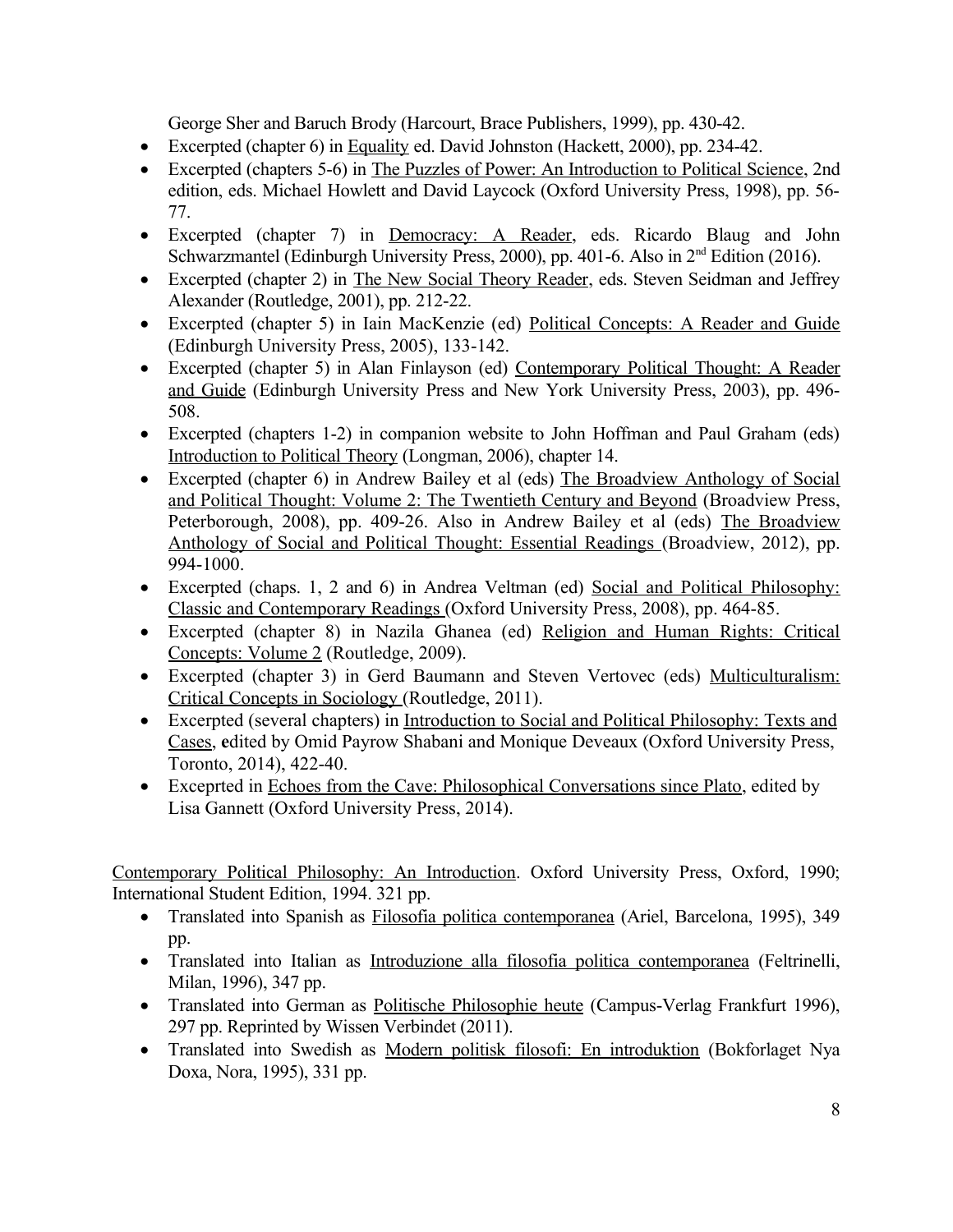- Translated into Polish as Wspolczesna Filozofia Polityczna (ZNAK, Krakow, 1998), 338 pp.
- Translated into French as Les Théories de la Justice (Éditions La Découverte, Paris and Éditions Boreal, Montreal, 1999), 363 pp. Reprinted in pocket edition (La Découverte/Poche, 2003).
- Translated into Japanese by Nihon Keizai Hyoron Sha, Tokyo, 2002 (with new preface), 500 pp.
- Translated into Indonesian as Pengantar Filsafat Politik Kontemporer: Kajian Khusus atas Teori-Teori Keadilan *(*Pustaka Pelajar, Yogyakarta, 2004).
- Chapter 6 (Communitarianism) translated into Persian in Ghabasat Journal, No. 5, Spring 1377 [1998], translated by Fahad Moshtaghefat.
- Translated into Macedonian by Forum-CSRD, Skopje, forthcoming.
- Electronic publication by Questia Media, forthcoming.
- Excerpted (chapter 7) in Social and Political Philosophy, ed. John Arthur and William H. Shaw (Prentice-Hall, 1991), pp. 415-19.
- Excerpted (chapter 7) in Morality and Moral Controversies, 4th Edition, ed. John Arthur Prentice-Hall, 1996); 5th Edition (1999); 6th Edition, 7th Edition (2004),  $8<sup>th</sup>$  edition (2009), and  $9<sup>th</sup>$  edition (2012).
- Excerpted (chapter 5) in Reading Political Philosophy: Machiavelli to Mill, ed. Derek Matravers, Jonathan Pike and Nigel Warburton (Routledge, 2000), pp. 297-303.
- Excerpted (chapter 4) in Left-Libertarianism and its Critics: The Contemporary Debates, ed. Peter Vallentyne and Hillel Steiner (Palgrave, New York, 2000), pp. 295-321.
- Chapter 6 translated into Persian in Ghabasat Journal, No. 5, Spring 1377 [1998], translated by Fahad Moshtaghefat.
- Excerpted (chapter 6) and translated into French in Libéraux et Communautariens, ed. André Berten, Pablo da Silveira et Hervé Pourtois (Presses Universitaries de France, 1997), pp. 275-86. Also translated into Turkish as "Yükümsüz Özne" in Liberaller ve Cemaatçiler, der. Andre Berten, Pablo da Silveira, Herve Pourtois (Dost Kitabevi., Ankara 2006).
- Excerpted (chapter 3) and translated into Russian in Contemporary Liberalism: Rawls, Berlin, Dworkin, Kimlika, Sendel, Taylor, Waldron ed. O. Nazarova (Intellectual Bookhouse, Moscow, 1998), pp. 138-190.

Liberalism, Community, and Culture. Oxford University Press, Oxford, 1989; reprinted in paperback, 1991. 280 pp.

- Translated into Russian by Petropolis, St. Petersburg, forthcoming.
- Subject of  $25<sup>th</sup>$  anniversary symposium in [Dve domovini Two Homelands](http://isim.zrc-sazu.si/en/publikacije/dve-domovini#v) (Slovenian Migration Institute), #44, 2016, pp. 7-76 (with five commentaries and my reply).
- Translated into simplified Chinese by Shanghai Translation Publishing House, Shanghai, 2005, 315 pp.
- Translated into Macedonian by Forum-CRSD, Skopje, forthcoming.
- Translated into Croatian as Liberalizam, zajednica i kultura (Deltakont, Zagreb, 2004), 289 pp.
- Excerpted (chapter 4) in B.N. Ray (ed) Liberalism and the Communitarian Challenge (Kanishka Publishers, New Delhi, 1999), pp. 347-74.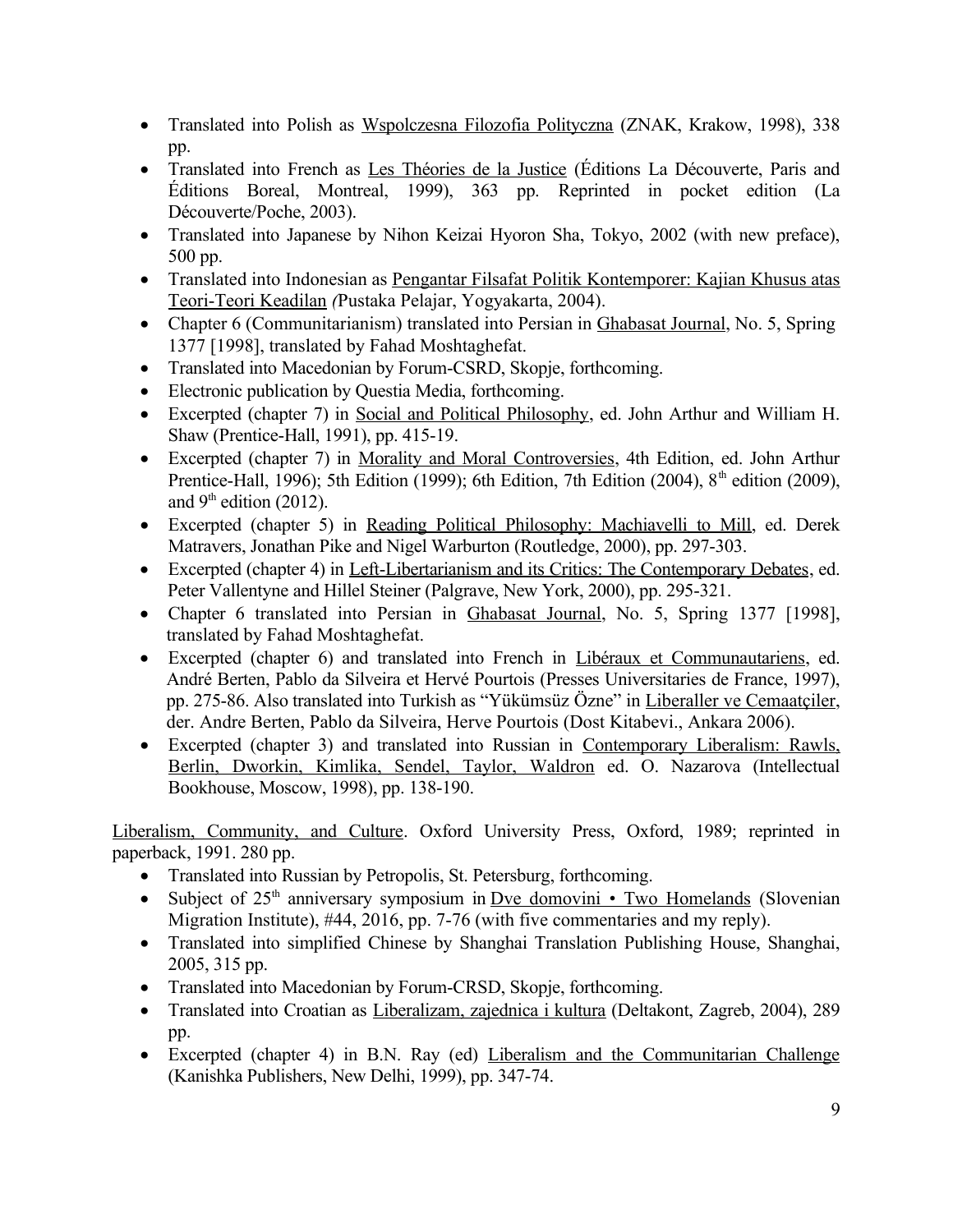- Excerpted (chapter 7) in Ethical Issues: Perspectives for Canadians, ed. Eldon Soifer (Broadview Press, Peterborough, first edition 1992; second edition 1997; third edition, 2009), pp. 616-30.
- Excerpted (chapter 7) in Moral Philosophy for Modern Life, ed. Tony Falikowski (Prentice-Hall, 1997), pp. 297-314.

# *b) edited books*

Animal Labour: A New Frontier of Interspecies Justice?, edited by Charlotte Blattner, Kendra Coulter & Will Kymlick**a** (Oxford University Press, 2019), 256 pp.

- translated into Korean by Book Factory Dubulu, forthcoming.
- Topic of "author meets critics" session at Midwestern Political Science Association meeting, April 2021.
- Topic of symposium in Politics and Animals, forthcoming.

Gender Parity and Multicultural Feminism: Towards a New Synthesis, ed. Ruth Rubio-Marin and Will Kymlicka (Oxford University Press, 2018), 284 pp.

 Federalism and the Welfare State in a Multicultural World, ed. Elizabeth Goodyear-Grant, Richard Johnston, Will Kymlicka, and John Myles (McGill-Queen's University Press, 2018), 348 pp.

The Strains of Commitment: The Political Sources of Solidarity in Diverse Societies, ed. Keith Banting and Will Kymlicka (Oxford University Press, 2017), 452 pp.

Minority Politics in the Middle East and North Africa: The Prospects for Transformative Change, ed. Will Kymlicka and Eva Pföstl (Routledge, 2016), 132 pp. (This is the book version of the special issue of *Ethnic and Racial Studies* Vol. 38/14, 2015, which we guest-edited).

International Approaches to Governing Ethnic Diversity, ed. Jane Boulden and Will Kymlicka (Oxford University Press, 2015), 316 pp.

Multiculturalism and Minority Rights in the Arab World, ed. Will Kymlicka and Eva Pföstl (Oxford University Press, 2014), 295 pp.

Criminal Law and Cultural Diversity, eds. Will Kymlicka, Claes Lernestedt and Matt Matravers (Oxford University Press, 2014), 210 pp.

Rooted Cosmopolitanism: Canada and the World, ed. Will Kymlicka and Kathryn Walker (UBC Press, 2012), 239 pp.

Identity Politics in the Public Realm: Bringing Institutions Back In, ed. Avigail Eisenberg and Will Kymlicka (UBC Press, 2011), 293 pp.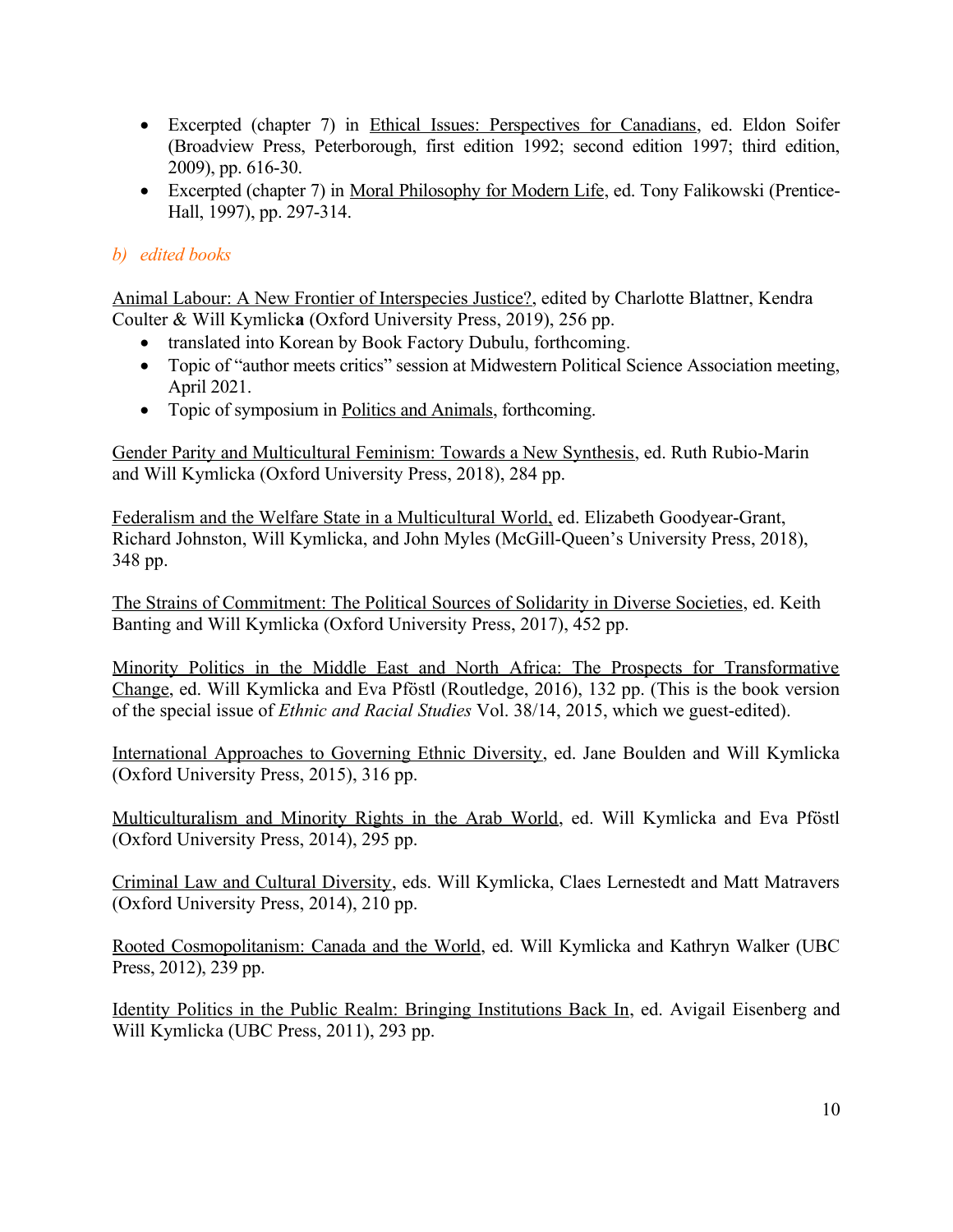The Broadview Anthology of Social and Political Thought, co-edited by Andrew Bailey, Samantha Brennan, Will Kymlicka, Jacob Levy, Alex Sager and Clark Wolf (Broadview Press, Peterborough, 2008). Two volumes: Volume 1: From Plato to Nietzsche (1110 pp.); Volume 2: The Twentieth Century and Beyond (574 pp.). A single volume condensed version has been published as The Broadview Anthology of Social and Political Thought: Essential Readings (Broadview, 2012), 1014 pp. A condensed version of Volume 1 has also been published as The Broadview Anthology of Social and Political Thought: From Machiavelli to Nietzsche, (Broadview, 2018), 763 pp.

The Politics of Reconciliation in Multicultural Societies, ed. Will Kymlicka and Bashir Bashir (Oxford University Press, 2008), 245 pp. Reprinted in paperback 2010.

The Globalization of Ethics: Religious and Secular Perspectives, ed. William M. Sullivan and Will Kymlicka (Cambridge University Press, 2007), 305 pp.

Multiculturalism and the Welfare State: Recognition and Redistribution in Contemporary Democracies, ed. Keith Banting and Will Kymlicka (Oxford University Press, 2006), 405 pp.

Multiculturalism in Asia, ed. Will Kymlicka and Baogang He (Oxford University Press, 2005), 364 pp.

Ethnicity and Democracy in Africa, ed. Bruce Berman, Dickson Eyoh and Will Kymlicka (James Currey Publishers and Ohio University Press, 2004; Electronic publication forthcoming), 336 pp.

Language Rights and Political Theory, edited by Will Kymlicka and Alan Patten (Oxford University Press, 2003), 349 pp.

Can Liberal Pluralism be Exported? Western Political Theory and Ethnic Relations in Eastern Europe, ed. Will Kymlicka and Magda Opalski (Oxford University Press, 2001), 439 pp.

- Translated into Serbian as Moze Li Se Izvoziti Liberalni Pluralizam? by Belgrade Center for Human Rights, Belgrade, 2002, 359 pp.
- Translated into Italian as Il pluralismo liberale può essere esportato? Teoria politica occidentale e relazione etniche nell'Europa dell'Est by Il Mulino, Bologna, 2003, 343 pp.
- Excerpted and translated into Romanian in special issue of Polis: Revista de Stiinte Politice Vol. 7/2 (2000), pp. 3-150.
- Excerpted and translated into Bosnian in Odjek (Sarajevo), #3-4 (2002), pp. 74-98
- Excerpted and translated into Bulgarian in Anna Krasteva (ed) From Ethnicity to Migration (New Bulgarian University, Sofia, 2004), pp. 155-216.
- Topic of symposium in Journal of Ethnopolitics and Minority Issues in Europe, issue #4, 2002.
- Topic of symposium in Kultura I Spoleczenstwo (Warsaw) Vol. 47/1 (2003): 125-77 (in Polish).

Alternative Conceptions of Civil Society, ed. Simone Chambers and Will Kymlicka, Princeton University Press, 2002, 237 pp.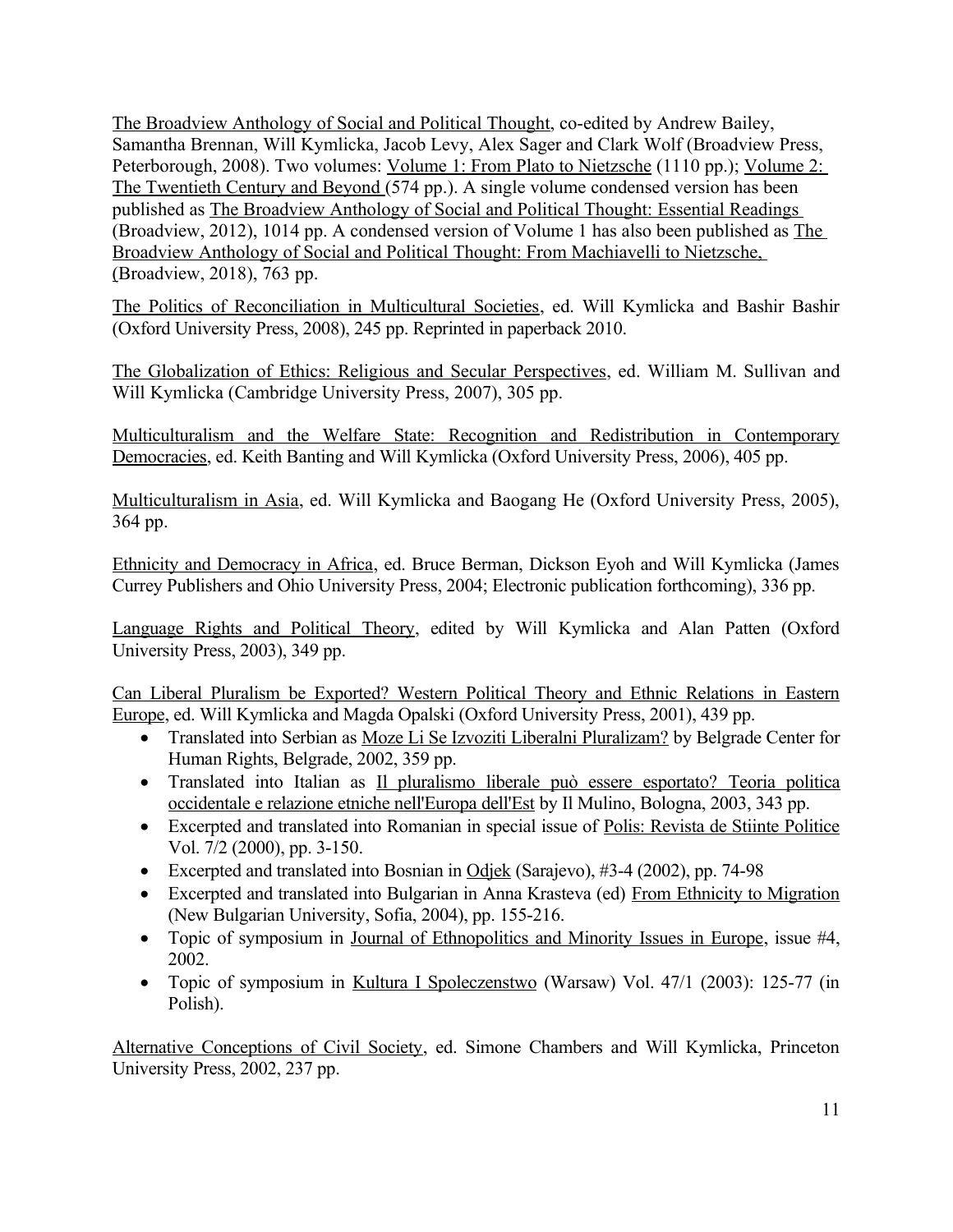Citizenship in Diverse Societies, ed. Will Kymlicka and Wayne Norman, Oxford University Press, 2000, 444 pp.

NOMOS 39: Ethnicity and Group Rights, ed. Ian Shapiro and Will Kymlicka. New York University Press, 1997; reprinted in paperback 2000. 627 pp.

The Rights of Minority Cultures, ed. Will Kymlicka. Oxford University Press, 1995. 387 pp.

Justice in Political Philosophy, ed. Will Kymlicka. 2 Volumes (Volume I: Mainstream Theories of Justice; Volume II: Critiques and Alternatives). Edward Elgar Publishing, 1992. 646 +578 pp.

# *c) articles and chapters*

"Multiculturalism  $\omega$  50: Chains of the Past and Dreams of Rebirth", Canadian Issues, Fall 2021, pp. 3-5 (introduction to special issue on Multiculturalism  $\omega$  50 and the Promise of a Just Society). Also published in French as "Multiculturalisme @ 50 Ans: Chaînes du Passé et Rêves de Renaissance", Thèmes Canadiens (Fall 2021), pp. 3-6.

"Philosophies of Inclusion and Exclusion" in Edward Koning (ed) The Exclusion of Immigrants from Welfare Programs: Cross-National Analysis and Contemporary Developments (University of Toronto Press), forthcoming.

"Animal Labour and Animal Politics: Reply to Critics", Politics and Animals, forthcoming (part of symposium on our Animal Labour volume), co-authored with Charlotte Blattner.

"Nationhood, Multiculturalism and the Ethics of Membership", in Liav Orgad and Ruud Koopmans (eds) Majorities, Minorities, and the Future of Nationhood (Cambridge University Press, forthcoming).

"The Politics of Multiculturalism and Redistribution: Immigration, Accommodation and Solidarity in Diverse Democracies" in Markus Crepaz (ed) Edward Elgar Handbook on Migration and Welfare (Edward Elgar), forthcoming (co-authored with Keith Banting and Daniel Westlake).

"The Boundaries of Generosity: Membership, Inclusion and Redistribution**",** in Markus Crepaz (ed.) The Edward Elgar Handbook on Migration and Welfare (Elgar), forthcoming (co-authored with Allison Harell and Keith Banting).

"Devolution and the Promotion (or Evasion) of Minority Rights" in Federalism and Decentralization in the Contemporary Middle East*,* eds. Omar Dajani and Asli Bali (Cambridge University Press), forthcoming.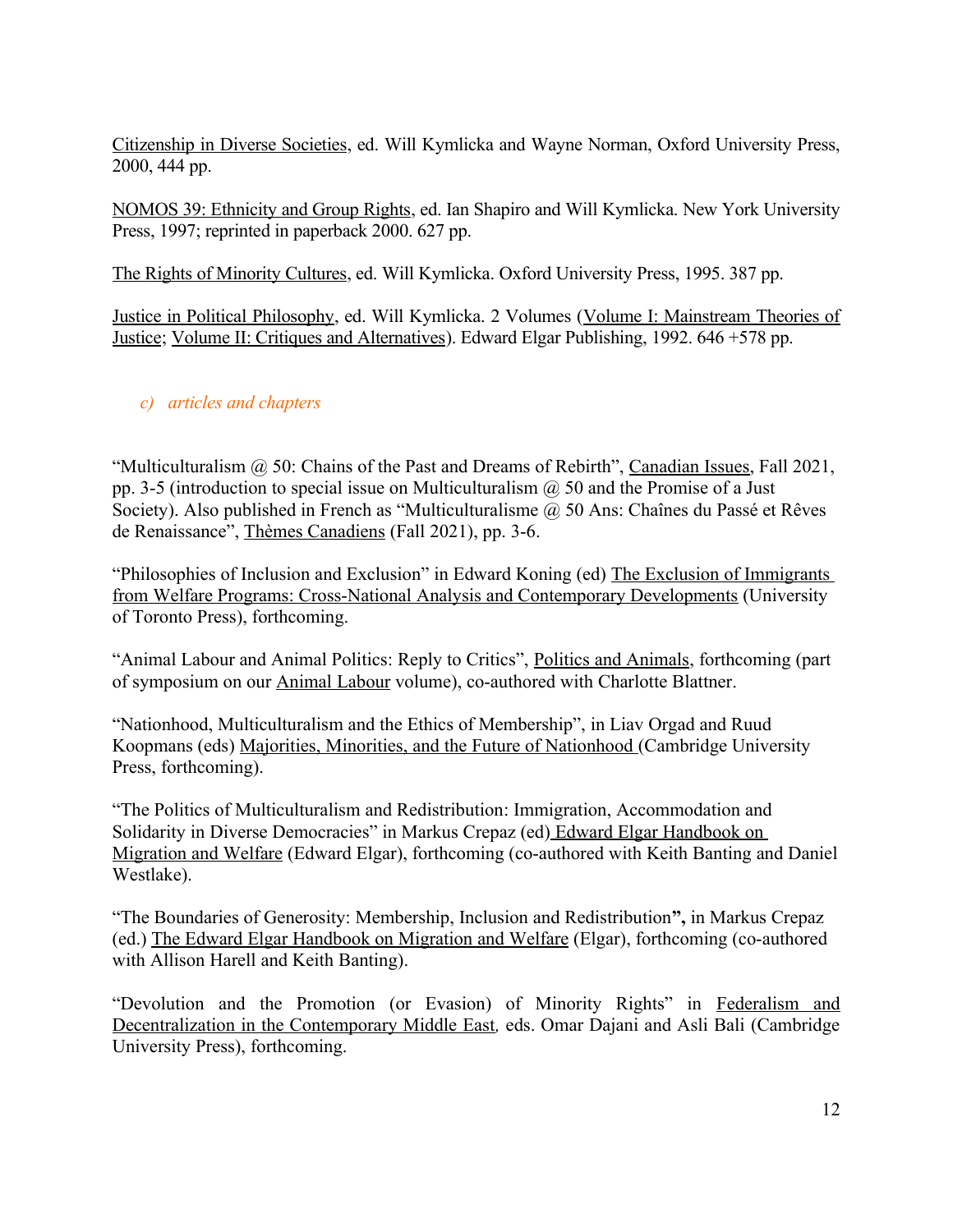"The Precarious Resilience of Multiculturalism in Canada", American Review of Canadian Studies Vol. 51/1 (2021), 122-142 (part of special issue on "A Country Apart? Canadian Exceptionalism in Immigration Politics and Policy").

"Building Solidarities through Public Education: National, Multicultural and Cosmopolitan?", On Education. Journal for Research and Debate*,* Vol. 4/10 (2021). [https://doi.org/10.17899/on\\_ed.2021.10.3](https://doi.org/10.17899/on_ed.2021.10.3)

"Shared Membership Beyond National Identity: Deservingness and Solidarity in Diverse Societies", Political Studies, early view May 2021 (co-authored with Allison Harell, Keith Banting and Rebecca Wallace). <https://journals.sagepub.com/doi/full/10.1177/0032321721996939>

"Citizenship, Communities and Identity in Canada", in James Bickerton and Alain-G. Gagnon (eds) Canadian Politics: Seventh Edition (University of Toronto Press, 2020), 327-48.

"Beyond National Identity: Liberal Nationalism, Shared Membership and Solidarity", in Liberal Nationalism and Its Critics: Normative and Empirical Questions, eds. Gina Gustavsson and David Miller (Oxford University Press, 2020), 205-25 (co-authored with Keith Banting, Allison Harell, and Rebecca Wallace).

"Introduction: Animal Labour and the Quest for Interspecies Justice", in Animal Labour: A New Frontier of Interspecies Justice? (OUP, 2020), pp. 1-25 (coauthored with Charlotte Blattner and Kendra Coulter).

"Animal Labour in a Post-Work Society", in Animal Labour: A New Frontier of Interspecies Justice?, edited by Charlotte Blattner, Kendra Coulter & Will Kymlick**a** (Oxford University Press, 2020), pp. 207-28 (co-authored with Sue Donaldson).

"Deschooling Multiculturalism", Ethnicities Vol. 19/6 (2019): 971–982 (part of symposium on "The Bristol School of Multiculturalism"). Translated into Chinese in Foreign Theoretical Trends, forthcoming.

"Membership without Social Citizenship? Deservingness and Redistribution as Grounds for Equality", Daedalus: Journal of the American Academy of Arts and Sciences, 148/3 (Summer 2019): 73-104 (co-authored with Irene Bloemraad, Michèle Lamont, Leanne Son Hing).

"Introduction: The Progressive's Dilemma" in Elizabeth Goodyear-Grant, Richard Johnston, Will Kymlicka, and John Myles (eds) Federalism and the Welfare State in a Multicultural World (McGill-Queen's University Press, 2018), pp. 1-16 (co-authored by Richard Johnston, John Myles, Elizabeth Goodyear-Grant).

"The Participatory Turn in Gender Equality and its Relevance for Multicultural Feminism", in Gender Parity and Multicultural Feminism: Towards a New Synthesis, ed. Will Kymlicka and Ruth Rubio-Marin (Oxford University Press, 2018), pp. 1-45 (co-authored with Ruth Rubio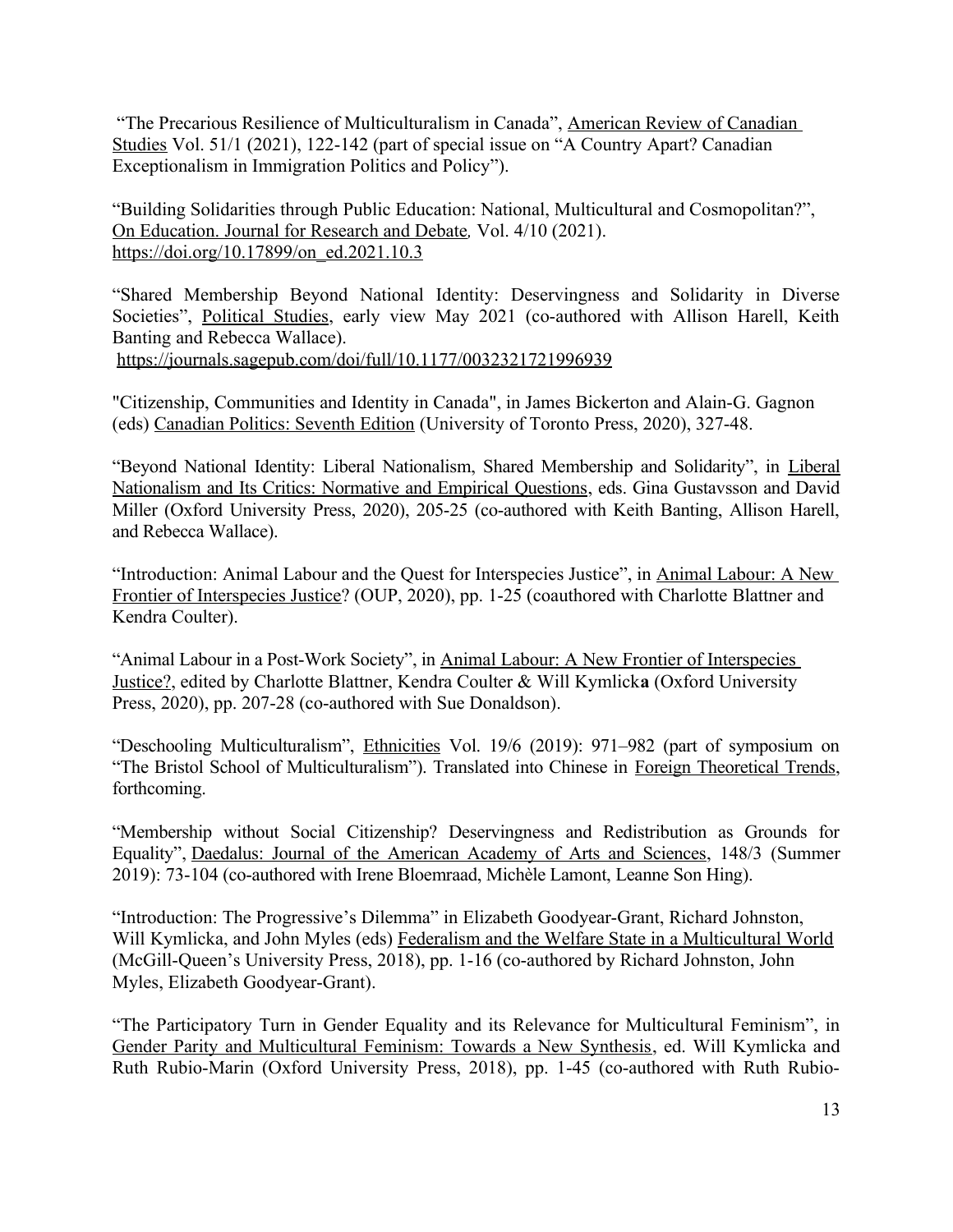Marin).

"Rights", in Lori Gruen (ed) Critical Terms for Animal Studies (University of Chicago Press, 2018), pp. 320-336 (co-authored with Sue Donaldson).

"Minority Rights", in Chris Brown and Robyn Eckersley (eds) Oxford Handbook of International Political Theory (Oxford University Press, 2018), pp. 166-78.

"Children and Animals" in Gideon Calder, Jurgen De Wispelaere and Anca Gheaus (eds) The Routledge Handbook on the Philosophy of Childhood and Children (Routledge, 2018), 282-293. [co-authored with Sue Donaldson]. A revised version appears as "Born Allies: Children and Animals" in Laura Buzzard, Don LePan, Nora Ruddock and Alexandria Stuart (eds) The Broadview Anthology of Expository Prose, 3<sup>rd</sup> Canadian Edition (Broadview Press, 2017), 1014-1024.

"Human Rights without Human Supremacism", Canadian Journal of Philosophy, Vol. 48/6 (2018): 763-792. This is the text of my 2017 Canadian Journal of Philosophy Distinguished Lecture, presented at the CPA in May 2017. Translated into Spanish in Nuevo Pensamiento Jurídico (Bogotá), forthcoming.

"Linking Self-Determination and Human Rights: Comment on Peter Jones" in Adam Etinson (ed) Human Rights: Moral or Political? (Oxford University Press, 2018), 460-468.

"Metics, Members and Citizens", in Rainer Bauböck (ed) Democratic Inclusion: Rainer Bauböck in Dialogue (Manchester University Press, 2018), 160-82. (co-authored with Sue Donaldson). [One of six invited commentaries on Bauböck's lead essay].

"Ethnoreligious Identity, Immigration and Redistribution", Journal of Experimental Political Science, Volume 4/3 (2017): 173-182. (co-authored with Stuart Soroka, Matthew Wright, Richard Johnston, Jack Citrin and Keith Banting).

"Afterword: Realigning Multiculturalism and Animal Rights" in Luis Cordeiro-Rodrigues and Les Mitchell (eds) Animals, Race, and Multiculturalism (Palgrave, 2017), pp. 295-304.

"Multiculturalism without Citizenship?" in Anna Triandafyllidou (ed) Multicultural Governance in a Mobile World (Edinburgh University Press, 2017), pp. 139-161. Translated into German as "Multikulturalismus ohne Staatsbürgerschaft?" in Philosophie des Migrationsrechts, ed. Frederik von Harbou and Jekaterina Markow (Mohr-Siebeck, Tübingen, 2020), pp. 385-407.

"Inclusive Citizenship beyond the Capacity Contract", in Ayelet Shachar, Irene Bloemraad, Maarten Vink and Rainer Bauböck (eds) Oxford Handbook of Citizenship (Oxford University Press, 2017), pp. 838-859 (co-authored with Sue Donaldson).

"Social Membership: Animal Law beyond the Property/Personhood Impasse", Dalhousie Law Journal, Vol. 40, 2017, 123-155.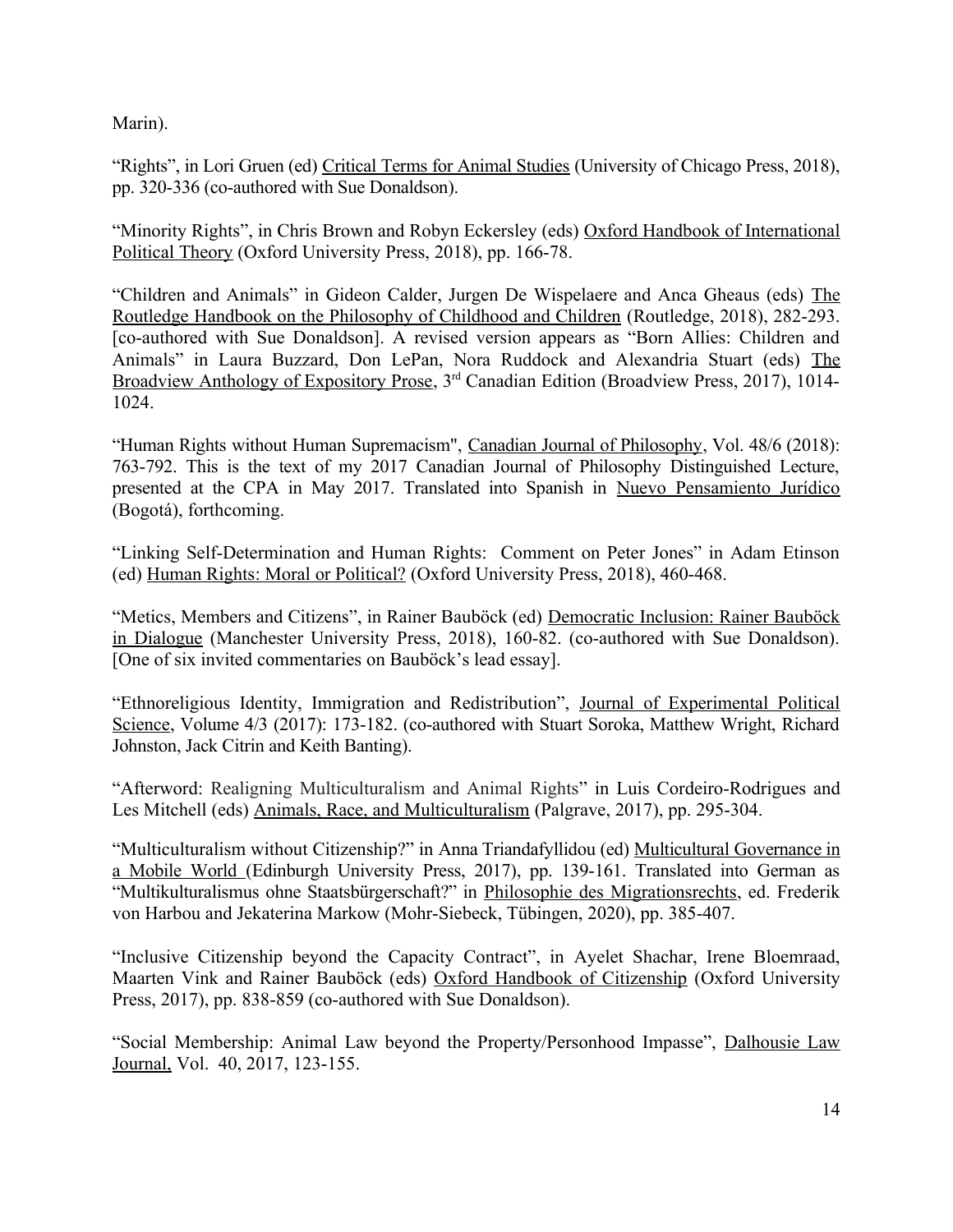"Foreword: Citizenship Education: From Multicultural to Cosmopolitan**?**" in James Banks (ed*)* Citizenship Education and Global Migration: Implications for Theory, Research, and Teaching (American Educational Research Association, Washington, 2017), xi-xvii. A revised version is reprinted as "Civics Education in an Age of Mobility" in Edison Huynh (ed) The Future of Education (Institute for Public Policy Research, London, 2019), pp. 10-14.

"Introduction: The Political Sources of Solidarity in Diverse Societies" in Keith Banting and Will Kymlicka (eds) The Strains of Commitment: The Political Sources of Solidarity in Diverse Socieites (Oxford University Press, 2017), 1-58 (co-authored with Keith Banting). Also published as "The Political Sources of Solidarity in Diverse Societies", EUI Working Paper RSCAS 2015/73 (European University Institute, Robert Schuman Centre).

"Animals in Political Theory" in Linda Kalof (ed) Oxford Handbook of Animal Studies (Oxford University Press, 2017), 43-64 [co-authored with Sue Donaldson].

"Rethinking membership and participation in an inclusive democracy: cognitive disability, children, animals", in Barbara Arneil and Nancy Hirschmann (eds) Disability and Political Theory (Cambridge University Press, 2016), pp. 168-97 (co-authored with Sue Donaldson).

"Locating Animals in Political Philosophy", Philosophy Compass, Vol. 11/11 (2016): 692–701 (co-authored with Sue Donaldson). Translated into Spanish in Gonzalo Perez Pejcic and Lidia Garrido Cordobera (eds) Solidaridad Entre Generaciones: Aportes animalistas y ambientalistas (University of Buenos Aires), forthcoming.

"Liberalism, Community and Culture 25 Years On", [Dve domovini • Two Homelands](http://isim.zrc-sazu.si/en/publikacije/dve-domovini#v) (Slovenian Migration Institute), #44 (2016), 67-76. [A reply to five commentators in a symposium on "The Legacy of *Liberalism, Community and Culture*"].

"Trajectories of Multicultural Citizenship" in Richard Marback (ed) Representation and Citizenship (Wayne State University Press, 2016), 52-78.

"Between Wildness and Domestication: Rethinking Categories and Boundaries in Response to Animal Agency", in Bernice Bovenkerk and Jozef Keulartz (eds*)* Animal Ethics in the Age of Humans: Blurring boundaries of human-animal relationships (Springer, 2016), 225-39 [coauthored with Sue Donaldson].

"Envisioning the Zoopolitical Revolution" in Paola Cavalieri (ed) Philosophy and the Politics of Animal Liberation (Palgrave, 2016), 71-116 (co-authored with Sue Donaldson).

"Migration and Welfare State Spending", European Political Science Review Vol. 8/2 (2016): 173-94 [co-authored with Stuart Soroka, Richard Johnston, Keith Banting and Anthony Kevins].

"Defending Diversity in an Era of Populism: Multiculturalism and Interculturalism Compared" in Nasar Meer, Tariq Modood and Ricard Zapata-Barrero (eds) Multiculturalism and Interculturalism: Debating the Dividing Lines (Edinburgh University Press, 2016), pp. 158-77.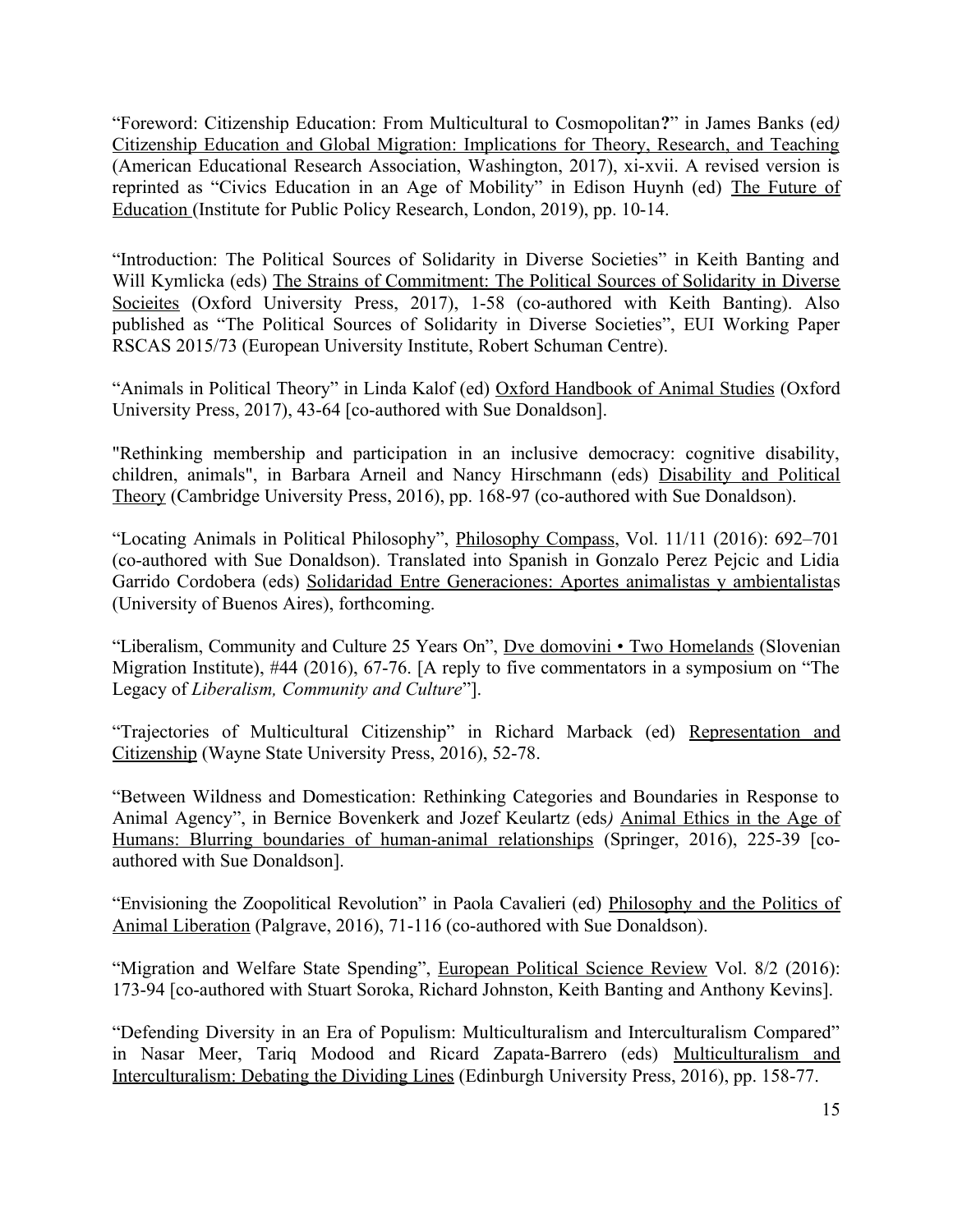"Misinterpeting Multiculturalism" in Michael Böss (ed) Bringing Culture Back In: Human Security and Social Trust (Aarhus University Press, 2016), pp. 70-87.

"National Minorities and the Crisis of Multiculturalism in Europe: Commentary by Will Kymlicka and Keith Banting", European Yearbook of Minority Issues Volume 12, 2016, pp. 42- 46 [co-authored with Keith Banting]. (A commentary on Knut Vollebaek's article, pp. 35-42).

"Solidarity in Diverse Societies: Beyond Neoliberal Multiculturalism and Welfare Chauvinism", Comparative Migration Studies, Vol. 3/1 (2015): 1-19. (This is the lead article in a symposium, followed by seven commentaries and then my reply: "From Sociability to Solidarity: Reply to Commentators", Comparative Migration Studies, Vol. 4/9 (2016): 1-5). Reprinted in Volker Kaul and Ananya Vajpeyi (eds) Minorities and Populism: Critical Perspectives from South Asia and Europe (Springer, 2020), pp. 41-62. Also included in special  $5<sup>th</sup>$  anniversary issue of Comparative Migration Studies (2018), reprinting their 5 most-cited articles. Translated into Swedish as "Solidaritet I heterogena samhällen: Bortom nyliberal mångkulturalism och välfärdschauvinism", Fronesis, #58 (2018): 136-60. A revised version is translated into French as "Diversité et Solidarité", in Patrick Savidan (ed) Dictionnaire des inégalités et de la justice sociale (Presses universitaires de France, 2018), 344-357.

"The Three Lives of Multiculturalism", in Shibao Guo and Lloyd Wong (eds) Revisiting Multiculturalism in Canada: Theories, Policies, and Debates (Sense Publishers, Rotterdam, 2015), pp. 17-35.

"Animal Citizenship" in Byron Williston (ed) Environmental Ethics for Canadians, second edition (Oxford University Press, 2016), 39-43. Translated into German as "Staatsbürgerschaft" in Arianna Ferrari and Klaus Petrus (eds) Lexikon der Mensch-Tier-Beziehungen (Transcript Verlag, Bielefeld, 2015), 329-333 [co-authored with Sue Donaldson].

["Farmed Animal Sanctuaries: The Heart of the Movement?](http://journals.lub.lu.se/index.php/pa/article/view/15045)", Politics and Animals Vol. 1 (2015): 50-74 [co-authored with Sue Donaldson]. Reprinted in abridged form, in Animal Lovers  $#2$ (Verlag der nGbK, Berlin, 2016), 57-72.

"Minority Politics in the Middle East and North Africa: The Prospects for Transformative Change", Ethnic and Racial Studies, Vol. 38/14 (2015), 2489-2498. (Co-authored with Eva Pföstl). This is the introduction to a special issue we guest-edited.

"Interspecies Politics: Reply to Hinchcliffe and Ladwig", Journal of Political Philosophy, Volume 23/3, 2015: 321–44 (co-authored with Sue Donaldson).

"Introduction" in Jane Boulden and Will Kymlicka (eds) International Approaches to Governing Ethnic Diversity (Oxford University Press, 2015), pp. 1-21 [co-authored with Jane Boulden]. An abridged version is reprinted as "International Approaches to Governing Ethnic Diversity" in Commonwealth Governance Handbook 2014/15: Democracy, Development and Public Administration (Commonwealth Secretariat, London, 2015), pp. 110-113.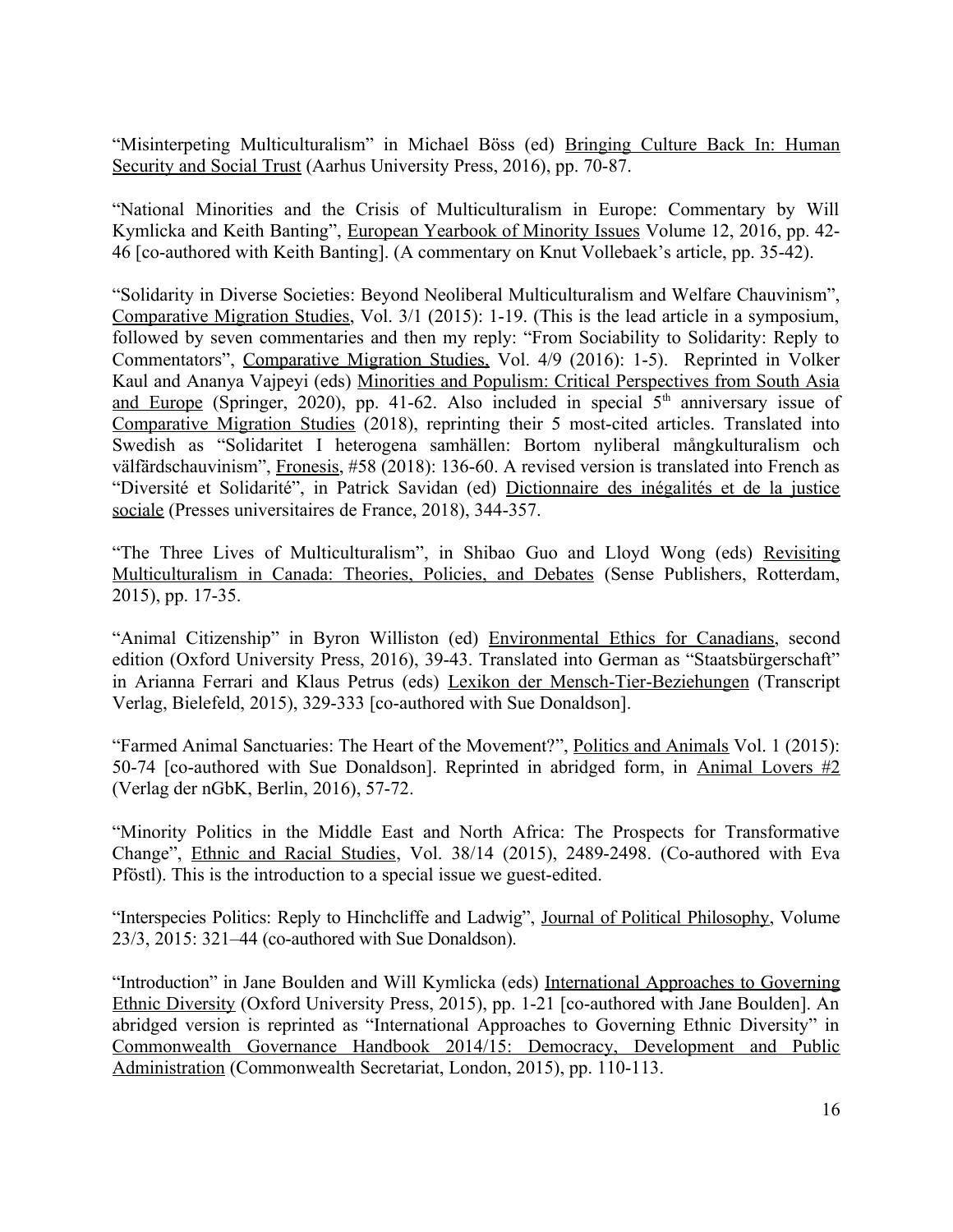"The Essentialist Critique of Multiculturalism: Theory, Policies and Ethos", in Varun Uberoi and Tariq Modood (eds) Multiculturalism Rethought: Interpretations, Dilemmas and New Directions (Edinburgh University Press, 2015), pp. 209-49. Also published as EUI Working Paper RSCAS 2014/59 (Robert Schuman Centre for Advanced Studies, European University Institute, Florence, 2014), 23 pp. Translated into Italian as "Il multiculturalismo e le accuse di essenzialismo: teorie, politiche, ethos", in Globalizzazione e governance delle societa multiculturali, edited by Antonino Palumbo and Viviana Segreto (Mimesis Edizioni, Milan, 2011), pp. 11-48. Translated into French as "as "La Critique Essentialiste du Multiculturalisme: théorie, politiques et ethos" in Sophie Guérard-Latour (ed) Le multiculturalisme a-t-il un avenir? (Paris, Hermann, 2013), 29- 75. Translated into Portuguese in Gisele Cittadino (ed) Law and Multiculturalism : Challenges and perspectives in Brazil and in the world (Pontifícia Universidade Católica do Rio de Janeiro), forthcoming. Translated into Turkish as "Will Kymlicka'dan: Bir "Deli Gömleği" Olarak Çokkültürcülük" in Sosyal Bilimler: Kayda Değer Akademik Metinler (Social Science: Noted Academic Texts, 2016),

<http://www.sosyalbilimler.org/will-kymlickadan-bir-deli-gomlegi-olarak-cokkulturluluk-ceviri/>.

"Animal Rights and Aboriginal Rights", in Peter Sankoff, Vaughan Black and Katie Sykes (eds), Canadian Perspectives on Animals and the Law (Irwin Law, 2015), pp. 159-86 [co-authored with Sue Donaldson]. Reprinted as "Animal Rights and Indigenous Rights" in Eldon Soifer et al (eds) Ethical Issues: Perspectives for Canadians 4<sup>th</sup> edition (Broadview Press, 2020), pp. 172-86. Translated into Spanish as "Derechos animales y derechos indígenas", Devenires: Revista de Filosofía y Filosofía de la Cultura (Michoacán) 42 (2020): 149-86.

"From Polis to Zoopolis: A Political Theory of Animal Rights" in Karen Wendling (ed) Ethics in Canada: Ethical, Social and Political Perspectives (Oxford University Press, 2015), pp. 255-63. (co-authored with Sue Donaldson). Reprinted in Linda Kalof and Amy Fitzgerald (eds) The Animals Reader: The Essential Classic and Contemporary Writings Second Edition (Bloomsbury, London), forthcoming. Translated into German as "Von der Polis zur Zoopolis: Eine politische Theorie der Tierrechte" in Friederike Schmitz (ed) Tierethik: Grundlagentexte (Suhrkamp, Berlin, 2014), pp. 548-58. Translated into Spanish as "De Polis a Zoopolis: Una Teoría Política del Derecho Animal", in María Marta Andreatta et al (eds) Crítica y Animalidad: Cuando el Otro Aúlla (Editorial Latinoamericana Especializada en Estudios Críticos Animales, La Plata, 2017), pp. 113-140.

"Introduction", in Will Kymlicka and Eva Pföstl (eds) Multiculturalism and Minority Rights in the Arab World (Oxford University Press, 2014), pp. 1-24 [co-authored with Eva Pföstl]. A revised version is published as "History is not Destiny: Minority Rights and Multiculturalism in the Arab World", in Ugo Caruso and Rainer Hofmann (eds) The UN Declaration on Minorities: An Academic Account on the Occasion of its 20<sup>th</sup> Anniversary (Brill, 2015), pp. 333-350.

"Introduction: Criminal Law and Cultural Diversity" in Will Kymlicka, Claes Lernestedt and Matt Matravers (eds) Criminal Law and Cultural Diversity (Oxford University Press, 2014), pp. 1-14 [co-authored with Claes Lernestedt and Matt Matravers].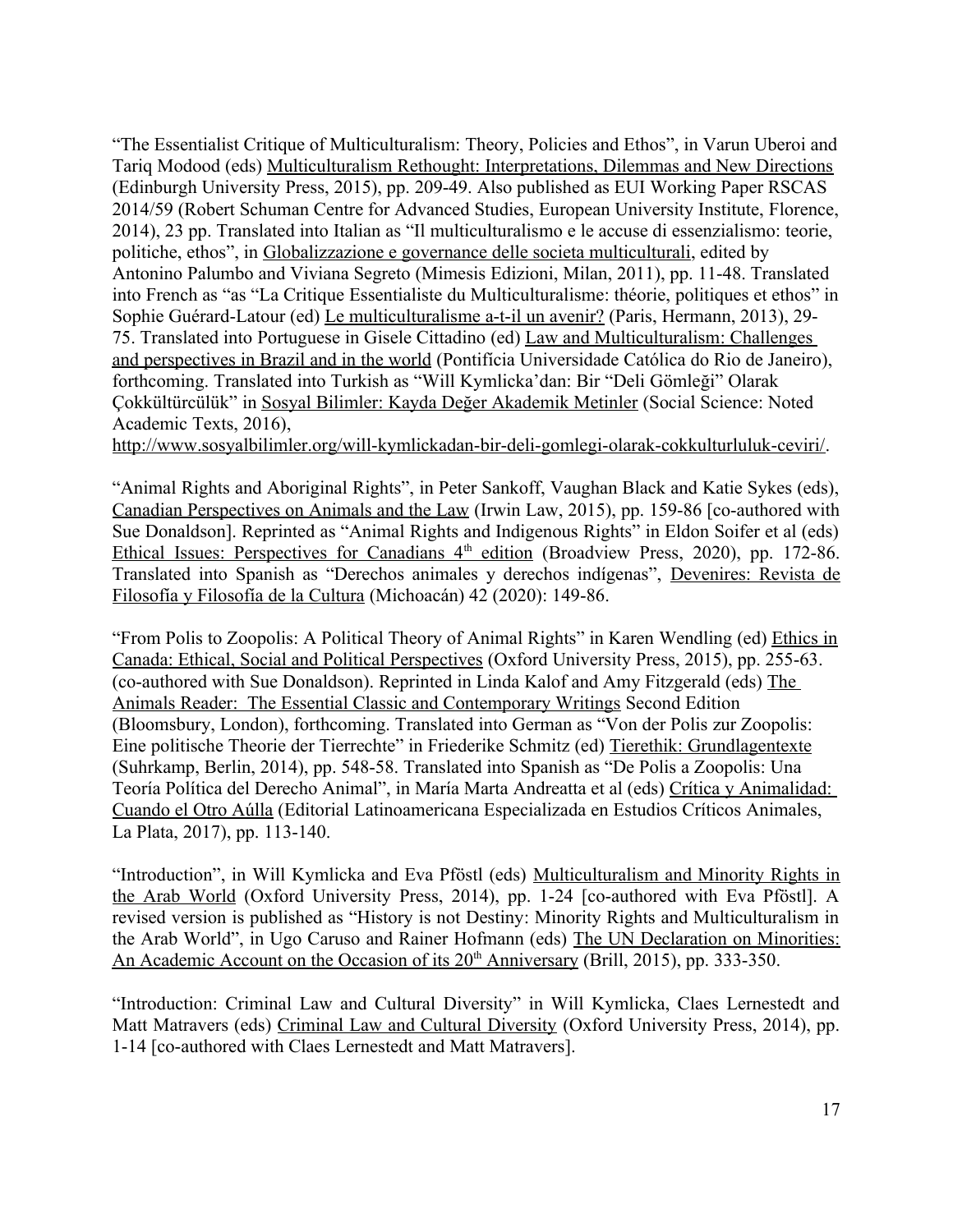"Animals and the Frontiers of Citizenship", Oxford Journal of Legal Studies, Vol. 34/2 (2014), 200-219 [co-authored with Sue Donaldson]. This is the text of the 2013 H.L.A. Hart Memorial Lecture presented at Oxford University in May 2013]. Translated into German as "Bill und Lou in der Zoopolis: Über Tiere als Mitbürger", in Mittelweg 36 (Hamburg) Volume 23 (2014): 5-26. Translated into French as "Étendre la citoyenneté aux animaux", Tracés: Revue de sciences humaines, 2015, #15, pp. 139-66. Translated into Spanish as "Los Animales y los Límites de la Ciudadanía" in Derecho y Humanidades (Universidad de Chile), #27 (2016): 185-210. Translated into Swedish as "Djuren och medborgarskapets frontlinjer", Fronesis, #56-57 (2017), pp. 208-230.

"Animal Rights, Multiculturalism and the Left", Journal of Social Philosophy, Vol. 45/1 (2014): 116-35 [co-authored with Sue Donaldson]. Translated into Spanish in Revista Latinoamericana de Estudios Críticos Animales, forthcoming.

"Unruly Beasts: Animal Citizens and the Threat of Tyranny", Canadian Journal of Political Science, Vol. 47/1 (2014): 23–45 [co-authored with Sue Donaldson]. Translated into French as «Les bêtes indisciplinées: les animaux citoyens et la menace de la tyrannie», Les Cahiers philosophiques de Strasbourg, 49 (2021): 89-123.

"Citizenship, Communities and Identity in Canada", in James Bickerton and Alain-G. Gagnon (eds) Canadian Politics: Sixth Edition (University of Toronto Press, 2014), pp. 21-44.

"Reply: Animal Citizenship, Liberal Theory and the Historical Moment", Dialogue, Vol. 52/4 (2013): 769-86 [co-authored with Sue Donaldson – part of symposium on *Zoopolis*].

**"**Reply to Svärd, Nurse, and Ryland", Journal of Animal Ethics, Vol. 3/2 (2013): 208-19 [coauthored with Sue Donaldson – part of symposium on *Zoopolis*].

"Minority Rights are a Part of Human Rights", in 22 Ideas to Fix the World: Conversations with the World's Foremost Thinkers, edited by Piotr Dutkiewicz and Richard Sakwa (New York University Press, 2013), pp. 17-33. Translated into Russian as "Права меньшинств являются частью прав человека", in Петра Дуткевича and Ричарда Саквы (eds) 22 ИДЕИ О ТОМ, КАК УСТРОИТЬ МИР: БЕСЕДЫ С ВЫДАЮЩИМИСЯ УЧЕНЫМИ (Moscow University Press, 2015): 30-58.

"A Defense of Animal Citizens and Sovereigns", Law, Ethics and Philosophy, Vol. 1/1 (2013), 143-160 [co-authored with Sue Donaldson – part of symposium on *Zoopolis]*.

"Is There Really a Retreat From Multiculturalism Policies? New Evidence from the Multiculturalism Policy Index", Comparative European Politics, Vol. 11/5 (2013): 577-98 [coauthored with Keith Banting]. Also available as Working Paper #14 in the GRITIM Working Paper Series (Interdisciplinary Research Group on Immigration, Universitat Pompeu Fabra, Barcelona) (Autumn 2012); and as Working Paper 2012:4 in the SULCIS Working Paper Series of the Stockholm University Linnaeus Center for Integration Studies (October 2012).

"Neoliberal Multiculturalism?", in Social Resilience in the Neoliberal Era, ed. Peter A. Hall and Michèle Lamont (Cambridge University Press, 2013), pp. 99-125. Translated into Portuguese in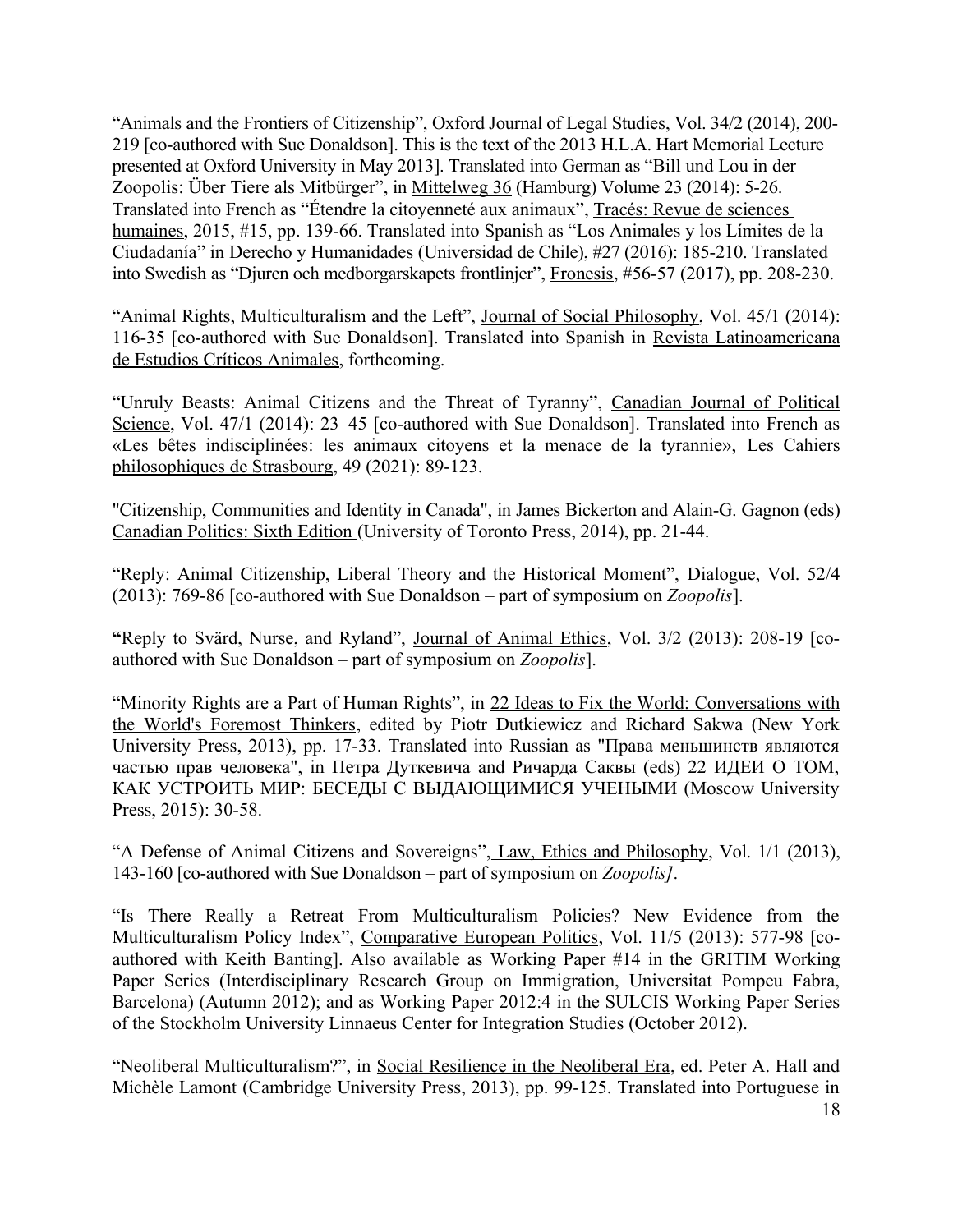Revista Direito, Estado e Sociedade (Rio de Janeiro), forthcoming. Translated into Slovenian as "Neoliberalni Multikulturalizem", and published along with six commentaries in Kymlicka v Ljubljani/Gostujoče predavanje Willa Kymlicke s komentarji, ed. Ksenija Vidmar Horvat and Tjaša Učakar (University of Ljubljana, 2013), pp. 9-48.

"Responsible Citizenship", Trudeau Foundation Papers, Vol. 4/2 (2012), pp. 56-87. Translated into French as "La citoyenneté responsable", Les Cahiers de la Foundation Trudeau Vol. 4/2 (2012), pp. 66-104. An abridged version is reprinted as "Responsible citizenship: A new approach", in Commonwealth Governance Handbook 2013/14: Democracy, Development and Public Administration (Commonwealth Secretariat, London, 2013), pp. 92-96.

"Multiculturalism: Success, Failure, and the Future", in Migration Policy Institute (ed) Rethinking National Identity in the Age of Migration (Verlag Bertelsmann Stiftung, Berlin, 2012), 33-78**.** Reprinted in Fatih Öztürk, Murat Yanik and Hüseyin Özcan (eds) A Road Map of a New Constitution for Turkey: Essays in Comparative Constitutional Law (Carolina Academic Press, 2014), 305-349. Translated into Turkish as "Çok Kültürlülük: Başari, Başarisizlik ve Gelecek" in Fatih Öztürk (ed) Yeni Anayasa Için Yol Haritasi (Adalet ve Hukuk Derneği, Istanbul, 2012), pp. 219-54, and in İstanbul Üniversitesi Hukuk Fakültesi Mecmuası (Journal of the Faculty of Law at Istanbul University), Vol 70/2 (2012): 297-332. Translated into German as "Multikulturalismus: Erfolg, Scheitern und Perspektiven", in Bertelsmann Stiftung (ed) Vielfältiges Deutschland: Bausteine für eine zukunftsfähige Gesellschaft (Verlag Beterlsmann Stiftung, Berlin, 2014), pp, 121-75. Translated into Portuguese as "Multiculturalismo: o sucesso, o fracasso e o future", Interfaces Brasil-Canadá Vol. 14, #18 (2014): 123-174.

"Rooted Cosmopolitanism: Canada and the World" in Will Kymlicka and Kathryn Walker (eds) Rooted Cosmopolitanism: Canada and the World, University of British Columbia Press, 2012, pp. 1-27. [co-authored with Kathryn Walker].

"Comment on Meer and Modood", Journal of Intercultural Studies Volume 33/2 (2012): 211-16.

"A New Deal for Official Language Minority Communities?" in Minorités linguistiques et societé/ Linguistic Minorities and Society, Vol. 1/1, 2012, pp. 248-58.

"Bringing Institutions Back In: How Public Institutions Assess Identity", in Identity Politics in the Public Realm: Bringing Institutions Back In, ed. Avigail Eisenberg and Will Kymlicka (UBC Press, 2011), 1-30 [co-authored with Avigail Eisenberg].

"Multicultural citizenship within multination states**",** Ethnicities, Volume 11/3, 2011: 281-302 (followed by commentaries by David Miller and Yasemin Soysal, pp. 303-12). Translated into Chinese in World Ethno-National Studies (Institute of Ethnology and Anthropology, Chinese Academy of Social Science) #6 (2014).

"Are Diversity and Solidarity Incompatible: Canada in Comparative Context", Inroads #28 (Winter 2011), pp. 36-48. [co-authored with Keith Banting, Richard Johnston, and Stuart Soroka].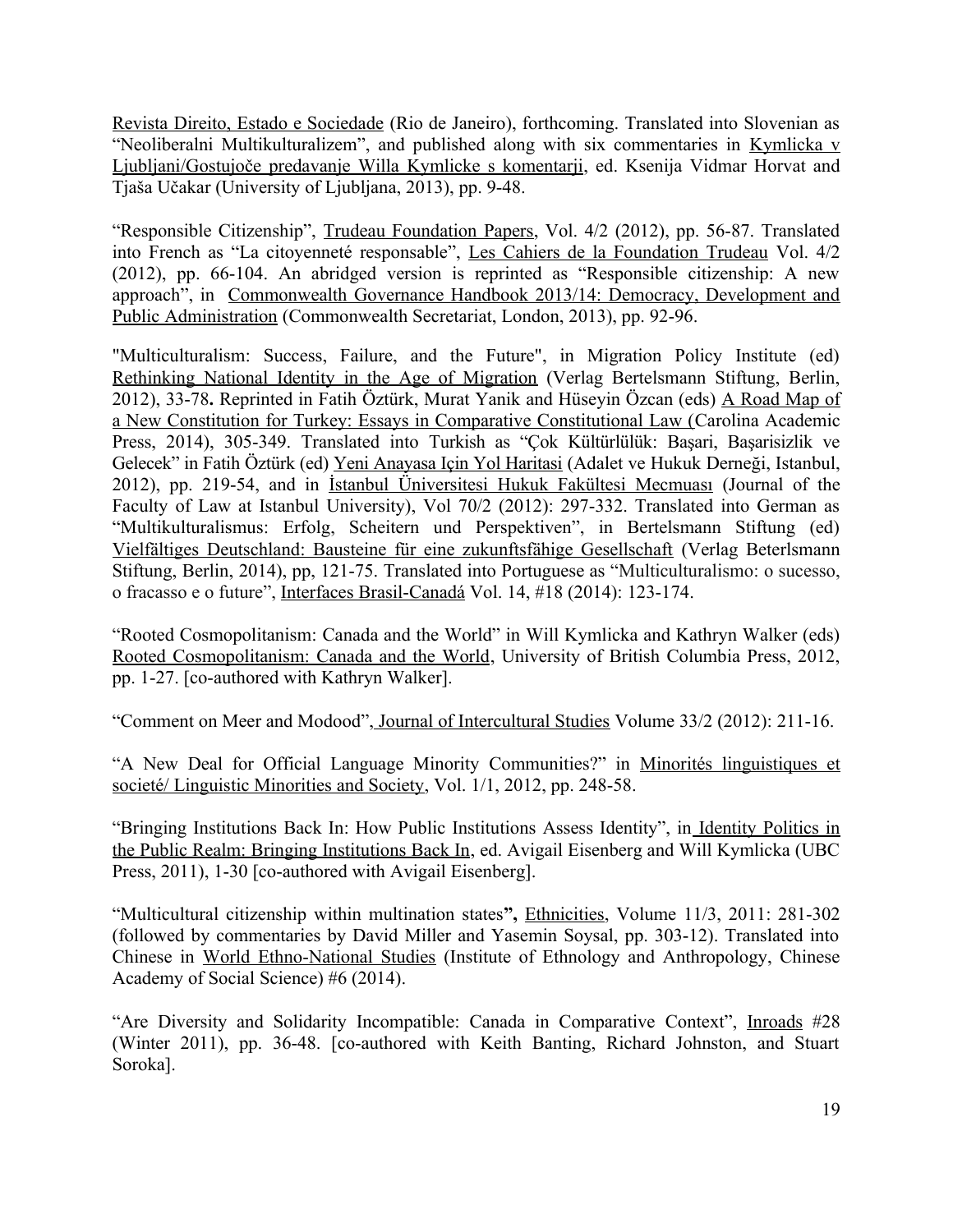"Prefazione", in Eva Pföstl (ed) Multiculturalismo e Democrazia (Istituto di Studi Politici "S. Pio V", Rome, 2011), pp. 9-14.

"Multiculturalism in Normative Theory and Social Science", Ethnicities, Vol. 11/1 (2011): 5-11.

"Beyond the Indigenous/Minority Dichotomy?", in Stephen Allen and Alexandra Xanthaki (eds) Reflections on the UN Declaration on the Rights of Indigenous Peoples (Hart Publishing, Oxford, 2011) pp. 183-208. Excerpted in The Commonwealth Yearbook 2014 (Commonwealth Secretariat, London, 2014), pp. 186-189. Translated into Spanish as "Más allá de la dicotomia indigenas-minorias?" in Unidiverisdad: Revista de Pensamiento y Cultura de la BUAP (Public Univesity of Puebla BUAP, Mexico), Vol. 2/5 (2011), pp. 24-29 (part 1) and Vol. 2/6 (2012): 58- 69 (part 2). Also translated into Spanish as «[¿Más allá de la Dicotomía Indígenas/Minorías?"](http://www.utdt.edu/download.php?fname=_133001505979576500.pdf)*,* Revista Argentina de Teoría Jurídica, Vol. 12/2, (2011): 1-25, and into Portuguese as "Para além da dicotomia indígena/minoria?" in Direito à diferença Volume II – Aspectos de proteção específica às minorias e aos grupos vulneráveis, eds Liliana Lyra Jubilut, Alexandre Gustavo Melo Franco Bahia, and José Luiz Quadros de Magalhães (Editora Saraiva, Säo Paulo, 2013), 139-66.

"Transitional Justice, Federalism, and the Accommodation of Minority Nationalism", in Paige Arthur (ed) Identities in Transition: Challenges for Transitional Justice in Divided Societies (Cambridge University Press, 2011), pp. 303-333. Translated into Turkish as "Geçiş Dönemi Adaleti, Federalizm Ve Azinlik Milliyetçiliğinin İçselleştirilmesi" in Elçin Aktoprak and Celil Kaya (eds) 21. Yüzyilda Milliyetçilik: Teori Ve Siyaset (İLETİŞİM, Istanbul, 2016), 47-94.

"Reply to Horowitz and Yashar", Nationalities Papers, Vol. 38/1 (2010), pp. 153-59 (part of symposium on my *Multicultural Odysseys*).

"Reply to Segall, Gans and Gavison", Jerusalem Review of Legal Studies, Vol. 2 (2010), pp. 91- 101 (part of symposium on my *Multicultural Odysseys*).

"Ethnic, Linguistic and Multicultural Diversity in Canada", in John Courtney and David Smith (eds) Oxford Handbook of Canadian Politics (Oxford University Press, 2010), pp. 301-20.

"National Identity and Support for the Welfare State", Canadian Journal of Political Science Vol. 43:2 (2010) pp. 349-377 [co-authored with Richard Johnston, Keith Banting and Stuart Soroka]. Shortlisted for the CPSA's 2011 McMenemy Prize for the best article in the CJPS in 2010. Reprinted in Andrzej Marcin Suszycki and Ireneusz Pawel Karolewski (eds.) Citizenship and Identity in the Welfare State (Baden-Baden: Nomos, 2103), pp. 109-37.

"Testing the Liberal Multiculturalist Hypothesis: Normative Theories and Social Science Evidence", Canadian Journal of Political Science Vol. 43/2 (2010) pp. 257-71. Translated into Chinese in Journal of Guangxi University for Nationalities (Philosophy and Social Sciences Edition), Vol. 37/2 (2015): 9-16.

"Canadian Multiculturalism: Global Anxieties and Local Debates", British Journal of Canadian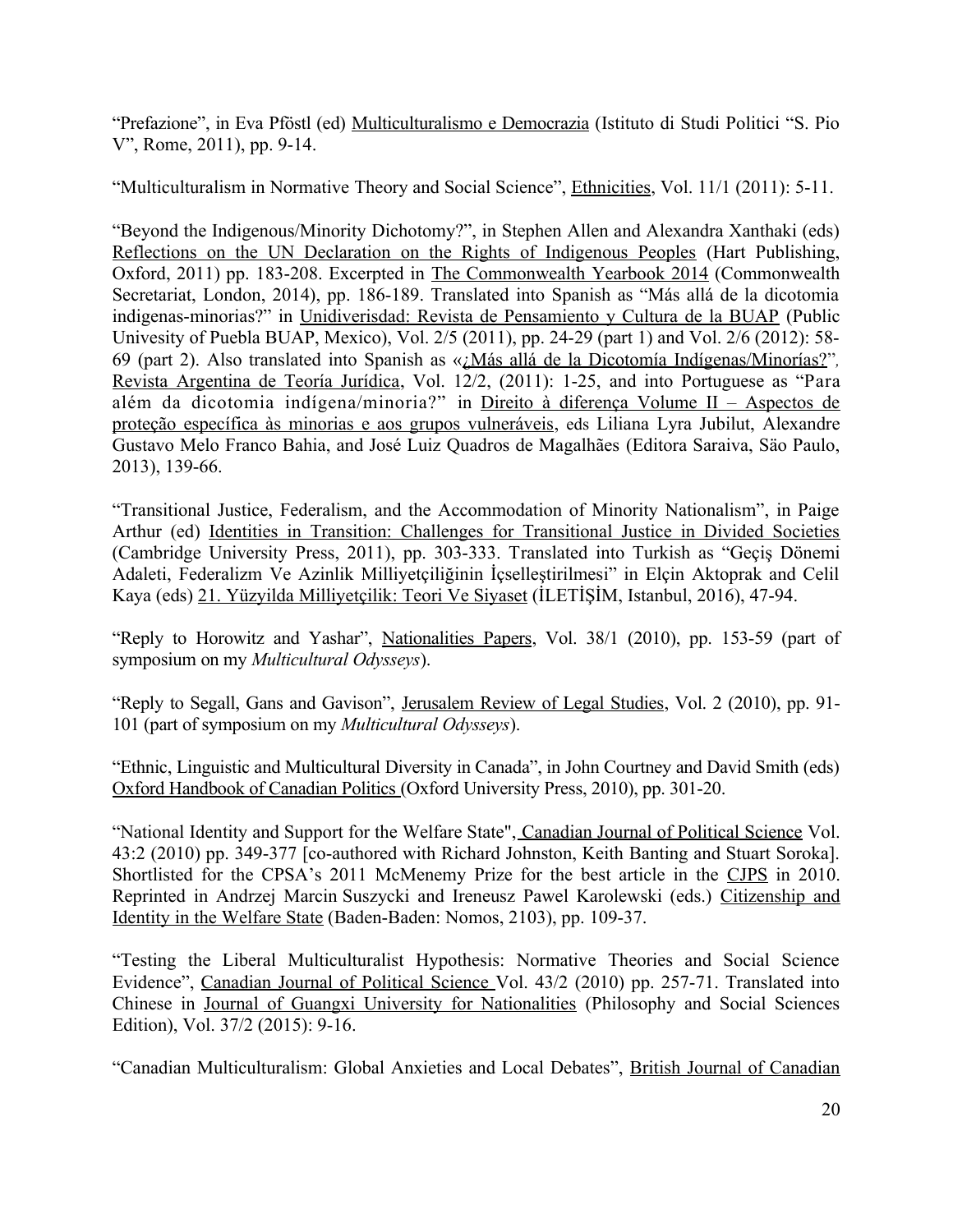Studies, Vol. 23/1 (2010), 43-72 [co-authored with Keith Banting]. Translated into Serbian as ["Kanadski Multikulturalizam: Globalne Teskobe i Lokalne Polemike"](http://teme.junis.ni.ac.rs/teme4-2011/teme%204-2011-03.pdf) in Teme-Časopis za Društvene Nauke #4 (2011), pp. 1193-1222.

"The Rise and Fall of Multiculturalism? New Debates on Inclusion and Accommodation in Diverse Societies", International Social Science Journal, Vol. 199 (2010), pp. 97-112. Reprinted in Steven Vertovec and Susanne Wessendorf (eds) The Multiculturalism Backlash: European discourses, policies and practices (Routledge, London, 2010), pp. 32-49. Also reprinted in Peter Kivisto (ed) Social Theory: Roots and Branches 5th Edition (Oxford University Press, 2012), pp. 401-410. Translated into Chinese in International Social Science Journal: Chinese Edition 28/1 (2011): 101-17. Translated into Russian as "Vzlet i padenie mul'tikul'turalizma?" in Discourse-P, Volume X/I (2013), pp.71-82.

"Categorizing Groups, Categorizing States: Theorizing Minority Rights in a World of Deep Diversity", Ethics and International Affairs, Vol. 23/4 (2009), pp 371-88. Also in Yitzhak Benbaji and Naomi Sussmann (eds) Reading Walzer (Routledge, 2013), pp. 129-145.

"Minority Rights in Political Philosophy and International Law", in The Philosophy of International Law, eds. Samantha Besson and John Tasioulas (Oxford University Press, 2010), pp. 377-96. Translated into Spanish as "Los Derechos de las minorias en la filosofia politica y en el derecho internacional", Revista del Instituto de Ciencias Juridicas de Puebla (Instituto de Ciencias Jurídicas, Puebla Mexico), #22 (2008): 46-72; and reprinted in Carlos Espinosa Gallegos-Anda and Danilo Caicedo Tapia (eds) Derechos Ancetrales: Justicia in Contextos Plurinacionales (Ministerio de Justicia y Derechos Humanos, Government of Ecuador, Quito, 2009), pp. 3-31. Also translated into Italian as "I diritti delle minoranze in filosofia politica e nel diritto internazionale" in Fabrizio Sciacca (ed) Giustizia globale: Problemi e prospettive (Rubbettino, Soveria Mannelli, 2011), 9-40; into Portuguese in Videre (Universidade Federal da Grande Dourados, Brazil), forthcoming; and into Chinese in Foreign Theoretical Trends #3 (2019).

"Liberal Multiculturalism and Human Rights", in Ferran Requejo and Miquel Caminal (eds) Political Liberalism and Plurinational Democracies (Routledge, 2011), pp. 73-92.

"Reply to Commentators", Social Philosophy Today: Gender, Diversity and Difference, Vol. 25 (Philosophy Documentation Center, Charlottesville, 2009), 277-83. (Reply to commentaries on my Multicultural Odysseys by Joseph Betz, Cindy Holder and John Rowan).

"Introduction: Multicultural Directions", Canadian Journal for Social Research Vol. 2/1 (2009), pp. 9-11. This is a special issue that I guest-edited, containing recent research commissioned by the Government of Canada, including my own report on "The State of Multiculturalism in Canada" (pp. 13-32).

"Citizenship, Communities and Identity in Canada", in James Bickerton and Alain-G. Gagnon (eds) Canadian Politics: Fifth Edition (University of Toronto Press, 2009), 23-44.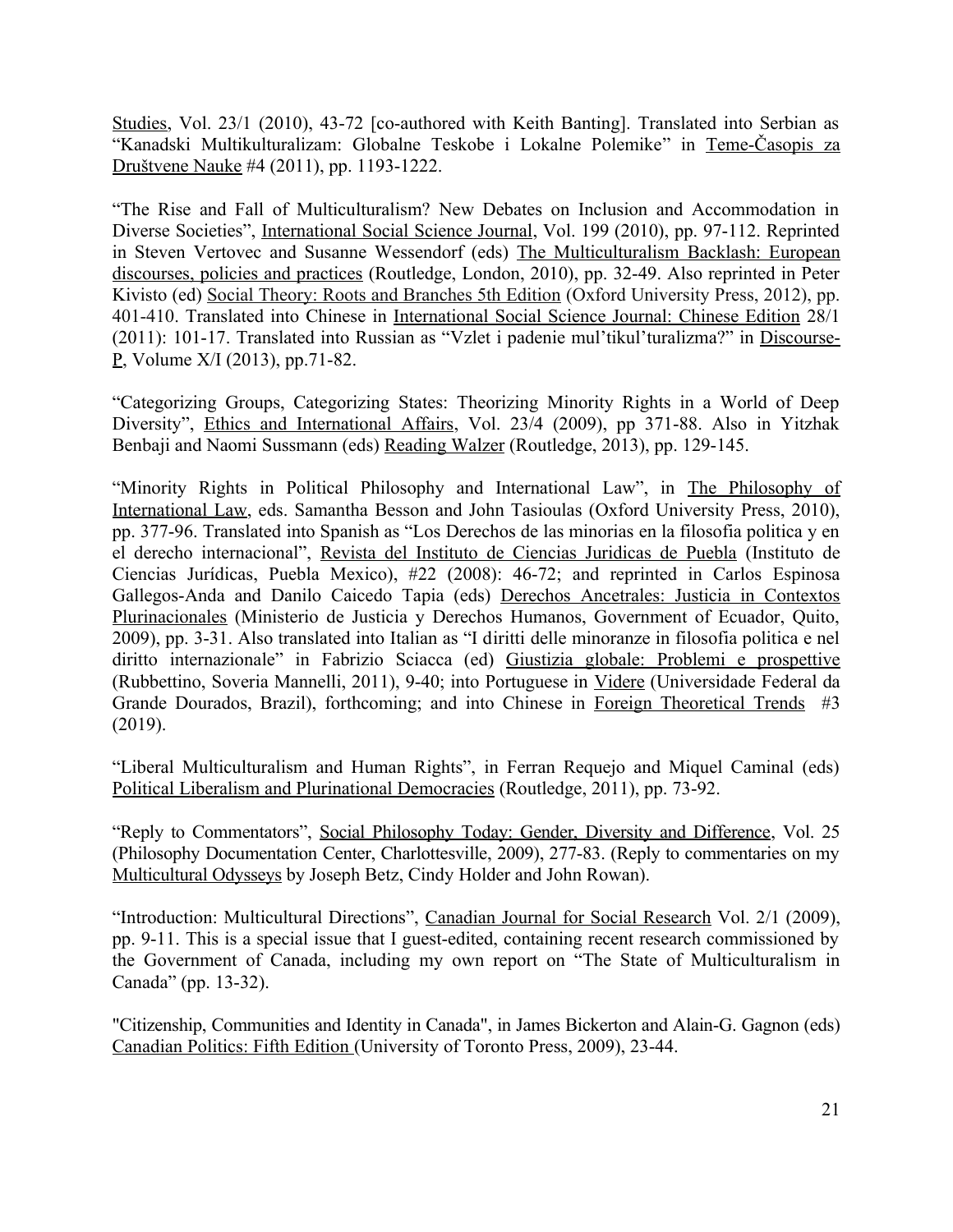"The Multicultural Welfare State?", in Successful Societies: How Institutions and Culture Affect Health, eds Peter A. Hall and Michele Lamont (Cambridge University Press, 2009), 226-53.

"Comment on Merlan", Current Anthropology, Vol. 50/3 (2009), pp.323-5.

"The Governance of Religious Diversity: The Old and the New", in Paul Bramadat and Matthias Koenig (eds) International Migration and the Governance of Religious Diversity (McGill-Queen's University Press, 2009), pp 323-34.

"Minority Rights and the New International Politics of Diversity", in John Rowan (ed) International Law and Justice (Social Philosophy Today series Vol. #23, Philosophy Documentation Center, Charlottesville, 2008), pp. 13-55.

"Introduction: Struggles for Inclusion and Reconciliation in Modern Democracies", in The Politics of Reconciliation in Multicultural Societies, ed. Will Kymlicka and Bashir Bashir (Oxford University Press, 2008), pp. 1-24 (co-authored with Bashir Bashir).

"Multiculturalism, Social Justice and the Welfare State", in Gary Craig, David Gordon and Tania Burchardt (eds) Social Justice and Public Policy: Seeking Fairness in Diverse Societies (Policy Press, Bristol, 2008), pp. 53-75.

"Reply", in Ethnicities Vol. 8/2 (2008), pp. 277-83 (part of a symposium on my *Multicultural Odysseys* book, responding to commentaries by Andreas Wimmer, Christine Chwaszcza, Gwendolyn Sasse, and Rainer Baubock – pp. 251-76).

"Introduction to Rights-Based Liberalism and its Critics", in The Broadview Anthology of Social and Political Thought: Volume 2: The Twentieth Century and Beyond, co-edited by Andrew Bailey, Samantha Brennan, Will Kymlicka, Jacob Levy, Alex Sager and Clark Wolf (Broadview Press, Peterborough, 2008), pp. 251-65 (co-authored with Alex Sager).

"The Internationalization of Minority Rights", ICON: International Journal of Constitutional Law, Vol. 6/1 (2008), pp. 1-32. Also published in Sujit Choudhry (ed) Constitutional Design for Divided Societies: Integration or Accommodation? (Oxford University Press, 2008), pp. 111-40. Reprinted in Joshua Castellino (ed) Global Minority Rights (Ashgate, 2012), pp. 35-66. Also published as The Global Diffusion of Liberal Multiculturalism, Visiting Scholar Working Paper Series, #58 (American University of Paris, December 2007). Translated into Russian in Comparative Constitutional Review, Vol. 6 (2008), 17-41, into Chinese in Journal of the History of Political Thought (Tianjin), Vol. 1/2 (2010), 149-181, and into Spanish in La Constitución de 1917: pasado, presente y futuro del constitucionalismo en México, eds. Ricardo Sodi Cuellar; Javier Espinoza de los Monteros; Gonzalo Farrera (Universidad Anáhuac México – Norte), forthcoming.

"Multicultural Odysseys", Ethnopolitics, Vol. 6/4 (2007), pp. 585-97 (lead article of symposium on my *Multicultural Odysseys* book). Also "Liberal Multiculturalism and Minority Rights: A Reply to Bell, Giraudon, Keating and Schmidtke", ibid, pp. 619-23.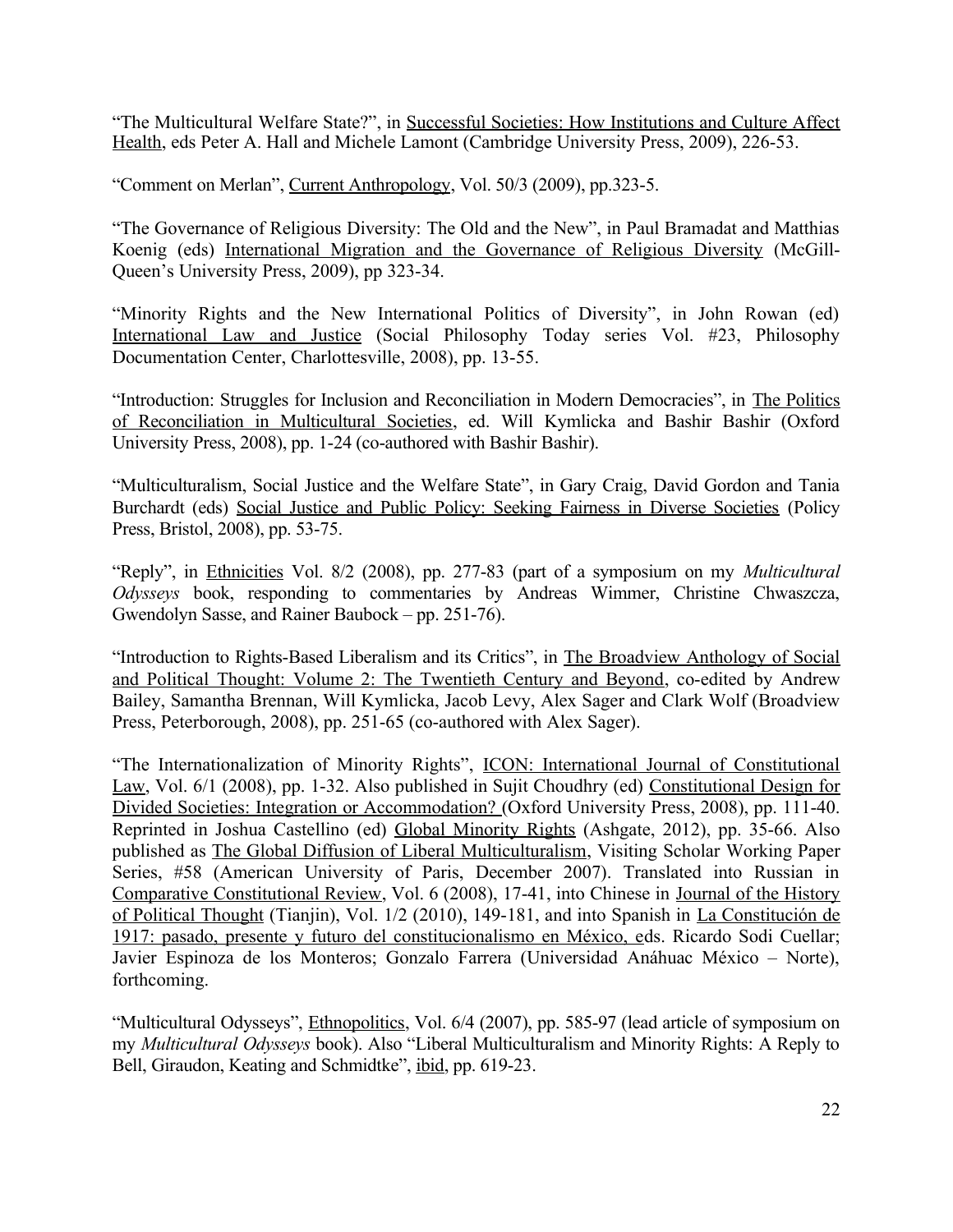"Language Policies, National Identities, and Liberal-Democratic Norms" in Colin Williams (ed) Language and Governance (University of Wales Press, Cardiff, 2007), pp. 505-15.

"National Cultural Autonomy and International Minority Rights Norms", *Ethnopolitics*, Vol. 6/3, 2007, pp. 379-93. Also published in David Smith and Karl Cordell (eds) Cultural Autonomy in Contemporary Europe (Routledge, 2008), pp. 43-57. Selected as one of top 10 articles in the first 10 years of Ethnopolitics [\(http://tandf.msgfocus.com/q/1NeTfhgGnn8sFY/wv\)](http://tandf.msgfocus.com/q/1NeTfhgGnn8sFY/wv).

"Community and Multiculturalism", in Robert Goodin, Philip Pettit and Thomas Pogge (eds)  $\underline{A}$ Companion to Contemporary Political Philosophy: Second Edition (Blackwell, 2007), Volume 2: pp. 463-77.

"Multi-nation Federalism", in Baogang He, Brian Galligan and Takashi Inoguchi (eds) Federalism in Asia (Edward Elgar Publishing, Cheltenham, 2007), pp. 33-56.

"Introduction: The Globalization of Ethics", in William Sullivan and Will Kymlicka (eds) The Globalization of Ethics: Religious and Secular Perspectives (Cambridge University Press, 2007), pp. 1-16.

"Disentangling the Debate", in Janice Gross Stein, David Cameron, John Ibbitson, Will Kymlicka, John Meisel, Haroon Siddiqui and Michael Valpy, Uneasy Partners: Multiculturalism and Rights in Canada (Wilfrid Laurier Press, Waterloo, 2007), pp. 137-56.

"Tester les limites de multiculturalisme libéral? Le cas des tribunaux en droit familial", Éthique publique, Vol. 9/1 (2007), pp. 27-39. (French translation of "Testing the Limits of Liberal Multiculturalism? The Case of Sharia Tribunals in Ontario").

"Ethnocultural Diversity in a Liberal State: Making Sense of the Canadian Model(s)", in Keith Banting, Thomas Courchene and Leslie Seidle (eds) Belonging? Diversity, Recognition and Shared Citizenship in Canada (Institute for Research on Public Policy, Montreal, 2007), 39-86. An abridged version is published in French as "La diversité ethnoculturelle dans un État libéral: Donner sens au(x) modèle(s) canadien(s)", in Du tricoté serré au métissé serré ? La culture publique commune au Québec en debats, ed. Stéphan Gervais, Dimitrios Karmis, Diane Lamoureux (Les Presses de l'Université Laval, 2008), pp. 109-37.

"Minorities in North America: Do OSCE Minority Norms Apply?", in Stanislaw Parzymies (ed) OSCE and Minorities: Assessment and Prospects (Wydawnictwo Naukowe Scholar, Warsaw, 2007), pp. 80-93. Translated into French as "Les normes de l'OSCE pour la protection des minorités s'appliquent-elles en Amérique du Nord?", Annuaire français de relations internationales vol. 8 (2007): 141-57

 "The Global Diffusion of Multiculturalism: Trends, Causes, Consequences", in Stephen Tierney (ed) Accommodating Cultural Diversity (Ashgate, Aldershot, 2007), pp. 17-34. Translated into Spanish as "Multiculturalismo", Diálogo Politico (Argentina) Vol. 24/2, 2007, pp. 11-35.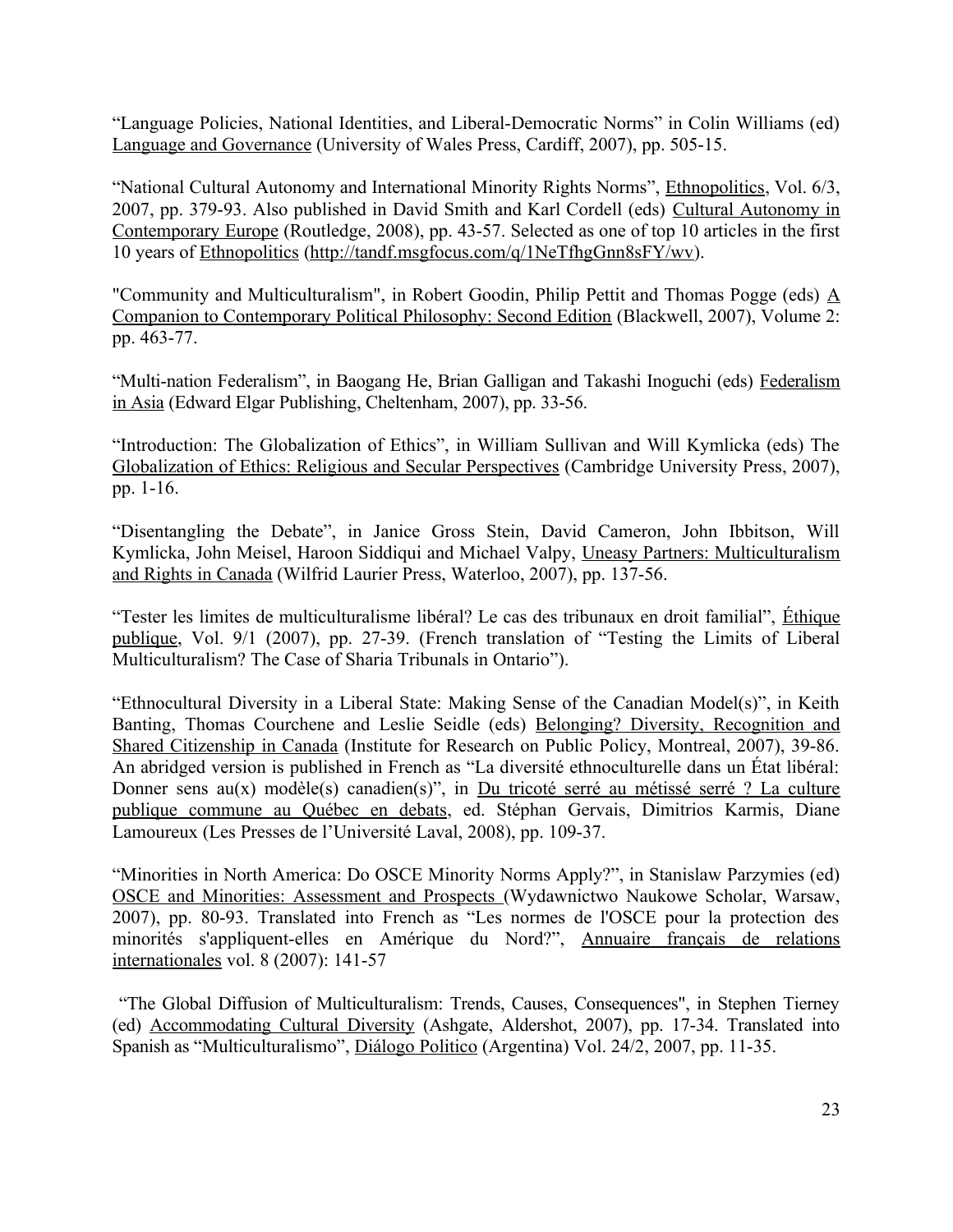"The Americanization of Political Philosophy in Canada", Oxford Literary Review, Vol. 28/1, 2006, pp. 79-89.

"Multiculturalism and the Welfare State: Setting the Context", in Multiculturalism and the Welfare State: Recognition and Redistribution in Contemporary Democracies, ed. Keith Banting and Will Kymlicka (Oxford University Press, 2006), pp. 1-45 [co-authored with Keith Banting].

"Do Multiculturalism Policies Erode the Welfare State? An Empirical Analysis", in Multiculturalism and the Welfare State: Recognition and Redistribution in Contemporary Democracies, ed. Keith Banting and Will Kymlicka (Oxford University Press, 2006), pp. 49-91 [coauthored with Keith Banting, Richard Johnston and Stuart Soroka].

"Liberal Nationalism and Cosmopolitan Justice", in Robert Post (ed) Another Cosmopolitanism (Oxford University Press, Oxford, 2006), 128-44. Translated into German as "Liberale Nationalstaatlichkeit und kosmopolitische Gerechtigkeit" in Seyla Benhabib, Kosmopolitismus und Demokratie: Eine Debatte mit Bonnie Honig, Jeremy Waldron und Will Kymlicka (Campus Verlag, Frankfurt am Main, 2008), pp. 111-27.

"Immigration, Multiculturalism and the Welfare State", *Ethics and International Affairs*, Vol. 20/3 (Fall 2006), pp. 281-304 [co-authored with Keith Banting]. Selected for inclusion in Carnegie Council's "Essential Resources on Migration", July 2008. [\(http://www.cceia.org/resources/picks/0006.html\)](http://www.cceia.org/resources/picks/0006.html). Translated into Italian as "Immigrazione, multiculturalismo e welfare state" in La Rivista delle Politiche Sociali 2010 #2, 13-44 (with new preface).

"The Evolving Basis of European Norms of Minority Rights: Rights to Culture, Participation and Autonomy", in John McGarry and Michael Keating (eds) European Integration and the Nationalities Question (Routledge, 2006), pp. 35-63. Reprinted in Omid A. Payrow Shabani (ed) Multiculturalism and Law: A Critical Debate (University of Wales Press, Cardiff, 2007), pp. 235-62, and in Marc Weller, Danika Blacklock and Katherine Nobbs (eds) The Protection of Minorities in the Wider Union (Palgrave, 2008), pp. 11-41. Translated into Spanish as "La evolución de las norms europeas sobre los derechos de las minorías: los derechos a la cultura, la participación y la autonomía", Revista Española de Ciencia Política No. 17 (2007): 11-50.

"Left-Liberalism Revisited", in Christine Sypnowich (ed) The Egalitarian Conscience: Essays in Honour of G.A. Cohen (Oxford University Press, 2006), pp. 9-35. Translated into Spanish as "El liberalism de izquierda reconsiderado" in UNIdiversidad: Revista de pensamiento y cultura de la BUAP, #26 (2017), 52-75.

"Emerging Western Models of Multination Federalism: Are They Relevant to Africa?", in David Turton (ed) Ethnic Federalism: The Ethiopian Experience in Comparative Perspective (Addis Ababa University Press and James Currey Publishers, 2006), pp. 32-64.

"National Minorities in Post-Communist Europe: The Role of International Norms and European Integration" in Zoltan Barany and Robert Moser (eds) Ethnic Politics After Communism (Cornell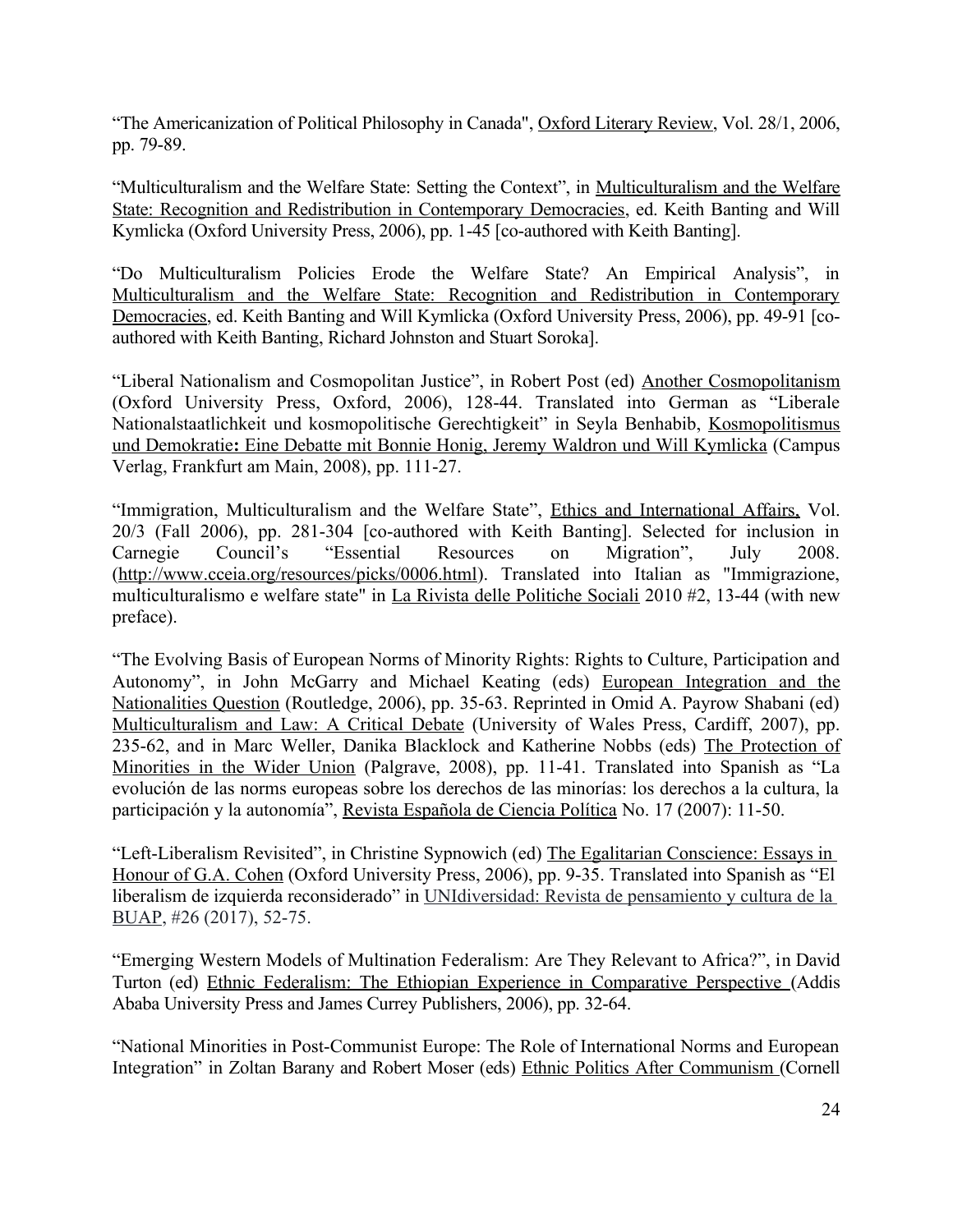University Press, Ithaca, 2005), 191-217. Translated into Romanian as "Minoritatile nationale in Europa postcomunista: rolul normelor internationale si al integrarii europene", in Altera #29 (2006), pp. 5-36

"Liberal Multiculturalism: Western Models, Global Trends and Asian Debates" in Multiculturalism in Asia, ed. Will Kymlicka and Baogang He (Oxford University Press, 2005), pp. 22-55. Translated into Chinese in Marxism and Reality (2006), #1.

"Introduction", in Multiculturalism in Asia, ed. Will Kymlicka and Baogang He (Oxford University Press, 2005), pp. 1-21 (co-authored with Baogang He).

"Identity Politics in Multination States", in Venice Commission, State Consolidation and National Identity (Council of Europe Publishing, Strasbourg, Science and Technique of Democracy Series #38, 2005), pp. 45-53. Translated into Chinese in Yu Keping and Li Yitian (eds) Community and Political Solidarity (special issue of Marxism and Reality, Social Sciences Academic Press, Beijing, 2010), pp. 136-47.

"A European Experiment in Protecting Cultural Rights", Human Rights Dialogue, Series 2, #12 (Spring 2005), pp. 28-30.

"The Uncertain Futures of Multiculturalism", Canadian Diversity, Vol. 4/1 (2005), pp. 82-5.

"Renner and the Accommodation of Sub-state Nationalisms", in Ephraim Nimni (ed) National Cultural Autonomy and its Contemporary Critics (Routledge, 2005), 137-49.

"Models of Multicultural Citizenship: Comparing Asia and the West", in Sor-hoon Tan (ed) Challenging Citizenship: Group Membership and Cultural Identity in a Global Age (Ashgate, Aldershot, 2005), pp. 110-26.

"Marketing Canadian Pluralism in the International Arena", International Journal, Vol. 59/4 (2004), pp. 829-52. Awarded the 2004 Marcel Cadieux Distinguished Writing Award, Canadian Institute of International Affairs. A revised version is reprinted as "The Canadian Model of Diversity in a Comparative Perspective" in Stephen Tierney (ed) Multiculturalism and the Canadian Constitution (UBC Press, 2007), pp. 61-90; and in Linda White, Richard Simeon, Robert Vipond and Jennifer Walker (eds) The Comparative Turn in Canadian Political Science (UBC Press, 2008), pp. 99- 120.

"Citizenship, Communities and Identity in Canada", in James Bickerton and Alain-G. Gagnon (eds) Canadian Politics: Fourth Edition (Broadview Press, 2004), pp. 35-54. Translated into Chinese in Prof. Yu Keping (ed) Community, Identity and Solidarity (Social Sciences Academic Press, Beijing), forthcoming.

"Universal Minority Rights? The Prospects for Consensus", in Morigiwa Yasutomo, Ishiyama Fumihiko and Sakurai Tetsu (eds) Universal Minority Rights, A Transnational Approach (Archiv für Rechts- und Sozialphilosophie #96, Franz Steiner Verlag, Stuttgart, 2004), pp. 13-57. Also,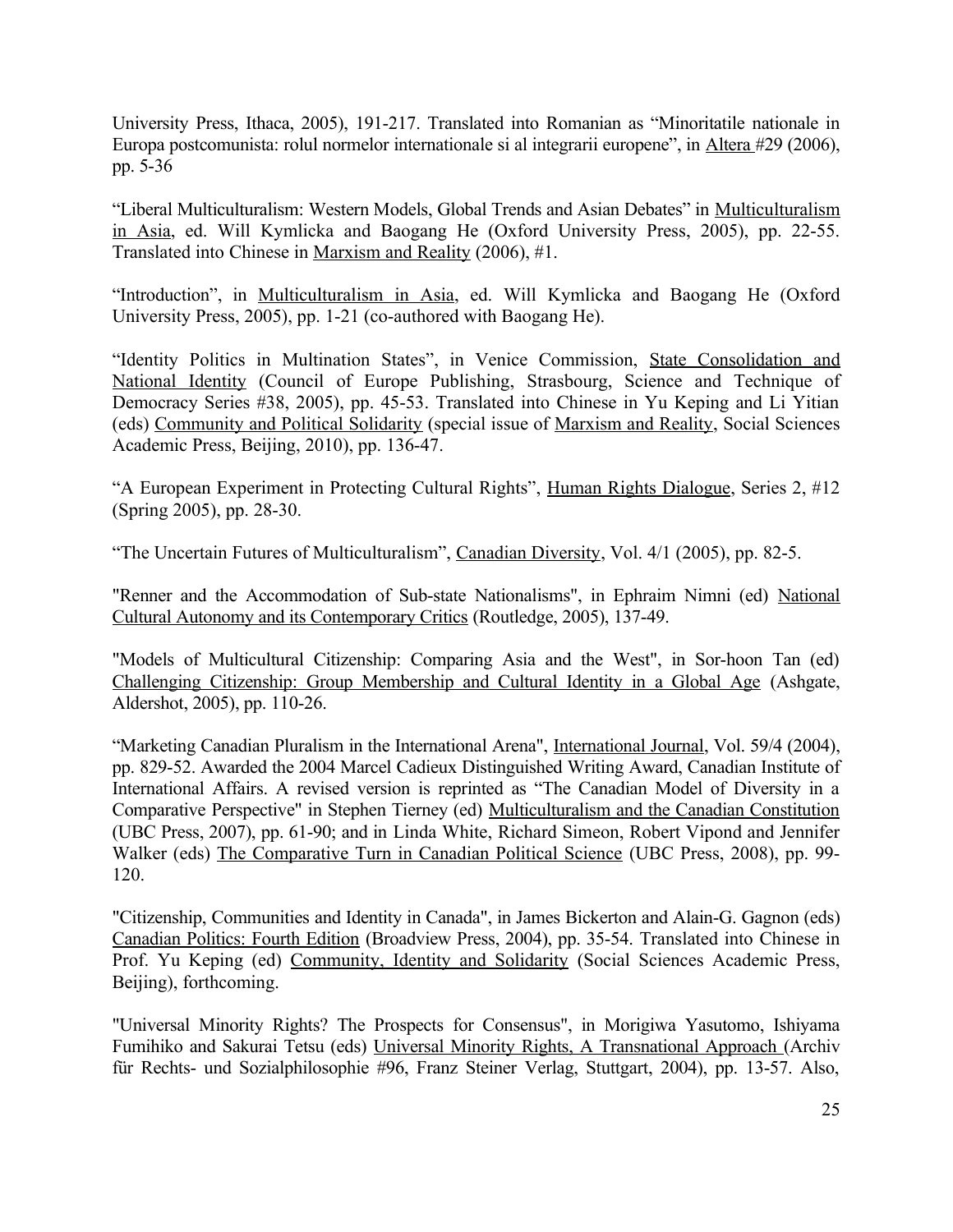"Replies to Commentaries", pp. 105-23. (This is the Proceedings of the Fifth Kobe Lecture, which I gave in Kyoto and Tokyo in December 1998).

"Nation-Building and Minority Rights: Comparing Africa and the West", in Ethnicity and Democracy in Africa, ed. Bruce Berman, Dickson Eyoh and Will Kymlicka (James Currey Publishers and Ohio University Press, 2004), pp. 54-71.

"Introduction: Ethnicity and the Politics of Democratic Nation-Building in Africa", in Ethnicity and Democracy in Africa, ed. Bruce Berman, Dickson Eyoh and Will Kymlicka (James Currey Publishers and Ohio University Press, 2004), pp. 1-21 (co-authored with Bruce Berman and Dickson Eyoh).

"Do Multiculturalism Policies Erode the Welfare State?", in Philippe Van Parijs (ed) Cultural Diversity Versus Economic Solidarity (Editions De Boeck Université, Brussels, 2004), pp. 227-84. (Co-authored with Keith Banting). Reprinted in Stephan Leibfried and Steffen Mau (eds.) Welfare States: Construction, Deconstruction, Reconstruction: Volume III: Legitimation, Achievement and Integration (Edward Elgar, 2008). A (very) condensed version has been published as "Multiculturalism and the Welfare State: An Emerging Debate", Canadian Diversity, Vol. 4/1 (2005), pp. 103-6. The full version has been published in Spanish in booklet form as Derechos de las minorías y Estado de beinestar, translated by Francisco Ibarra Palafox (Universidad Nacional Autónoma de México, Instituto de Investigaciones Jurídicas Num. 115, México, 2007), 87 pp. A version has also been translated into Serbian as "Multikulturalizam i drzava blagostanja", Habitus (Novi Sad), Issue: 9-10/2003-2004, pp. 11-23.

"Concluding Reflections", in Philippe Van Parijs (ed) Cultural Diversity Versus Economic Solidarity (Editions De Boeck Université, Brussels, 2004), pp. 353-56.

"Dworkin on Freedom and Culture", in Dworkin and his Critics, ed. Justine Burley (Blackwell, Oxford, 2004), pp. 113-33.

"Foreword", in James A. Banks (ed) Diversity and Citizenship Education: Global Perspectives (Jossey-Bass, San Francisco, 2004), pp. xiii-xviii.

"Justice and Security in the Accommodation of Minority Nationalism: Comparing East and West", in Alain Dieckhoff (ed) The Politics of Belonging: Nationalism, Liberalism and Pluralism (New York, Lexington, 2004), 127-54. Translated into Hungarian and published as "Igazságosság És Biztonság: A Kisebbségi Nacionalizmus Kezelésének Kritériumai Nyugaton És Keleten", Fundamentum (Budapest), #3, 2001, pp. 5-21. Translated into Spanish as "Justicia y seguridad en el acomodo del nacionalismo de las minorías: una comparición entre Europa occidental y Europa oriental", Revista de la Facultad de Derecho de la Universidad de Granada, #5 (2002): 101-40. Translated into Bosnian as "Pravda i Sigurnost u Prilagodbi Manjinskom Nacionalizmu", Dialog: asopis za filozofska i društvena pitanja (Sarajevo) #3 (2002), pp. 9-42. Translated into French as "La Justice et la Sécurité dans la prise en compte du nationalisme minoritaire", in Alain Dieckhoff (ed) La Constellation des Appartenances: Nationalisme, Libéralisme et Pluralisme (Presses de Sciences-Po, Paris, 2004), pp. 181-223. Translated into Catalan as "Justícia i seguretat: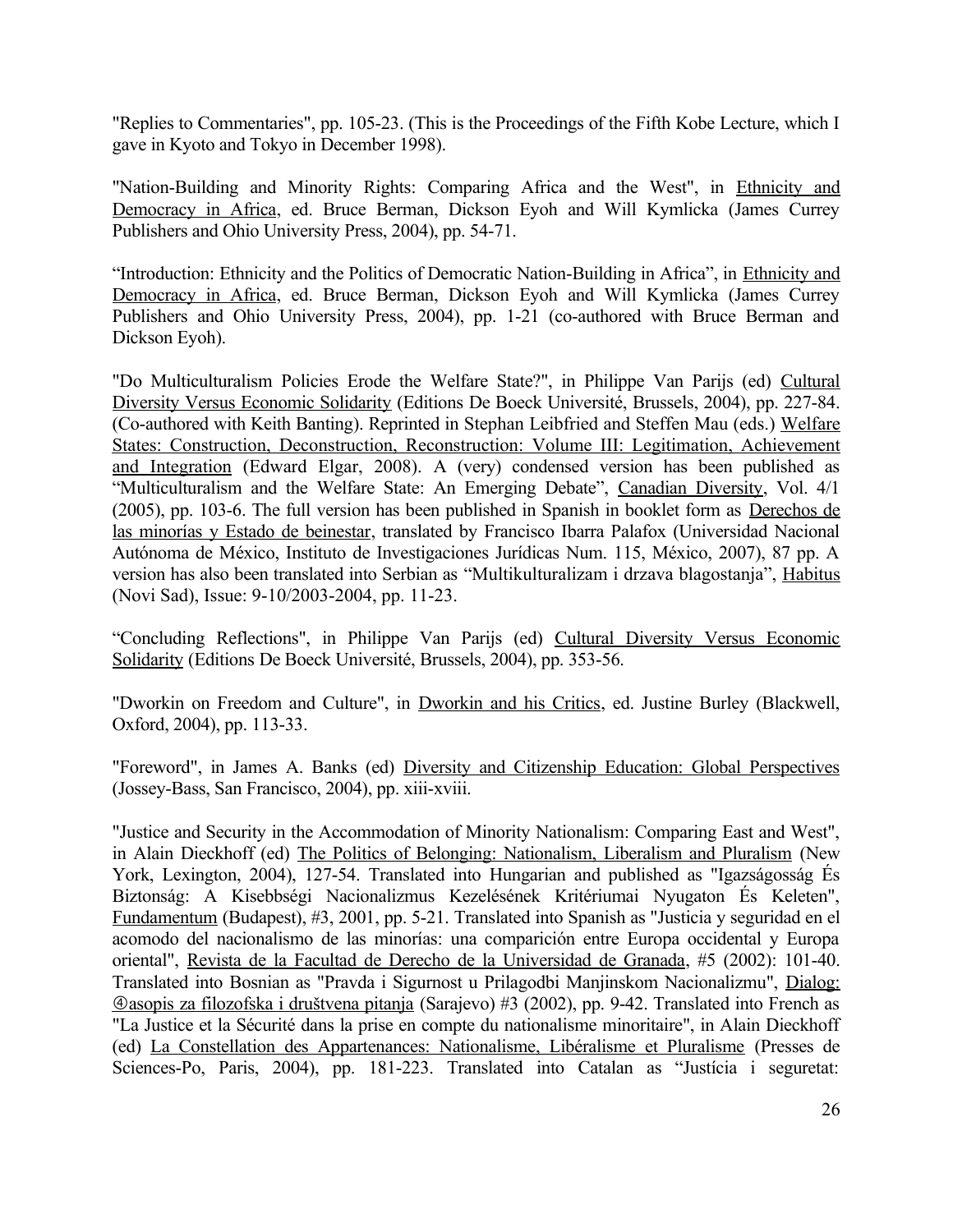l'acomodació del nacionalisme subestatal", in Ferran Requejo and M. Caminal (eds) Liberalisme politic i democracies plurinacionals (Institut d'Estudis Autonomics, Barcelona, 2009), pp. 137- 190. Reprinted in Stephen May, Tariq Modood and Judith Squires (eds) Ethnicity, Nationalism and Minority Rights (Cambridge University Press, 2004), pp. 144-75. Also reprinted in Maria Kovacs and Petr Lom (eds) Studies on Nationalism from CEU (Nationalism Studies Program, Central European University, Budapest, 2004), pp. 5-34.

"Conclusion: The Futures of Nationalism", in Umut Ozkirimli (ed) Nationalism and its Futures (Palgrave, Basingston, 2003), pp. 145-51. Translated into Turkish as "Sonuc: Milliyetciligin Gelecegi", in Umut Ozkirimli (ed) 21. Yuzyilda Milliyetcilik (Istanbul Bilgi University Press, 2008), pp. 159-66.

"Multiculturalism and Welfare", Dissent, Vol. 50/4 (Fall 2003), pp. 59-66. [co-authored with Keith Banting]. Translated into French as "Les politiques de multiculturalisme nuisent-elles à l'Étatprovidence?", Lien Social et Politiques, #53 (2005), pp. 119-128.

"Immigration, Citizenship, Multiculturalism: Exploring the Links", Political Quarterly, Vol. 74/1 (2003): 195–208. Reprinted in Sarah Spencer (ed) The Politics of Migration: Managing Opportunity, Conflict and Change (Blackwell, Oxford, 2003), pp. 195-208. Reprinted in Steven Vertovec (ed) Major Work: Migration: Volume 5 (Routledge, 2009).

"Autonomía y Derechos Indígenas: Una visión comparativa", in Chiapas: Interpretaciones sobre la negociación y la paz, ed. Cynthia Arnson, Raúl Benitez Manuat and Andrew Selee (Universidad Nacional Autónoma de México, Mexico, 2003). pp. 103-112.

"Being Canadian", Government and Opposition, Vol. 38/3 (2003): pp. 357-85. Reprinted in Karen Wendling (ed) Ethics in Canada: Ethical, Social and Political Perspectives (Oxford University Press, 2015), pp. 171-87.

"Multicultural States and Intercultural Citizens", Theory and Research in Education, Vol. 1/2 (2003): 147-69. Translated into Spanish as "Estados multicultuales y cuidadanos interculturales" in Roberto Zariquiey (ed) Realidad Multilingüe y Desafío Intercultural: cuidadania, política y educación, Actas de V Congreso Latinoamericano de Educación Intercultural Bilingüe (Pontificia Universidad Católica del Perú Press, Lima, 2003), pp. 47-82. Also translated into Italian as "Stati multiculturali e cittadini interculturali", in Emanuele Bardone and Enzo Rossi (eds) Oltre le culture: valori e contesti della comunicazione interculturale (Ibis, Como, 2004), pp. 171-99. Also translated into Dutch as "Multiculturele staten en interculturele burgers", in De multiculturele samenleving in conflict: Interculturele spanningen, multiculturalisme en burgerschap, edited by Bart van Leeuwen and Ronald Tinnevelt (Acco, Leuven/Voorburg, 2005), pp. 55-77; and into Slovenian as "Multikulturne drzave in interkulturni drzavljani" in Jernej Pikalo (ed) Drzavljanstvo in globalizacija (Zalozba Sophia, Ljubljana, 2010), pp. 3-32. Reprinted in Jo Shaw and Igor Štiks (eds) Citizenship Rights (Ashgate, 2013), 183-205.

"Multiculturalism and Minority Rights: West and East", Journal of Ethnopolitics and Minority Issues in Europe (JEMIE), issue #4, 2002: pp. 1-25. [lead article of a "Special Focus" section on my work: *www.ecmi.de/jemie/specialfocus.html*]. Translated into Romanian in Altera, forthcoming.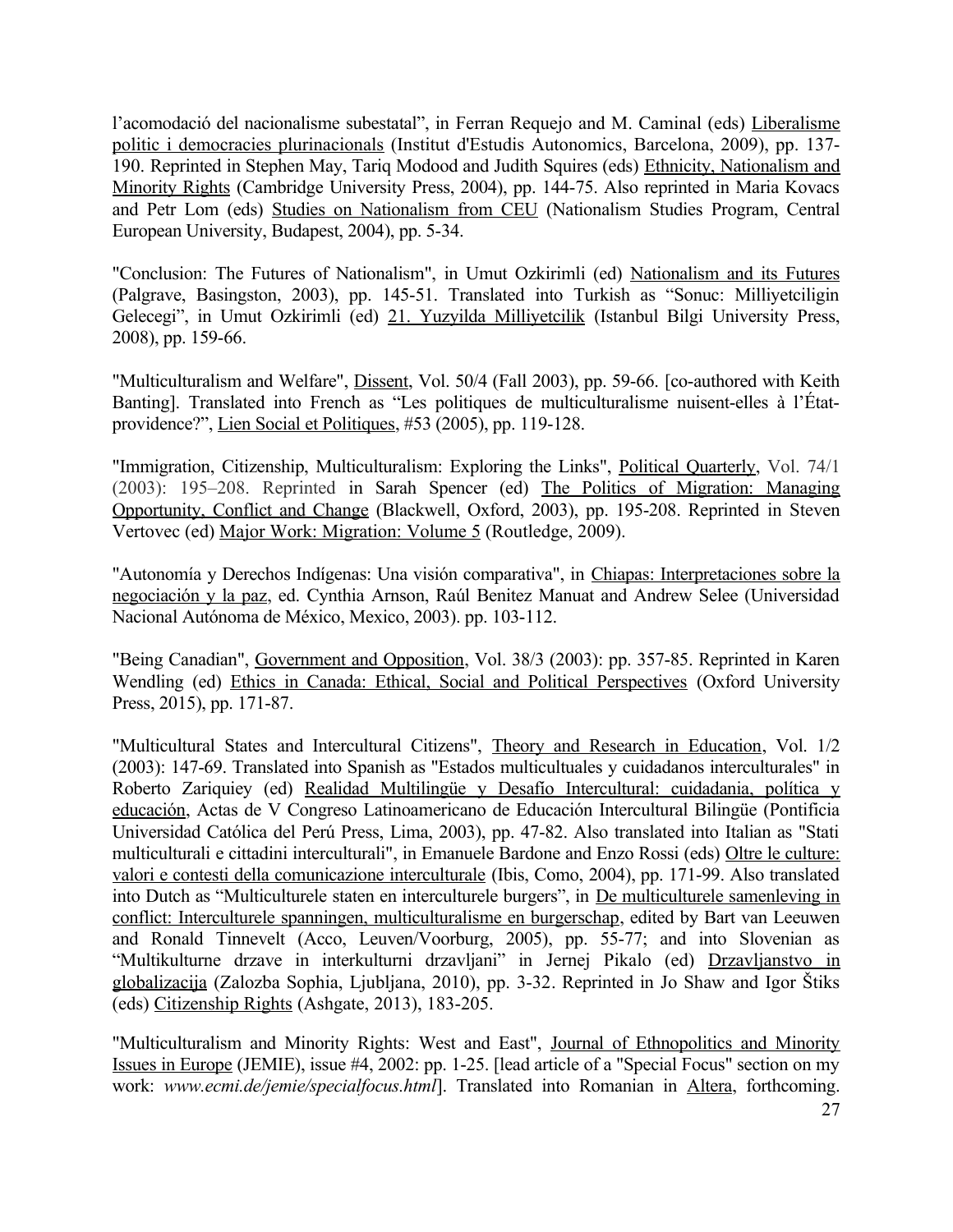Translated into Portuguese as Multiculturalismo e os Direitos das Minorias: O Occidente e lo Leste (Edicoes Pedago, Ramada, 2006), 32 pp. Reprinted in Joshua Castellino (ed) Global Minority Rights (Ashgate, 2012), pp. 419-43. Reprinted in special  $15<sup>th</sup>$  anniversary issue of JEMIE, 2015 issue #4.

"Canadian Multiculturalism in Historical and Comparative Perspective: Is Canada Unique?", Constitutional Forum, Vol. 13/1 (2003): pp. 1-8. Reprinted in Matthew Zachariah, Allan Sheppard and Leona Barratt (eds) Canadian Multiculturalism: Dreams, Realities, Experiences (Canadian Multicultural Education Foundation, Edmonton, 2004), pp. 157-72.

"Assessing the Politics of Diversity in Transition Countries", in Farimah Daftary and François Grin (eds) Nation-Building, Ethnicity and Language Politics in Transition Countries (ECMI/LGI Series on Ethnopolitics and Minority Issues, Open Society Institute, Budapest, 2003), pp. 1-29. [coauthored with François Grin].

"Liberal Theories of Multiculturalism", in Lukas Meyer, Stanley Paulson and Thomas Pogge (eds) Rights, Culture and the Law (Oxford University Press, 2003), pp. 229-50. Translated into Italian in Post-filosofie Vol. 2, #3 (2006), pp. 51-76.

"Language Rights and Political Theory", Annual Review of Applied Linguistics, Vol. 23 (2003): 3- 21 (co-authored with Alan Patten). Translated into Chinese in Collected Works on Sino-Western Political Culture (Tianjin People's Press), Volume 6, 2007, pp. 581-610.

"Language Rights and Political Theory: Context, Issues, and Approaches", in Will Kymlicka and Alan Patten (eds) Language Rights and Political Theory (Oxford University Press, 2003), pp. 1-51 (co-authored with Alan Patten).

"Citizenship", in R. G. Frey and Christopher Wellman (eds) A Companion to Applied Ethics (Blackwell, Oxford, 2003). pp. 210-23 (co-authored with Wayne Norman).

"New Forms of Citizenship", in Thomas Courchene and Donald Savoie (eds) The Art of the State: Governance in a World without Frontiers (Institute for Research on Public Policy, Montreal, 2003), pp. 265-309. A revised version has been published as "Nationalism, Transnationalism and Postnationalism", in Ronald Dworkin (ed) From Liberal Values to Democratic Transition (Central European Press, Budapest, 2003), pp. 227-68. Translated into French as "Le mythe de la citoyenneté transnationale", Critique Internationale #23 (2004): 97-111. Translated into Hungarian as "Nacionalizmus, transznacionalizmus és posztnacionalizmus", in Replika (Budapest), Vol. 59 (2007): 63-92.

"Federalism and Nationalism in Canada: A Comparative Perspective", in Rekha Saxena (ed) Mapping Canadian Federalism for India (Konark Publishers, Delhi, 2002), pp. 80-114.

"Introduction: Alternative Conceptions of Civil Society", in Simone Chambers and Will Kymlicka (eds) Alternative Conceptions of Civil Society (Princeton University Press, 2002), pp. 1-10 (coauthored with Simone Chambers).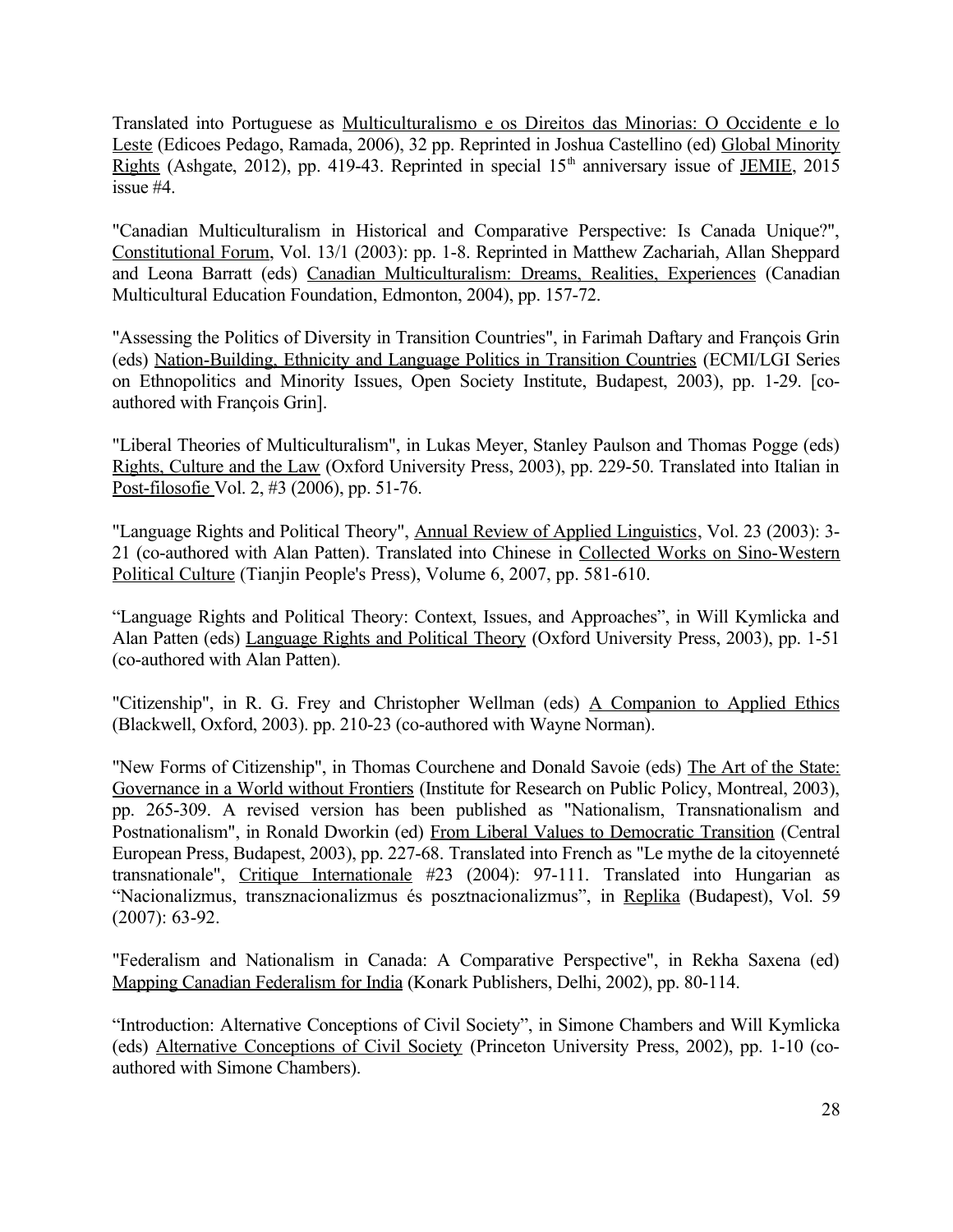"Del estado nacional al estado multinacional", in Democracia, Ciudadanía y Diversidad (Programa de Naciones Unidas Sede Guatemala, PNUD, Guatelama City, 2002), pp. 67-94.

"Dilemas de la educación civica en las sociedades pluralistas", in Actas Del IV Congreso Internacional de Filosofía de la Educación: Educación, Ética y Ciudadanía (Universidad Nacional de Educación a Distancia, Madrid, 2002), pp. 111-130. Reprinted as "Two Dilemmas of Citizenship Education in Pluralist Societies", in Andrew Lockyer, Bernard Crick and John Annette (eds) Education for Democratic Citizenship: Issues of Theory and Practice (Ashgate, Aldershot), 2003, pp. 47-63. Translated into Hebrew in Ishai Menuchin and Yirmiyahu Yovel (eds) Can Tolerance Prevail? Moral Education in a Diverse World (Hebrew University Menges Press, Jerusalem, 2005), pp. 37-56; and in the Bashaar Academic Community for Israeli Society [\(http://www.bashaar.org.il/News.asp?id=353\)](http://www.bashaar.org.il/News.asp?id=353).

"The Impact of Group Rights on Fear and Trust: A Response to Offe", Hagar: International Social Science Review Vol. 3/1 (2002): 19-36.

"Civil Society and Government: A Liberal Egalitarian Perspective" in Nancy Rosenblum and Robert Post (eds) Civil Society and Government (Princeton University Press, 2002), pp. 79-110.

"Western Political Theory and Ethnic Relations in Eastern Europe", in Can Liberal Pluralism be Exported? Western Political Theory and Ethnic Relations in Eastern Europe, ed. Will Kymlicka and Magda Opalski (Oxford University Press, 2001), pp. 13-105. Translated into Romanian as "Teorie Politica Occidentala <sup>«</sup>Zi Relati Etnice in Europe de Est", <u>Polis: Revista de Stiinte Politice</u> Vol. 7/2 (2000), pp. 5-72. Translated into Bulgarian in Anna Krasteva (ed) From Ethnicity to Migration (New Bulgarian University, Sofia, 2004), pp. 155-216.

"The Canadian Model of Multiculturalism and Its Relation to Other Models of Immigration", in Multiculturalism and Diversity in Canada: Voices from Central Europe - Proceedings of Ist International Conference of Central European Canadianists (Central European Canadian Studies Secretariat, Masaryk University, Brno, 2001), pp. 11-24.

"Territorial Boundaries: A Liberal Egalitarian Perspective", in David Miller and Sohail Hashmi (eds) Boundaries and Justice: Diverse Ethical Perspectives (Princeton University Press, 2001), pp. 249-75. Translated into Spanish as Fronteras Territoriales: Una perspectiva liberal igualitarista (Minima Trotta series, Editorial Trotta, Madrid, 2006), 80 pp. Translated into German as "Staatsgrenzen: Eine liberal-egalitäre Perspektive", in Deutsche Zeitschrift für Philosophie, Vol. 54/4 (2006): 549-75.

"Immigrant Integration and Minority Nationalism", in Michael Keating and John McGarry (eds) Minority Nationalism and the Changing International Order (Oxford University Press, 2001), pp. 61-83. Translated into Dutch as "De integratie van immigranten en het minderheids-nationalisme", in Een Vierde Weg? Links-Liberalisme als traditie en als orientatiepunt, ed. Sven Gatz and Patrick Stouthuysen (VUB Press, Brussels, 2001), pp. 323-59. Translated into Catalan as **"**[Multiculturalisme d'immigració i federalisme plurinacional. Noves propostes](http://www.uoc.edu/humfil/digithum/digithum2/catala/Art_Kymlicka/index-ct.htm)**"** in Digithum: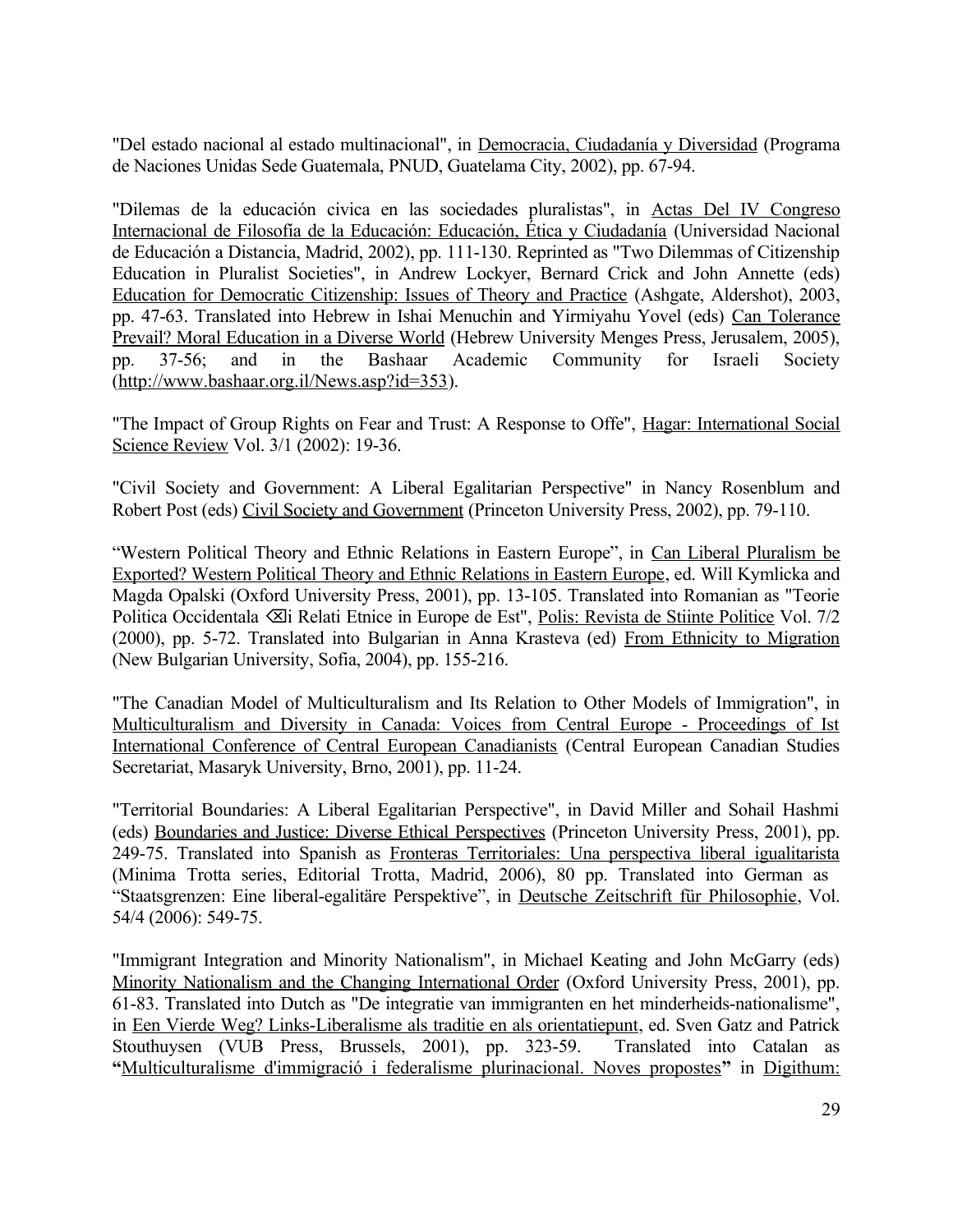revisa digital d'humanitas #2 (2000).

"Altruism in Philosophical and Ethical Traditions: Two Views", in Jim Phillips, Bruce Chapman and David Stevens (eds) Between State and Market: Essays on Charities Law and Policy in Canada (McGill-Queen's University Press, 2001), pp. 87-126.

"American Multiculturalism and the `Nations Within'", in Duncan Ivison, Paul Patton and Will Sanders (eds) Political Theory and the Rights of Indigenous Peoples (Cambridge University Press, Cambridge, 2000), pp. 216-36.

"Citizenship in Culturally Diverse Societies: Issues, Contexts, Concepts", in Will Kymlicka and Wayne Norman (eds) Citizenship in Diverse Societies (Oxford University Press, 2000), pp. 1-41 [co-authored with Wayne Norman]. Translated into Polish as "Obywatelstwo w Kulturowo Różnorodnych Spoleczeństwach", in Aktualność wolnoście, ed. Bronislaw Misztal and Marek Przychodzen (Aletheia, Warsaw, 2005), pp. 29-89. Reprinted in Citizenship: Critical Concepts in Political Science, eds Richard Bellamy and Madeline Kennedy-Macfoy (Taylor and Francis, 2014).

"Estonia's Integration Policies in a Comparative Perspective", in Estonia's Integration Landscape: From Apathy to Harmony (Jaan Tonissoni Instituut, Tallinn, 2000), pp. 29-57. Also published in Estonian as "Eesti integratsioonipoliitika vordlevas perspektiivis", in Integratsioonimaastik - Ükskòiksusest Koosmeeleni, Tonissoni Instituut, Tallinn, 2000, pp. 28-55.

"Federalism and Secession At Home and Abroad", Canadian Journal of Law and Jurisprudence Vol. 13/2 (2000), pp. 207-224. Reprinted in Ramón Máiz and Ferran Requejo (eds) Democracy, Nationalism and Multiculturalism (Frank Cass, 2005), pp. 108-26. A revised version has been translated into Russian as "Federalism and Secession: East and West", Ab Imperio 3/4 (2000), pp. 245-317. Also translated into Spanish as "Federalismo y Secesión: Oriente y Occident", in Ramón Máiz (ed) Construcción de Europa, Democracia y Globalizacíon (Universidade de Santiago de Compostela, 2001), Volumen 2, pp. 793-846. Also translated into Portuguese as "Federalismo e secessão: no Ocidente e fora dele", in César Augusto Baldi (ed) Direitos Humanos Na Sociedade Cosmopolita (Renovar, Rio de Janeiro, 2004), pp. 491-524. Also translated into Persian in Politea Vol. 2/1 (2020), pp. 130-151.

"Nation-Building and Minority Rights: Comparing East and West", Journal of Ethnic and Migration Studies Vol. 26/2 (2000), pp. 183-212. Translated into Spanish in Sociedad Multicultural y Pluralismo ed. Pablo Perel (EUDEBA, Buenos Aires, forthcoming).

"The New Debate on Minority Rights", in Wayne Norman and Ronald Beiner (eds) Canadian Political Philosophy: Contemporary Reflections (Oxford University Press, 2000), pp. 159-76. Reprinted in Ferran Requejo (ed) Democracy and National Pluralism (Routledge, 2001), pp. 15- 39. Also reprinted, with new postscript, in Anthony Laden and David Owen (eds) Multiculturalism and Political Theory (Cambridge University Press, 2007), pp. 25-59. Translated into Spanish as "El Nuevo Debate sobre les Derechose de las Minorias", in Ferran Requejo (ed) Democracia y Pluralismo Nacional (Ariel, Barcelona), 2002, pp. 25-48. Also translated and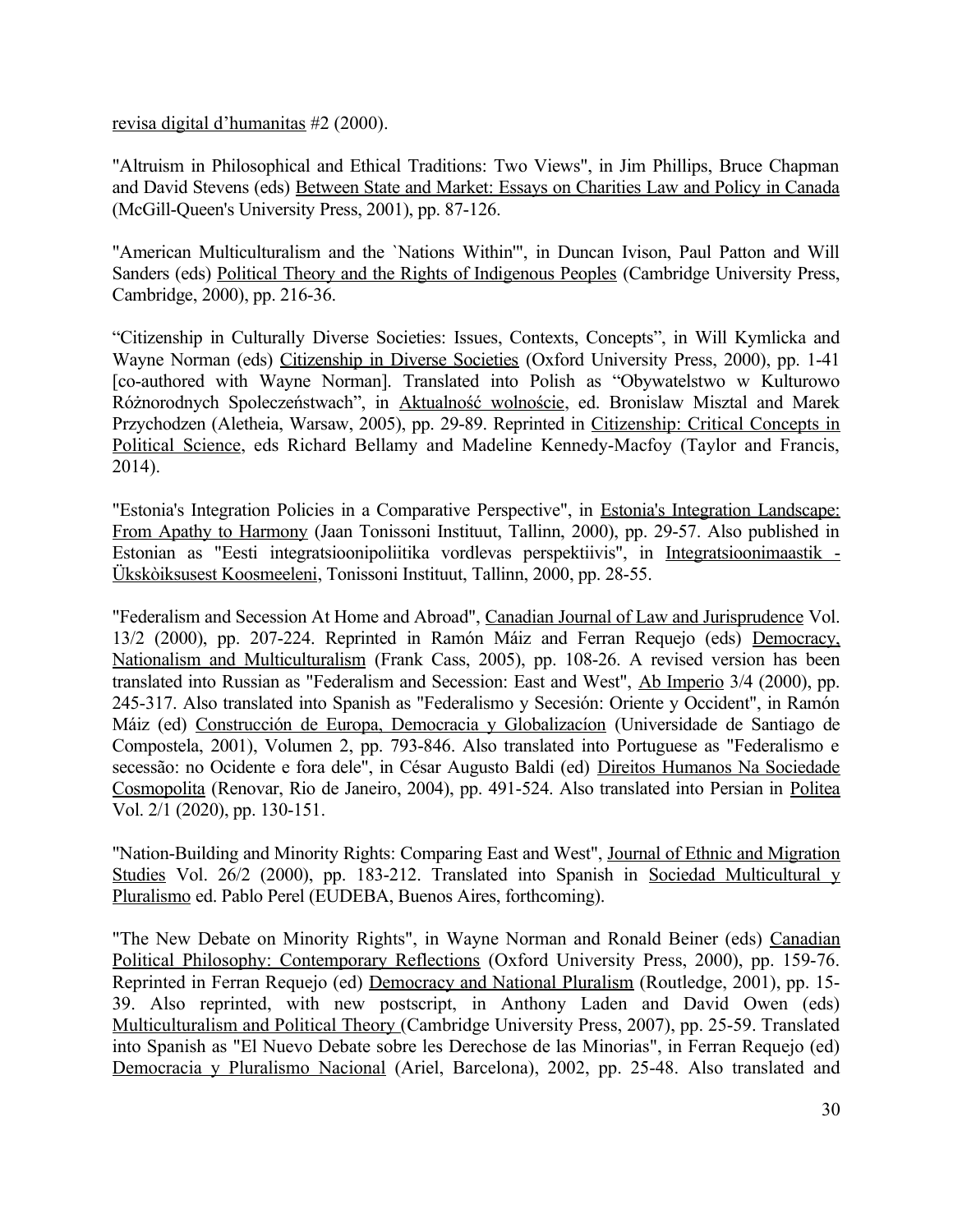reprinted in French as "Le Nouveau débat sur les droits des minorités" in Altérité et Droit: Contributions à l'étude du rapport entre droit et culture, ed. Isabelle Schulte-Tenckhoff (Bruylant, Brussels, 2002), pp. 91-116. A revised version has been translated as "Les Droits des minorités et le multiculturalisme: lévolution du débat anglo-américain", Comprendre: Revue de philosophie et de sciences sociales, Vol. 1 (2000), pp. 141-172. Also translated into Chinese in Collected Works on Sino-Western Political Culture (Tianjin People's Press), Volume 5, forthcoming; and translated into German as "Die Neue Debatte über Minderheitenrechte", in Jürgen Mackert and Hans-Peter Müller (eds) Moderne (Staats)Bürgerschaft: Nationals Staatsbürgerschaft und die Debatten der Citizenship Studies (Wiesbaden: VS Verlag für Sozialwissenschaften, 2007), pp. 323-44.

"Teoria si Practica Multiculturalismului Canadiéan", Altera Vol. 12 (1999), pp. 48-67 (in Romanian). Reprinted as "The Merits of Multiculturalism", in Nick Treanor (ed) History of Nations: Canada (Greenhaven Press, Farmington Hills, 2003). Translated into German as "Multikulturelle Staatsbürgerschaft", in [Lars Allolio-Näcke](http://www.google.ca/search?hl=de&tbo=p&tbm=bks&q=inauthor:%22Lars+Allolio-N%C3%A4cke%22), [Britta Kalscheuer](http://www.google.ca/search?hl=de&tbo=p&tbm=bks&q=inauthor:%22Britta+Kalscheuer%22), [Arne](http://www.google.ca/search?hl=de&tbo=p&tbm=bks&q=inauthor:%22Arne+Manzeschke%22) [Manzeschke](http://www.google.ca/search?hl=de&tbo=p&tbm=bks&q=inauthor:%22Arne+Manzeschke%22) (eds) Differenzen anders denken: Bausteine zu einer Kulturtheorie der Transdifferenz (Campus Verlag, Frankfurt, 2005), pp. 157-85.

"Cosmopolitanism, Nation-States and Minority Nationalism: A Critical Review of Recent Literature", European Journal of Philosophy, Vol. 7/1 (1999), pp. 65-88 [co-authored with Christine Straehle]. Translated into Hungarian as "Kozmopolitanizmus, nemzetállamok, kisebbségi nacionalizmus: a legújabb irodalom kritikai áttekintése", Kellek (Cluj), Vol. 17 (2001), 27-55; reprinted in Kántor Zoltán and Majtényi Balázs (eds) Szöveggyüjtemény A Nemzeti Kisebbségekröl (Rejtjel Kiadó, Budapest, 2005), pp. 17-42. Also translated into Spanish and published in booklet form as Cosmopolitismo, Estado-nación y nacionalismo de las minorías, Series Ensayos Jurídicos Num. 3, Universidad Nacional Autónoma de México, Mexico City, 2001, with an introduction by Miguel Carbonnell, 105 pp.; also translated into Chinese in Collected Works on Sino-Western Political Culture, Vol. 4 (Tianjin People's Press, 2004), pp. 290-326. Also translated into Bosnian as ["Kozmopolitizam, nacionalne države i manjinski nacionalizam"](http://scholar.google.ca/citations?view_op=view_citation&hl=en&user=AoKsdeAAAAAJ&cstart=20&sortby=pubdate&citation_for_view=AoKsdeAAAAAJ:dTyEYWd-f8wC), Dijalog (Sarajevo) issue #2/2008, pp. 93-117.

"An Update from the Multiculturalism Wars: Commentary on Shachar and Spinner-Halev", in Christian Joppke and Steven Lukes (eds) Multicultural Questions (Oxford University Press, 1999), pp. 112-29.

"From Enlightenment Cosmopolitanism to Liberal Nationalism", translated into Romanian as "De la cosmopolitismul luminilor la nationalismul liberal", A Treia Europa, Vol. 2 (1998), pp. 439-451. Also translated into Catalan as "Del Cosmopolitisme il.lustrat al nacionalisme liberal", in Idees: Revista de temes contemporanis, Vol. 2 (1999), pp. 26-45; and in Nacionalisme: debats i dilemes per a un nou mil.lenni, ed. Montserrat Guibernau (Edicions Proa, Barcelona, 2000), pp. 19-42. Also translated into Dutch as "Van verlicht kosmopolitisme tot liberaal nationalisme", Ethiek en Maatschappij Vol. 3/1 (2000), pp. 3-20; and translated into Chinese in Collected Works on Sino-Western Political Culture, Vol.3 (Tianjin People's Press, 2003), pp. 57-81. Also translated into Bosnian as ["Od prosvjetiteljskog kozmopolitizma do liberalnog nacionalizma"](http://scholar.google.ca/citations?view_op=view_citation&hl=en&user=AoKsdeAAAAAJ&cstart=20&sortby=pubdate&citation_for_view=AoKsdeAAAAAJ:tYavs44e6CUC), Dijalog (Sarajevo) issue #2/2008, pp. 73-92.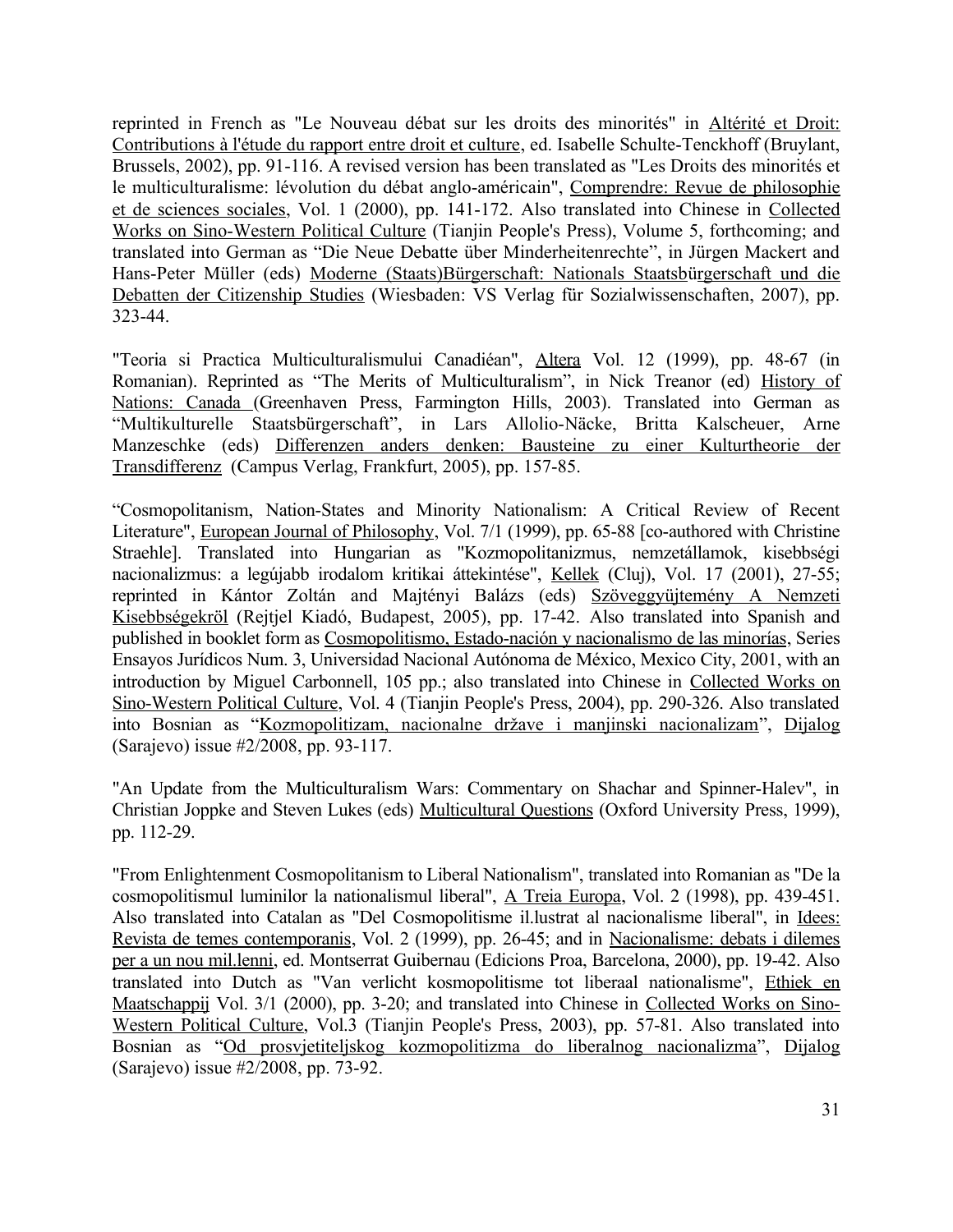"Education for Citizenship", in Education in Morality, eds. Mark Halstead and Terence McLaughlin (Routledge, 1999), pp. 79-102. Reprinted in The School Field (Slovenia), Vol. 10, #1 (1999), pp. 9- 35, and in James Arthur and Ian Davies (eds) Citizenship Education: Sage Library of Educational Thought & Practice (Sage, 2008), Volume 1. Translated into Spanish as "Educación para la Ciudadanía", in Francisco Colom González (ed) El espejo, el mosaico y el crisol: Modelos politicos para el multiculturalismo (Barcelona: Anthropos, 2001), pp. 251-85, and "La escuela y la formación del ciudadano", Educación 2001, núm. 125 (octubre 2005), pp. 9-14. Also available as Working Paper #40, Institute for Advanced Studies, Vienna, 1997. Also translated into Portugese in Mitja Sardoc (ed) Cidadania e Educação (DPA, forthcoming), and translated into Chinese in Collected Works on Sino-Western Political Culture, Vol. 3 (Tianjin People's Press, 2003), pp. 276- 308. Translated into Bosnian as "[Obrazovanje za građanstvo"](http://scholar.google.ca/citations?view_op=view_citation&hl=en&user=AoKsdeAAAAAJ&cstart=20&sortby=pubdate&citation_for_view=AoKsdeAAAAAJ:0KyAp5RtaNEC), Dijalog (Sarajevo) issue #2/2008, pp. 118-45.

"Ethnocultural Minorities in Liberal Democracies", in Basic Issues in Israeli Democracy, ed. Raphael Cohen-Almagor. Sifriat Poalim Publishing, Jerusalem, 1999, pp. 187-209 [in Hebrew - coauthored with Raphael Cohen-Almagor]. Reprinted in English as "Democracy and Multiculturalism" in Raphael Cohen-Almagor, ed., Challenges to Democracy: Essays in honour and memory of Isaiah Berlin (Ashgate, Aldershot, 2000), pp. 89-118. Also reprinted in Pluralism: The Philosophy and Politics of Diversity, ed. Maria Baghramian and Attracta Ingram (Routledge, 2000), pp. 228-50. Translated into Kurdish at [http://www.kncsite.com/kurdi/nusrawe/demokrasi](http://www.kncsite.com/kurdi/nusrawe/demokrasi-xemin1.pdf)[xemin1.pdf](http://www.kncsite.com/kurdi/nusrawe/demokrasi-xemin1.pdf).

"Citizenship in an Era of Globalization: Commentary on Held", in Democracy's Edges, ed. Ian Shapiro and Casiano Hacker-Cordon (Cambridge University Press, 1999), pp. 112-26. Reprinted in The Cosmopolitanism Reader, ed. Garrett Wallace Brown and David Held (Polity Press, 2010), 435-443.

"Liberal Complacencies", in Susan Okin, Is Multiculturalism Bad For Women? (Princeton University Press, 1999), pp. 31-4. Translated into Swedish as "Liberal självhävdelse", in S.M. Okin, Mångkulturalism - kvinnor i kläm? (2002, Daidalos).

"Minority Nationalism in Liberal Democracies" in Desmond Clarke and Charles Jones (eds) The Rights of Nations: Nations and Nationalism in a Changing World (Cork University Press, Cork, 1999), pp. 100-126. Translated in Spanish as "Nacionalismo Minoritario dentro de las democracias liberales", in Soledad Garcia and Steven Lukes (ed) Cuidadania: justicia social, identitad y participaction (Siglo XXI de Espana, Madrid, 1999), pp. 127-58.

"Citizenship and Identity in Canada", in Canadian Politics: Third Edition, eds. Alain-G. Gagnon and James Bickerton (Broadview Press, 1999), pp. 19-38.

"Liberal Egalitarianism and Civic Republicanism: Friends or Enemies?", in Anita Allen and Milton Regan (eds) Debating Democracy's Discontent: Essays on American Politics, Law, and Public Philosophy (Oxford University Press, Oxford, 1998), pp. 131-48. Translated in Spanish as "Igualitarismo liberal y republicanismo civico: amigos o enemigos?", in Félix Ovejero, Roberto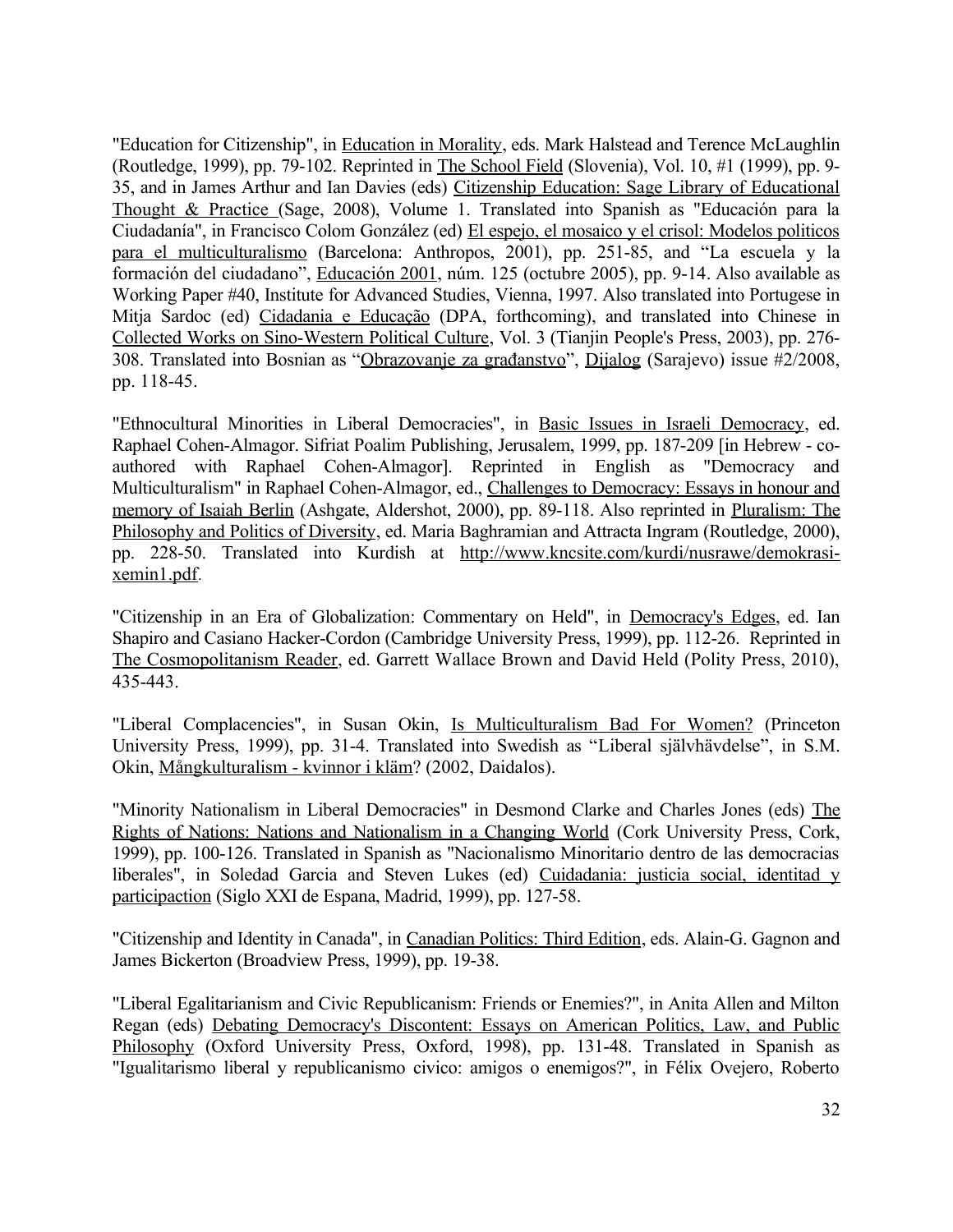Gargarella and José Luis Marti (eds) Nuevas ideas republicanas: autogobierno y libertad (Paidos, Barcelona, 2004), pp. 207-34. Also translated into Chinese in Collected Works on Sino-Western Political Culture, Vol. 2 (Tianjin People's Press, 2002), pp. 207-34.

"Human Rights and Ethnocultural Justice", Review of Constitutional Studies, Vol. 4/2 (1998), pp. 213-238. Reprinted in The Edinburgh Companion to Contemporary Liberalism, ed. Mark Evans (University of Edinburgh Press, 2001), 33-50. Translated in Spanish as "Derechos humanos y justicia etnocultural", Debats (Valencia) No. 68 (winter 2000), pp. 46-64. Translated into French as "Droits de l'homme et justice ethnoculturelle", in Lukas Sosoe (ed) Diversité Humaine: Democratie, Multiculturalisme et Citoyenneté (L'Harmattan, Paris, 2002), pp. 387-406. Translated into Portuguese as "Direitos humanos e justiça etnocultural", Meritum: revista de Direito da Universidade FUMEC, Vol. 6/2 (2011) pp. 13-55. Also published in booklet form as Human Rights and Ethnocultural Justice: Sixth J.C. Rees Memorial Lecture (Dept. of Political Theory and Government, University of Wales, 1998), 26 pp.

"American Multiculturalism in the International Arena", Dissent, Fall 1998, pp. 73-79. Translated in French as "De Porto Rico au Kosovo en passpant par le Québec: les multiculturalistes américains devant le nationalisme de minorité"', Argument 3/2 (2001): 102-116. Also translated into Catalan as "El multiculturalisme nord-americà a l'arena internacional", in Joseph Maila and Maria-Àngels Roque (eds) Els reptes de la interculturalitat a la Mediterrània (Edicions Proa, Barcelona, 2001), pp. 35-48. Also translated into German and reprinted in Will Kymlicka, Multikulturalismus und Demokratie: Uber Minderheiten in Staaten und Nationen (Rotbuch Verlag, Hamburg, 1999), pp. 84- 102. Also translated into Spanish as "Multiculturalismo norteamericano en la arena internacional", Quaderns de la Mediterrània Vol. 1 (2000), pp. 24-33.

"Introduction: An Emerging Consensus?", special issue of Ethical Theory and Moral Practice on "Nationalism, Multiculturalism and Liberal Democracy", Vol. 1/2 (1998), pp. 143-57. Translated into Catalan as "El `culturalisme liberal': un consens emergent?", Idees Vol. 7 (Barcelona), (2000), pp. 96-108.

"Multinational Federalism in Canada: Rethinking the Partnership", in Beyond the Impasse: Towards Reconciliation, ed. Roger Gibbins and Guy Laforest (Institute for Research on Public Policy, Montreal, 1998), pp. 15-50. A condensed version of the paper appears in Policy Options, March 1998, pp. 5-8. Also translated as "Le fédéralisme multinational au Canada: un partenariat à repenser", in Laforest and Gibbins (eds) Sortir de l'impasse: les voies de la réconciliation (IRPP, Montreal, 1998), pp. 15-54.

"Ethnic Associations and Democratic Citizenship", in Freedom of Association, ed. Amy Gutmann. Princeton University Press, 1998, pp. 177-213. Translated into Italian as "Associazoni etniche e cittadinza democratica", Ricerca (Rome), 3 (2000), pp. 4-22.

"Ethnic Relations and Western Political Theory", in Magda Opalski (ed) Managing Diversity in Plural Societies: Minorities, Migration and Nation-Building in Post-Communist Europe (Forum Eastern Europe, Ottawa, 1998), pp. 275-322. Translated into Romanian and reprinted as "Relatiile etnice si teoria politica occidentala", Altera (Tirgu-Mures) Vol. 10 (1999), pp. 95-147.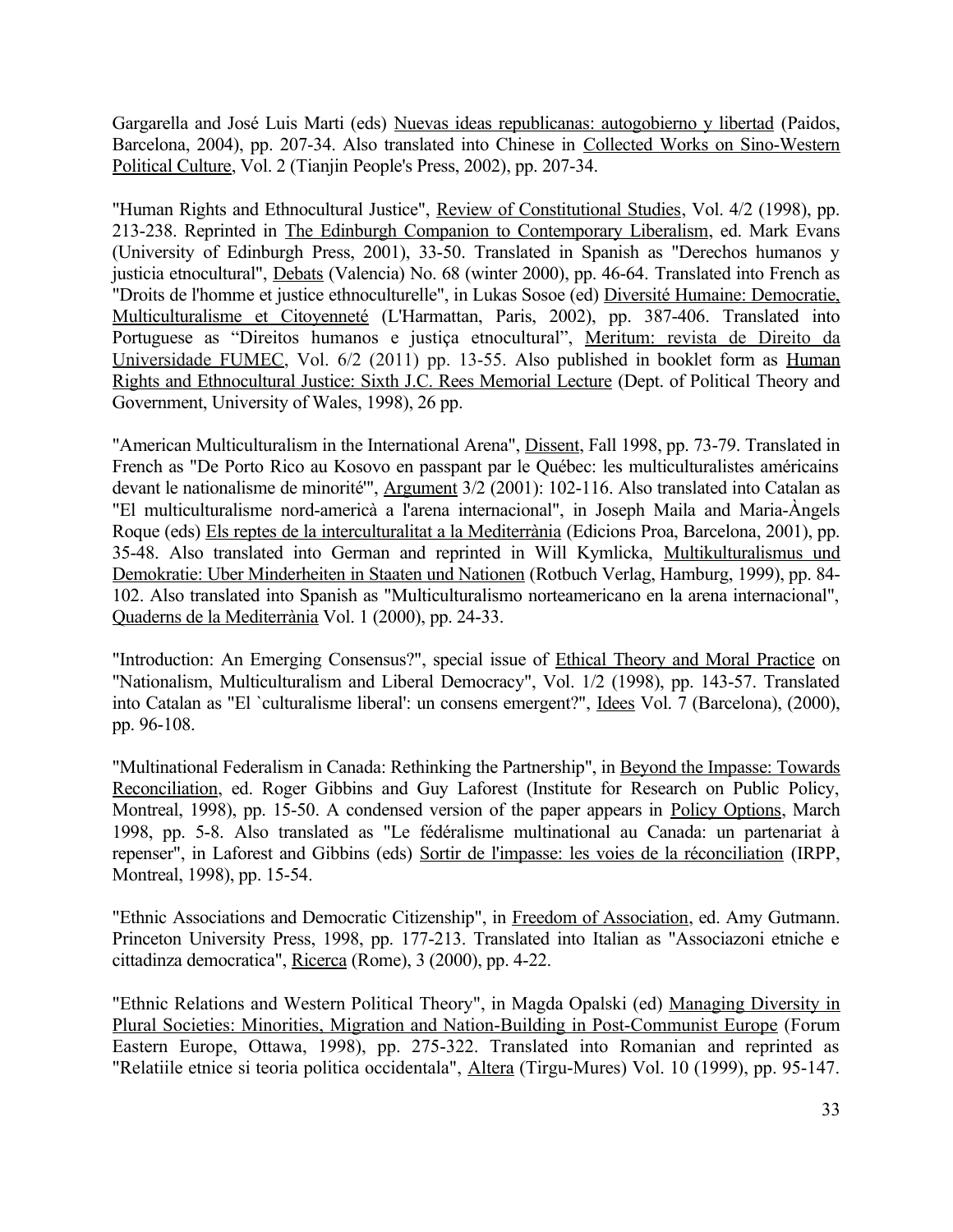Also translated into Serbo-Croatian as "Etni ®ki odnosi i zapadna politi ®ka teorija", Habitus (Novi Sad), special issue, 1999, pp. 17-68. Also translated into Ukrainian in A Liberal Approach to Minority Rights (Centre for Educational Initiatives, Kharkiv, 2001), and into Hungarian as "Etnikai kapcsolatok és a nyugati politikaelmélet", Symposion (1998), Vol. 5, #22-23, pp. 15-53.

"Living Together: International Aspects of Federal Systems", Canadian Foreign Policy, Vol. 5/1 (1997), pp. 1-50 [co-authored with Jean-Robert Raviot]. Translated as "Vie commune: aspects internationaux des fédéralismes", Études Internationales, Vol. 28/4 (1997), pp. 779-843.

"Is Federalism an Alternative to Secession?", in Theories of Secession, ed. Percy Lehning. Routledge, 1998, pp. 111-50. Translated into Spanish as "Federalismo, Nacionalismo y Multiculturalismo", Revista Internacional de Filosofia Politica, Vol. 7, 1996, pp. 20-54. Reprinted as "Federalism, Nationalism and Multiculturalism", in Dimitrios Karmis and Wayne Norman (eds) Theories of Federalism: A Reader (Palgrave, New York, 2005), pp. 269-92; and as "Minority Nationalism and Multination Federalism", in John Kincaid (ed) Federalism: Volume III: Models of Individualism, Communalism, and Multinationalism in Federal Governance (Sage, 2011), pp. 227-56.

"Introduction", in Ian Shapiro and Will Kymlicka (eds) Ethnitiy and Group Rights (New York University Press, 1997), pp. 3-21 (co-authored with Ian Shapiro).

"Le Sfide del multiculturalismo", Il Mulino: revisa bimestrale di cultura e di politica #370 (March 1997), pp. 199-217. An expanded version is reprinted as "Cittadinanza e sfide fel multiculturalismo", in Inchiesta, Vol. 28, #120 (1998), pp. 36-43.

"The Prospects for Citizenship: Domestic and Global", in The Nation State in a Global/Information Era, ed. Thomas Courchene. John Deutsch Institute for the Study of Economic Policy, Queen's University, 1997, pp. 315-25.

"Rethinking the Sources of Nationalism: Commentary on Taylor", in The Morality of Nationalism, ed. Robert McKim and Jeff McMahan. Oxford University Press, 1997, pp. 56-65. Translated into Spanish as "Las fuentes del nacionalismo: un comentario sobre Taylor" in La moral del nacionalismo ed. Jeff McMahan and Robert McKim (Gedisa, Barcelona, 2003), pp. 87-100.

"Modernity and Minority Nationalism: Commentary on Thomas Franck", Ethics and International Affairs, Vol. 11, 1997, pp. 171-76.

"Do We Need a Liberal Theory of Minority Rights?", Constellations, Vol. 4/1, 1997, pp. 72-87.

"Derechos individuales y derechos de grupo en la democracia liberal", Isegoria: Revista de Filosofía Moral y Política, Vol. 14, 1996, pp. 5-36 [in Spanish]. Reprinted in R. del Aguila and F. Vallespin (eds) La Democracia en sus textos (Alianza, Madrid, 1998), pp. 414-33.

"Démocratie libérale et droits des cultures minoritaires", in Pluralisme, citoyenneté et Éducation, eds. France Gagnon, Marie McAndrew and M. Pagé. L'Harmattan, Montreal, 1996, pp. 25-51.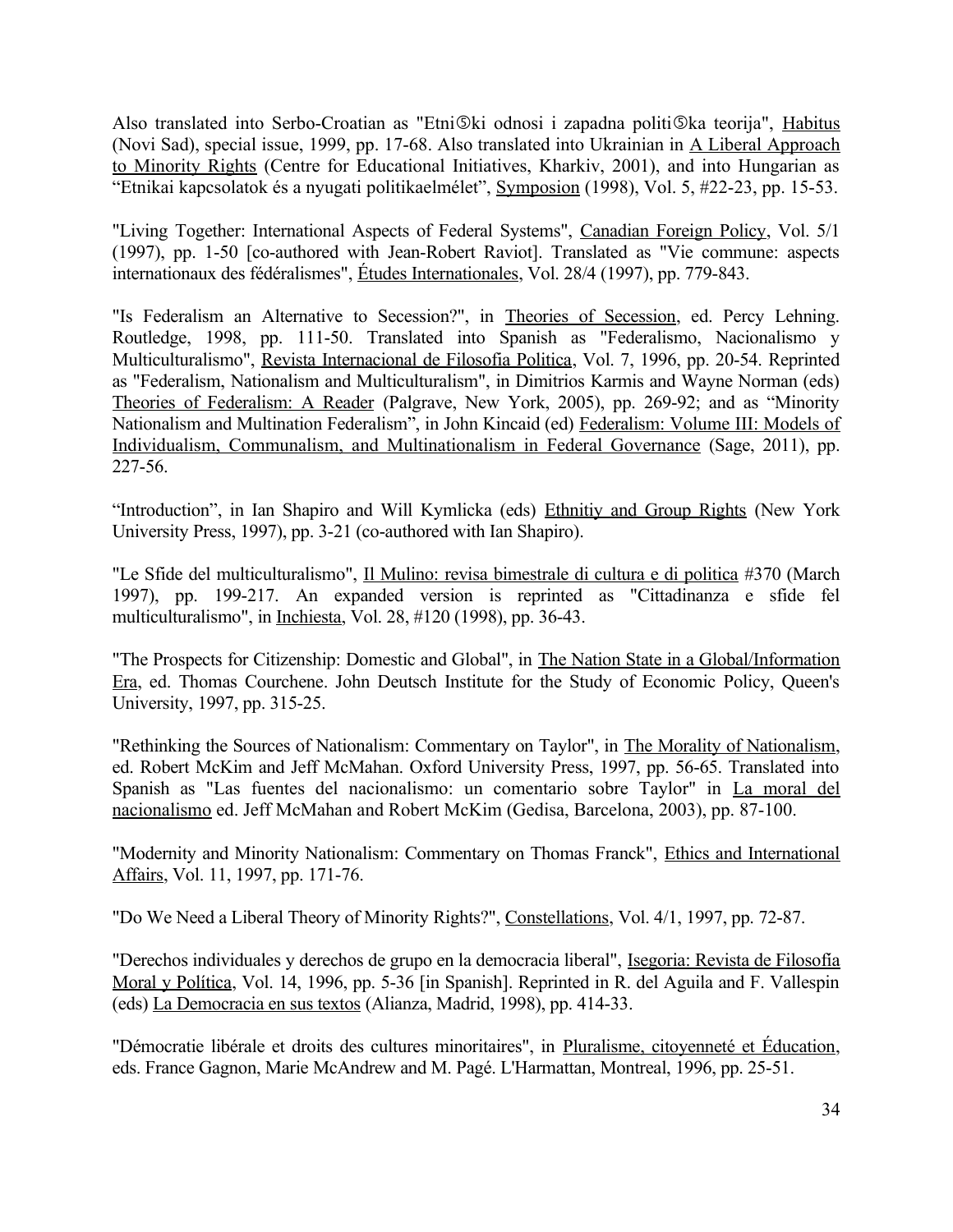"Concepts of Community and Social Justice", in Earthly Goods: Environmental Change and Social Justice, ed. Fen Hampson and Judith Reppy. Cornell University Press, 1996, pp. 30-51. Translated into Spanish as "Derechos indígenas y justicia ambiental" in Nila Vigil and Roberto Zariquiey (eds) Ciudadanías Inconclusas: el ejercicio de los derechos en sociedades asimétricas (Pontificia Universidad Católica del Perú, Lima, 2003), pp. 111-32.

"Expanding the Social Contract", Etica & Animali, Vol. 8, 1996, pp. 5-32. [co-authored with Paola Cavalieri].

"Interpreting Group Rights", The Good Society, Vol. 6, #2, 1996, pp. 8-11.

"Minority Group Rights: The Good, The Bad and the Intolerable", Dissent, Summer 1996, pp. 22- 30. Reprinted in Annual Editions: Race and Ethnic Relations 97/98, ed John Kromkowski, Duskin Publishing, Guilford, 1997, pp. 88-95; in Patrick Hayden (ed) The Philosophy of Human Rights (Paragon House Press, St. Paul, 2001), pp. 445-61; in Katherine Fierlbeck (ed) The Development of Political Thought in Canada: An Anthology (Broadview Press, Peterborough, 2005), pp. 295-310; in C.L. Ten (ed) Theories of Rights (Ashgate, Aldershot, 2006), pp. 369-78; in Micheline Ishay (ed) The Human Rights Reader: Major Political Essays, Speeches, and Documents from the Bible to the Present, second edition (Routledge, 2007), pp. 418-21; in Mark Goodale (ed) Human Rights: An Anthropological Reader (Wiley-Blackwell, 2008), pp. 58-67; and in Peter Jones (ed) Group Rights: International Library of Essays on Rights (Ashgate, 2009), 469-78.

"Three Forms of Group-Differentiated Citizenship in Canada", in Democracy and Difference: Contesting the Boundaries of the Poltical, ed. Seyla Benhabib. Princeton University Press, 1996, pp. 153-70. An expanded version is translated in German as "Drei Formen-gruppen-differenzierter Staatsburgerschaft in Kanada", Peripherie: Zeitschrift für Politik und Ökonomie in der Dritten Welt, No. 64, 1996, pp. 5-25.

"Social Unity in a Liberal State", Social Philosophy and Policy, Vol. 13/1, 1996, pp. 105-36. (Also published in book form as The Communitarian Challenge to Liberalism, ed. Ellen Frankel Paul et al, Cambridge University Press, 1996). Translated into Chinese in Marxism and Reality, special issue on "Community and Political Solidarity" (Social Sciences Academic Press), 2010, pp. 285- 326.

"Introduction", in Will Kymlicka (ed) The Rights of Minority Cultures (Oxford University Press), pp. 1-27.

"Federalismus a multiculturalismis v Kanade", Mezinárodní Politika, Vol. 19/7 (1995), pp. 15-18 (in Czech).

"Individual and Community Rights", in Group Rights, ed. Judith Baker. University of Toronto Press, 1994, pp. 17-33.

"Return of the Citizen: A Survey of Recent Work on Citizenship Theory", *Ethics*, Vol. 104/2, 1994,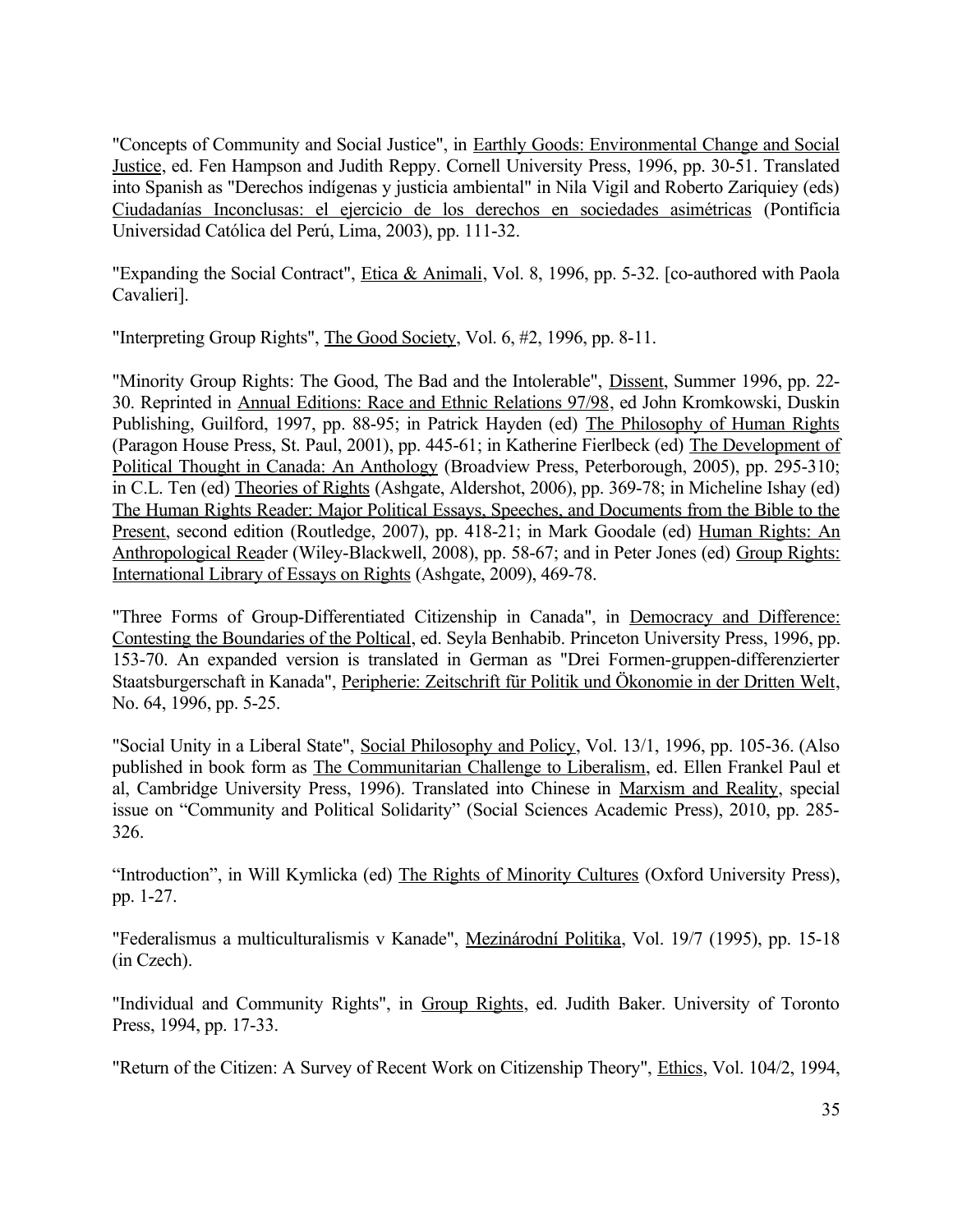pp. 352-81 [co-authored with W.J. Norman]. Reprinted in Theorizing Citizenship, ed. Ronald Beiner, State University of New York Press, 1995, pp. 283-322, and in Citizenship, edited by Richard Bellamy and Antonino Palumbo (Ashgate, 2010), pp. 43-72, and in Citizenship: Critical Concepts in Political Science, eds Richard Bellamy and Madeline Kennedy-Macfoy (Routledge, 2014). Excerpted in Democracy: A Reader, eds. Ricardo Blaug and John Schwarzmantel (Edinburgh University Press, 2000), pp. 220-7 (and Democracy: A Reader 2<sup>nd</sup> Edtion, 2016); and in Introduction to Legal Studies, 3rd ed., edited by Logan Atkinson et al (Captus Press, North York, 2001), pp. 95-101. A condensed version is reprinted in Human Well-Being and Economic Goals, ed. Frank Ackerman et al (Island Press, Covelo, 1997). Also translated in Spanish as "El retorno del ciudadano" in Cuadernos del CLAEH (Uruguay), Vol. 75, 1996, pp. 81-112; and in La Politica (Barcelona) Vol. 3, 1997, pp. 5-39. Also translated in Swedish as "Medborgarens aterkomst", Ord&Bild 1 (1999), pp. 42-49. Also translated into (simplified) Chinese in Qing Lui (ed) Citizenship, Community and Republicanism (Jiangsu People's Press, Nanjing, 2004), pp. 235-73; and Li Li-Hong (ed) Multiculturalism: A Political Theory Reader (Zhejiang University Press), forthcoming. Also translated into (complex) Chinese in Fu-kien Chang (ed) Citizenship and Political Action: A Dialogue between Empirical Inquiries and Normative Reflections (Academica Sinica, Taipei, 2008), pp. 243-83. Translated into Turkish as "Vatandasin Dönüsü", in Ayse Kadioglu (ed) Vatandasligin Donüsümü: Üyelikten Haklara (The Transformation of Citizenship: From Membership to Rights) (Metis, Istanbul, 2008), pp. 185-217.

"Reforming our Political Discourse: The National Interest in a Transnational World", Constitutional Forum, Vol. 5/3, 1994, pp. 49-53 [co-authored with Donald Lenihan].

"Whither the Nation-State? Finding a Niche in the Global Village", Policy Options, Vol. 15/6, 1994, pp. 11-14 [co-authored with Donald Lenihan].

"Moral Philosophy and Public Policy: The Case of New Reproductive Technologies", Bioethics, Vol. 7/1, 1993, pp. 1-26. Reprinted in Philosophical Perspectives on Bioethics, ed. L.W. Sumner and Joseph Boyle. University of Toronto Press, 1996, pp. 244-70, and in Bioethics in Canada, ed. Charles Weijer, Anthony Skelton and Samantha Brennan (Oxford University Press, 2013). Also translated in German as "Moralphilosophie und Staatstatigkeit: das Beispiel der neuen Reproduktionstechnologien", in Angewandte Ethik als Politikum, ed. Matthias Kettner. Suhrkamp Verlag, Frankfurt, 2000, pp. 193-225.

"Community", in A Companion to Contemporary Political Philosophy, eds. R. Goodin and P. Pettit. Blackwell, 1993, pp. 366-78. Translated into French as "Communautarisme" in Dictionnaire d'ethique et de Philosophie Morale, ed. Monique Canto-Sperber. Presses Universitaires de France, 1996, and into Spanish as "Comunitarismo" in Monique Canto-Sperber (ed) Dicionário de ética e filosofia moral, vol. I (São Leopoldo: Unisinos, 2003), pp. 292-98. Translated into Polish as "Braterstwo" in Przewodnik po współczesnej filozofii politycznej*, eds.* R. E. Goodin, P. Pettita (Warszawa 1998), pp. 472-88. An updated and expanded version appears as "Community and Multiculturalism", in Robert Goodin, Phillip Pettit and Thomas Pogge (eds) Companion to Contemporary Political Philosophy, second edition (Blackwell, 2007), Volume 2: pp. 463-77.

"Reply to Modood", Analyse & Kritik, Vol. 15/1, 1993, pp. 92-96.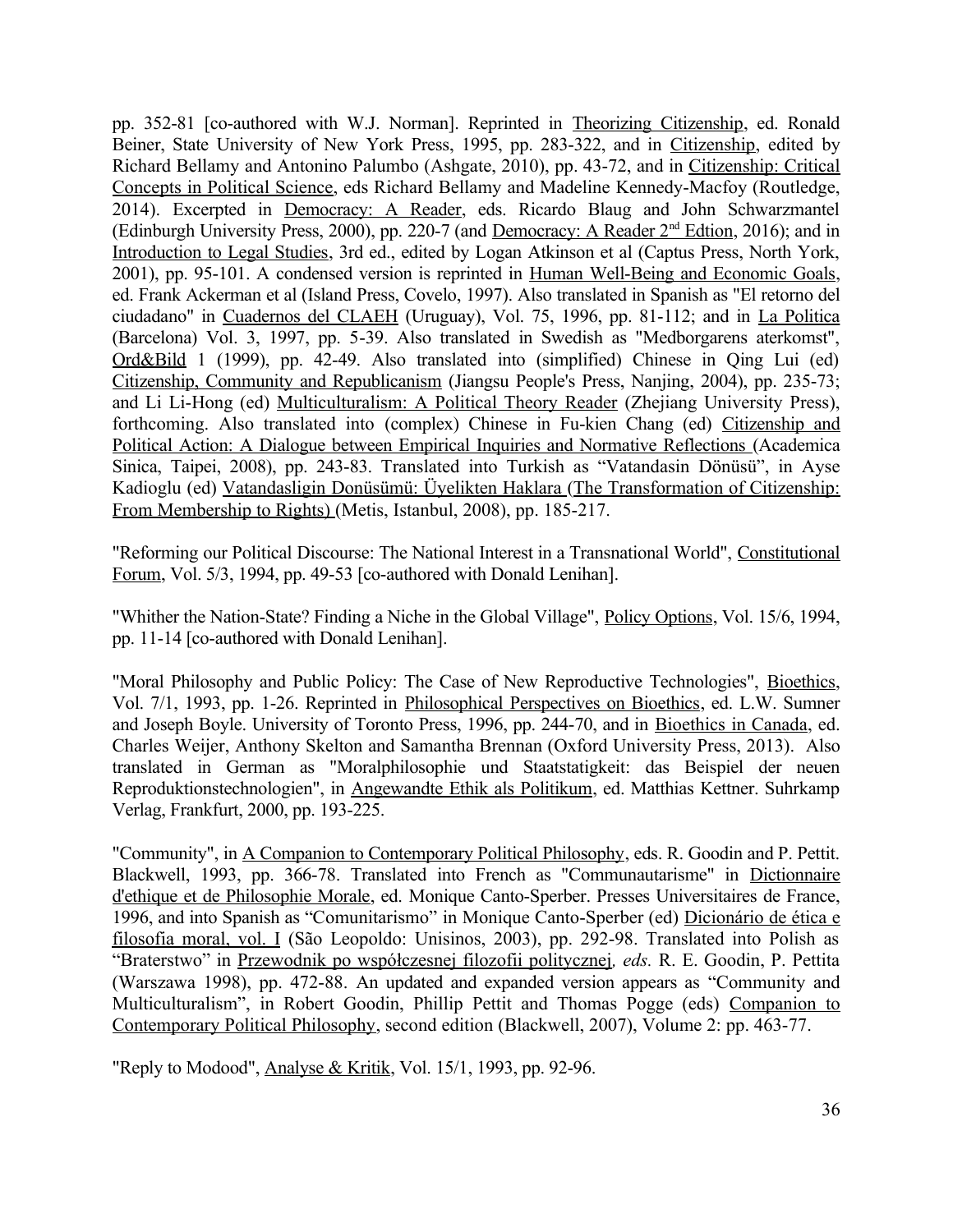"Group Representation in Canadian Politics", in Equity and Community: The Charter, Interest Advocacy, and Representation, ed. Leslie Seidle, Institute for Research on Public Policy, Montreal, 1993, pp. 61-89.

"Some Questions about Justice and Community", in Daniel Bell, Communitarianism and its Critics. Oxford University Press, 1993, pp. 208-21.

"Two Models of Pluralism and Tolerance", Analyse & Kritik, Vol. 14/1, 1992, pp. 33-56. Reprinted in Toleration: An Elusive Virtue, ed. David Heyd. Princeton University Press, 1996, pp. 81-105. Translated into Persian by Pazhukeshkadaye Motaleate Rahbordi. Tehran, 2004, pp. 101-139. A revised version is included in Mitja Sardoč (ed) The Palgrave Handbook of Toleration (Palgrave Macmillan, Cham, 2021) [https://doi.org/10.1007/978-3-030-03227-2\\_9-1](https://doi.org/10.1007/978-3-030-03227-2_9-1)

"The Rights of Minority Cultures: Reply to Kukathas", Political Theory, Vol. 20/1, 1992, pp. 140-6. Reprinted in Liberalism: Critical Concepts in Political Science, Volume 4, ed. G.W. Smith (Routledge, 2002). Translated into Georgian in Sophia Petriashvili (ed) Building Multicultural Democracy (University of Georgia, Tbilisi), forthcoming. Translated into Chinese in Li Li-Hong (ed) Multiculturalism: A Political Theory Reader (Zhejiang University Press), forthcoming.

"The Social Contract Tradition", in A Companion to Ethics, ed. P. Singer. Blackwell, 1991, pp. 186-96. Translated into Chinese in Xunlian Liu (ed) Social Contract (Jiangsu People's Press, Nanjing, 2004), pp. 379-99. Translated into Spanish as "La tradicion del contrato social", in Peter Singer (ed.) Compendio de Etica **(**Alianza Editorial, Madrid, 1995).

"Liberalism and the Politicization of Ethnicity", Canadian Journal of Law and Jurisprudence, Vol. 4/2, 1991, pp. 239-56. Translated into French as "La Libéralisme et la Politisation de la Culture", Philosophiques, Vol. 19/2, 1992, pp. 93-115, and in Une Nation Peut-Elle Se Donner La Constitution De Son Choix?, ed. Michel Seymour. Éditions Bellarmin, Montreal, 1995, pp. 93-119. Also reprinted in Group Rights: Perspectives Since 1900, ed. Julia Stapleton. Thoemmes Press, Bristol, 1995, pp. 233-57.

"Liberal Individualism and Liberal Neutrality", Ethics, Vol. 99/4, 1989, pp. 883-905. Reprinted in Justice: Alternative Political Perspectives, 2nd Edition, ed. J. Sterba. Wadsworth, 1992, and in Communitarianism and Individualism, eds. S. Avineri and S. De-Shalit. Oxford University Press, 1992, pp. 165-85; and in Reasonable Pluralism: The Philosophy of Rawls 5, ed. Henry Richardson and Paul Weithman (Garland, 1999); and in Rights, ed. Robin West (Ashgate, 2001), pp. 387-409; and in Liberalism: Critical Concepts in Political Science, Volume 3, ed. G.W. Smith (Routledge, 2002); and in David Reidy (ed) John Rawls (Ashgate Publishing, 2008), pp. 235-58. Excerpted in Colin Farrelly (ed) Contemporary Political Theory: A Reader (Sage, 2004), pp. 126-33. Translated into Chinese as an appendix to translation of Liberalism, Community and Culture (Shanghai Publishing House, 2004). Translated into Slovenian as "Liberalni individualizem in liberalna nevtralnost" in Avner De-Shalit and Shlomo Avineri (eds) Komunitarizem in Individualizem (Zalozba Sophia, Ljubljana, 2004), pp. 157-76.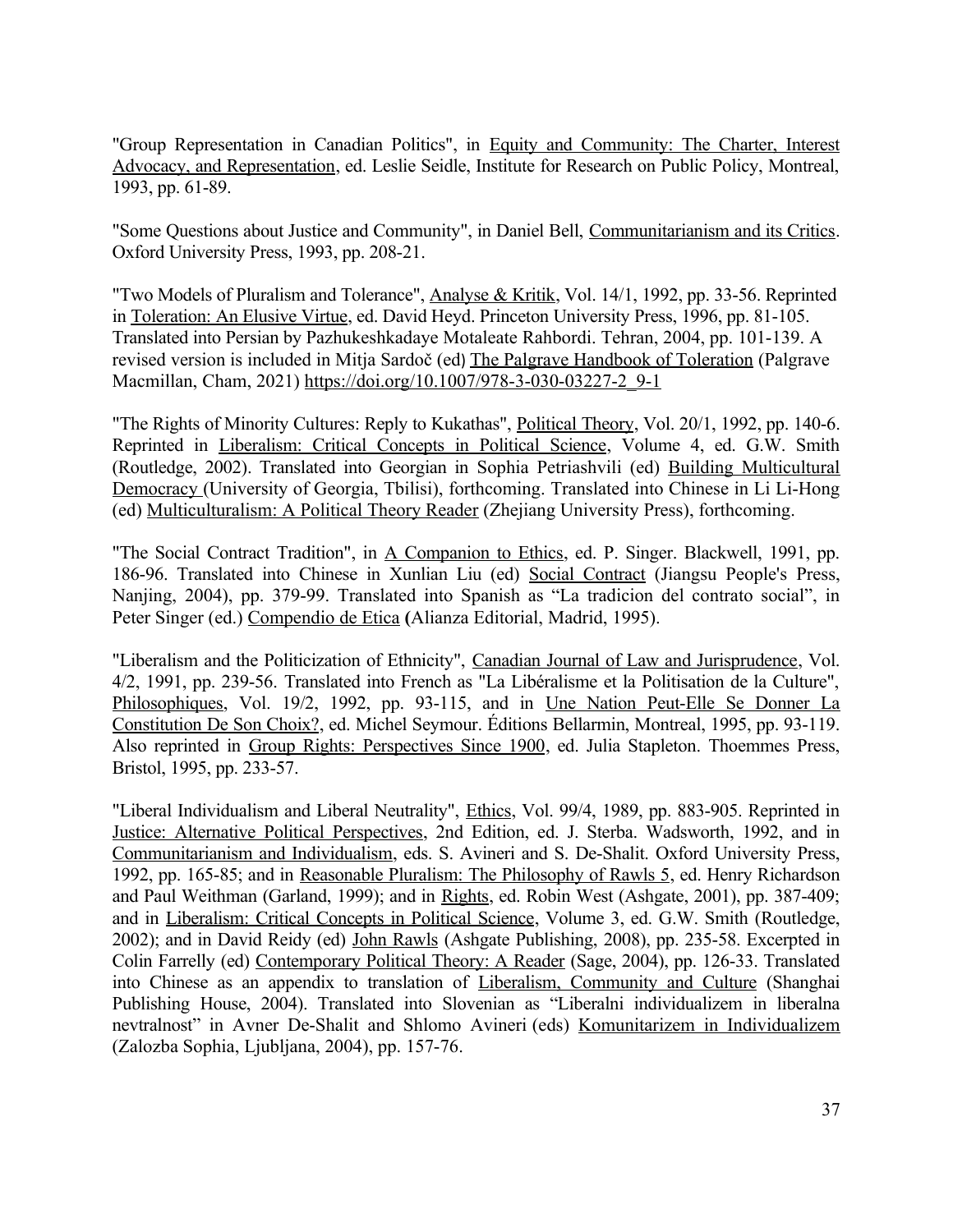"Liberalism, Individualism, and Minority Rights", in Law and the Community. Eds. A Hutchinson and L. Green. Carswell, 1989, pp. 181-204.

"Liberalism and Communitarianism", Canadian Journal of Philosophy, Volume 18, #2, 1988, pp. 181-203. Reprinted in The Philosopher's Annual, Vol. 11, 1988, pp. 87-109, and in Liberalism, Volume 3, Ed. R. Arneson. Edward Elgar Publishing, 1992. Translated into Polish as "Liberalizm a Komuinitarianizm", in Pawel Śpiewak (ed) Komunitarianie: Wybór tekstów (Aletheia, Warsaw, 2004), pp. 151-78. Included in Canadian Journal of Philosophy's  $40<sup>th</sup>$  Anniversary special virtual issue, reprinting the journal's top 22 articles.

"Human Nature and Social Change in the Marxist Conception of History", Journal of Philosophy, Vol. 85/4, 1988, pp. 171-91 [co-authored with G.A. Cohen]. Reprinted in G.A. Cohen, History, Labour and Freedom: Themes from Marx. Oxford University Press, 1989, pp. 83-106.

"Rawls on Teleology and Deontology", *Philosophy & Public Affairs Vol.* 17/3, 1988, pp. 173-90.

### *d) edited journal symposia*

guest editor of special issue of Canadian Issues (Fall 2021) on "Multiculturalism  $\omega$  50 and the Promise of a Just Society".

guest co-editor (with Eva Pföstl) of special issue of Ethnic and Racial Studies, Vol. 38/14 (2015) on "Minority Politics in the Middle East and North Africa: The Prospects for Transformative Change".

guest editor of special issue of Canadian Journal for Social Research Vol. 2/1 (2009) on "Multicultural Directions".

guest editor of special issue of Canadian Diversity on "Citizenship: Values and Responsibilities" Vol. 2/1 (Summer 2003).

guest co-editor (with Sylvie Mesure) of special issue of Comprendre on "Les identités culturelles", Vol. 1 (2000).

guest editor of special issue of Ethical Theory and Moral Practice on "Nationalism, Multiculturalism and Liberal Democracy", Vol. 1/2 (1998).

co-editor (with Larry Becker) of symposium in Ethics on "Citizenship, Democracy, and Education", Vol. 105/3 (1995).

### *e) related publications*

"Why human rights are not enough", *New Statesman*, March 5, 2020. <https://www.newstatesman.com/2020/03/why-human-rights-are-not-enough>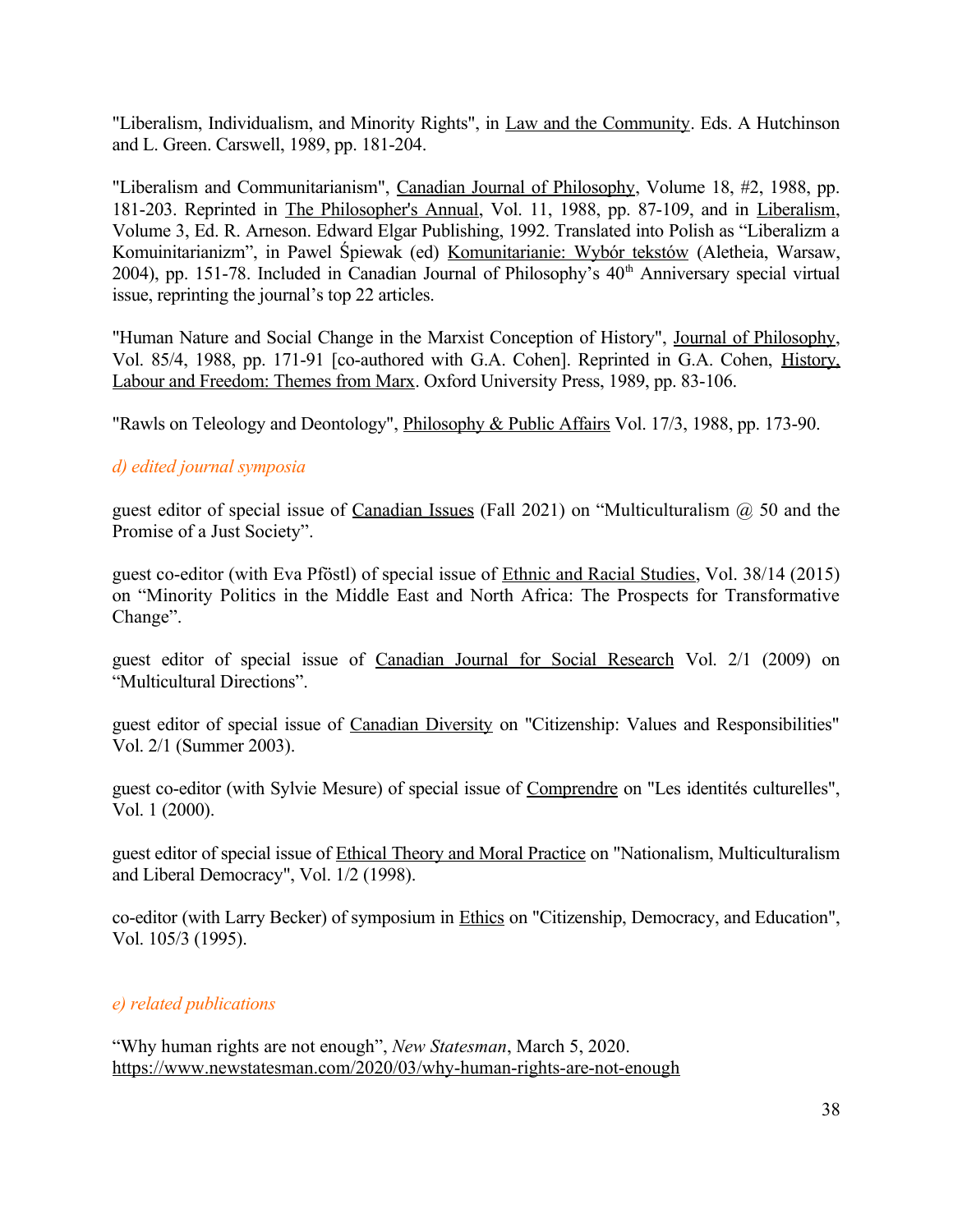"Human supremacism: why are animal rights activists still the orphans of the left?", *New Statesman* 30 April 2019. [https://www.newstatesman.com/politics/staggers/2019/04/human](https://www.newstatesman.com/politics/staggers/2019/04/human-supremacism-why-are-animal-rights-activists-still-orphans-left)[supremacism-why-are-animal-rights-activists-still-orphans-left.](https://www.newstatesman.com/politics/staggers/2019/04/human-supremacism-why-are-animal-rights-activists-still-orphans-left) Translated into French as "Pourquoi les animalistes sont-ils toujours les orphelins de la gauche? Le suprémacisme humain en question".in [l'Amorce,](https://can01.safelinks.protection.outlook.com/?url=https%3A%2F%2Flamorce.co%2F&data=02%7C01%7Ckymlicka@queensu.ca%7Ca02b487d47634352091008d6ce40cdb3%7Cd61ecb3b38b142d582c4efb2838b925c%7C1%7C1%7C636923175054721153&sdata=Tqf8hcUqZXmu%2F7IQ1dEFCPaZpZ6pxQhbYLgWONDkVyc%3D&reserved=0) June 21, 2019 [https://lamorce.co/pourquoi-les-animalistes-sont-ils](https://can01.safelinks.protection.outlook.com/?url=https%3A%2F%2Flamorce.co%2Fpourquoi-les-animalistes-sont-ils-toujours-les-orphelins-de-la-gauche%2F&data=02%7C01%7Ckymlicka@queensu.ca%7C136aa8c959e74c9f6cbb08d6f649b0fe%7Cd61ecb3b38b142d582c4efb2838b925c%7C1%7C0%7C636967193702562472&sdata=HkBBDpQNgX2jBIETPVdfyEAeDN1zxQQtSeh6SlPh%2Fmg%3D&reserved=0)[toujours-les-orphelins-de-la-gauche/](https://can01.safelinks.protection.outlook.com/?url=https%3A%2F%2Flamorce.co%2Fpourquoi-les-animalistes-sont-ils-toujours-les-orphelins-de-la-gauche%2F&data=02%7C01%7Ckymlicka@queensu.ca%7C136aa8c959e74c9f6cbb08d6f649b0fe%7Cd61ecb3b38b142d582c4efb2838b925c%7C1%7C0%7C636967193702562472&sdata=HkBBDpQNgX2jBIETPVdfyEAeDN1zxQQtSeh6SlPh%2Fmg%3D&reserved=0). Translated into Turkish as "İnsan Üstünlükçülüğü: Hayvan Hakları Aktivistleri Neden Hâlâ "Solun Kimsesizleri"?, birikim dergisi, August 1, 2019 [http://www.birikimdergisi.com/guncel-yazilar/9620/insan-ustunlukculugu-hayvan-haklari](http://www.birikimdergisi.com/guncel-yazilar/9620/insan-ustunlukculugu-hayvan-haklari-aktivistleri-neden-hala-solun-kimsesizleri#.XUNtNuhKiUk)[aktivistleri-neden-hala-solun-kimsesizleri#.XUNtNuhKiUk](http://www.birikimdergisi.com/guncel-yazilar/9620/insan-ustunlukculugu-hayvan-haklari-aktivistleri-neden-hala-solun-kimsesizleri#.XUNtNuhKiUk). Translated into Slovak as "Práva zvierat, humanizmus a ľavica", in *Kapital*, #9 (Sept. 9, 2019), pp. 14-15 <https://kapital-noviny.sk/prava-zvierat-humanizmus-a-lavica/>. Translated into Spanish as "*i*Por qué los activistas por los derechos de los animales son aún los "huérfanos de la izquierda"?", *CRISÁLIDA: Revista de Pensamiento & Acción por el Fin del Especismo, july 16, 2021* [https://www.revistacrisalida.org/post/porqu%C3%A9-los-activistas-por-los-derechos-de-los](https://www.revistacrisalida.org/post/porqu%C3%A9-los-activistas-por-los-derechos-de-los-animales-son-a%C3%BAn-los-hu%C3%A9rfanos-de-la-izquierda)[animales-son-a%C3%BAn-los-hu%C3%A9rfanos-de-la-izquierda](https://www.revistacrisalida.org/post/porqu%C3%A9-los-activistas-por-los-derechos-de-los-animales-son-a%C3%BAn-los-hu%C3%A9rfanos-de-la-izquierda)

Chimpanzee Rights: The Philosophers' Brief (Routledge, 2018), 121 pp. (I was one of 13 philosophers who contributed to the writing of this book).

Coordinating Lead Author for Chapter 15, "Social Progress and Cultural Change", in Rethinking Society for the 21st Century: Report of the International Panel on Social Progress Volume 3: Transformations in Values, Norms, Cultures (Cambridge University Press, 2018), pp. 611-39.

"Are identity politics emancipatory or regressive?", *The Conversation*, April 18, 2018 (coauthored with John Bowen): [https://theconversation.com/are-identity-politics-emancipatory-or](https://theconversation.com/are-identity-politics-emancipatory-or-regressive-94434)[regressive-94434.](https://theconversation.com/are-identity-politics-emancipatory-or-regressive-94434) Translated into French as «Les politiques identitaires sont-elles émancipatrices ou régressives?» *The Conversation*, May 9, 2018: [http://theconversation.com/les-politiques](http://theconversation.com/les-politiques-identitaires-sont-elles-emancipatrices-ou-regressives-95391)[identitaires-sont-elles-emancipatrices-ou-regressives-95391](http://theconversation.com/les-politiques-identitaires-sont-elles-emancipatrices-ou-regressives-95391)

"The Hardware and Software of Pluralism", report prepared for the Global Centre for Pluralism, March 2017, posted at:<http://www.pluralism.ca/en/programs/country-change-cases.html>

"What Zoos, Circuses really teach children", Globe and Mail op-ed, May 6, 2016, p. A11 (coauthored with Sue Donaldson).

"Foreword/Avant-Propos" in Report on Canadian Values/Rapport sur les valeurs canadiennes (Canadian Race Relations Foundation, Toronto, 2014), pp, 7-8.

"Ethnocultural Minority Groups, Status and Treatment of", in Ruth Chadwick (ed). Encyclopedia of Applied Ethics, Second Edition, volume 2. (San Diego: Academic Press; 2012), pp. 178–88.

"Multiculturalism: Success, Failure, and the Future", Policy Brief prepared for the annual meeting of the Transatlantic Council on Migration, Berlin November 2011. 32 pp. Available online at:<http://www.migrationpolicy.org/pubs/Multiculturalism.pdf>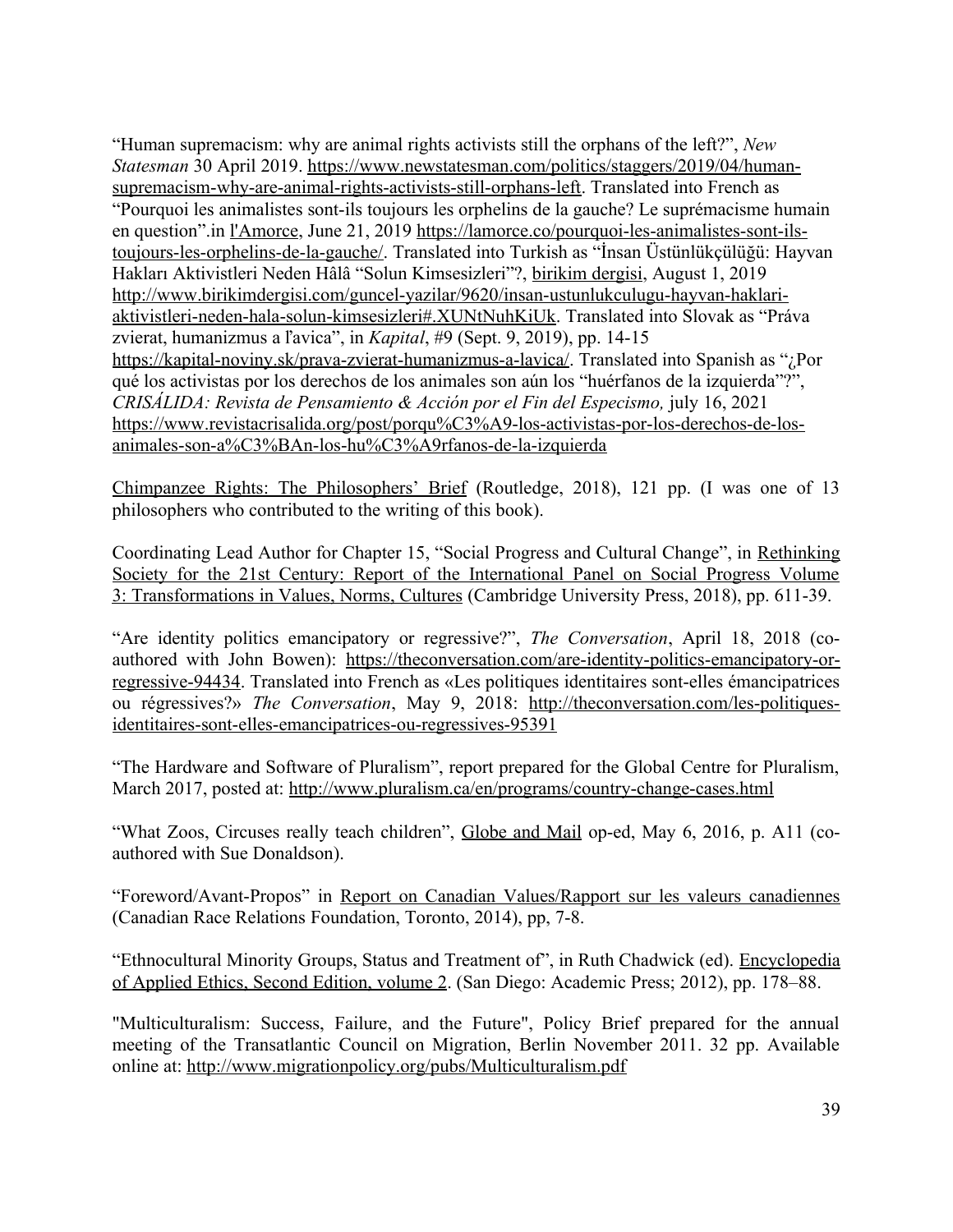"The Current State of Multiculturalism in Canada", report commissioned by Citizenship and Immigration Canada (Minister of Public Works and Government Services Canada, 2010 Catalogue No. Ci96-112/2010E-PDF), 38 pp. Available online at: <http://www.cic.gc.ca/english/pdf/pub/multi-state.pdf>

"In Memory of G.A. (Jerry) Cohen", Social Philosophy Today, Vol. 26 (2010): 151-2.

"Multiculturalism in Canada", written for Marshall McLuhan Salon, Embassy of Canada, Berlin Germany.

"Minority Rights", Princeton Encyclopedia of Self-Determination (Liechtenstein Institute on Self-Determination, Princeton University), available online at: [http://pesd.princeton.edu/?](http://pesd.princeton.edu/?q=node/256) [q=node/256](http://pesd.princeton.edu/?q=node/256). Translated into Persian in NNS Roj [\(http://www.nnsroj.com/fa/detiles.aspx?](http://www.nnsroj.com/fa/detiles.aspx?id=100811)  $id=100811$ ).

"The Global Diffusion of Multiculturalism", in Razmik Panossian, Bruce Berman and Anne Linscott (eds) Governing Diversity: Democratic Solutions in Multicultural Societies (Rights and Democracy, Montreal, 2007), pp. 11-18.

"The Traditions of Immigration in Canada", prepared for the "Across Cultures" website of the National Film Board of Canada [\(http://www3.nfb.ca/duneculturealautre/pdv\\_texte.php?id=2013\)](http://www3.nfb.ca/duneculturealautre/pdv_texte.php?id=2013)

"Multiculturalisme", in Le dictionaire des sciences humaines, eds. Syvlie Mesure et Patrick Savidan (Presses Universitaire de France, Paris, 2006), pp. 802-806. An expanded version is published as «États du multiculturalisme», Raison Publique, #9 (2008): 31-44.

"The Moral Foundations and geopolitical functions of international norms of minority rights: a European case study", in M. Escamilla and M. Saavedra (eds) Law and Justice in a Global Society: Proceedings of the 22<sup>nd</sup> World Congres of the International Association for Philosophy of Law and Social Philosophy (University of Granada, 2005), pp. 199-230. (Also translated into Spanish as "Las bases morales y las funciones geo-politicas de las normas internacionales de los derechos de las minorias: un estudio del case europeo", in ibid, pp. 163-98).

"The Evolving Saga of Canadian Multiculturalism", Partners, #51 (Spring 2005), pp. 6-9.

"Culturally Responsive Policies", background report prepared for United Nations Development Programme, for its 2004 annual Human Development Report on "Cultural Liberty in Today's Diverse World". Translated into Russian as "Политика, учитывающая культурные особенности", Докладчик по вопросам развития человеческого потенциала, разработанный Организацией Объединенных Наций. -2004 г. -№ 5.

"A Truly Unique Home for Researchers", Toronto Star, June 3, 2004, p. A24 (excerpt of acceptance speech for 2004 Killam Prize)

"Multiculturalism and Citizenship-Building in Canada", in Building Citizenship: Governance and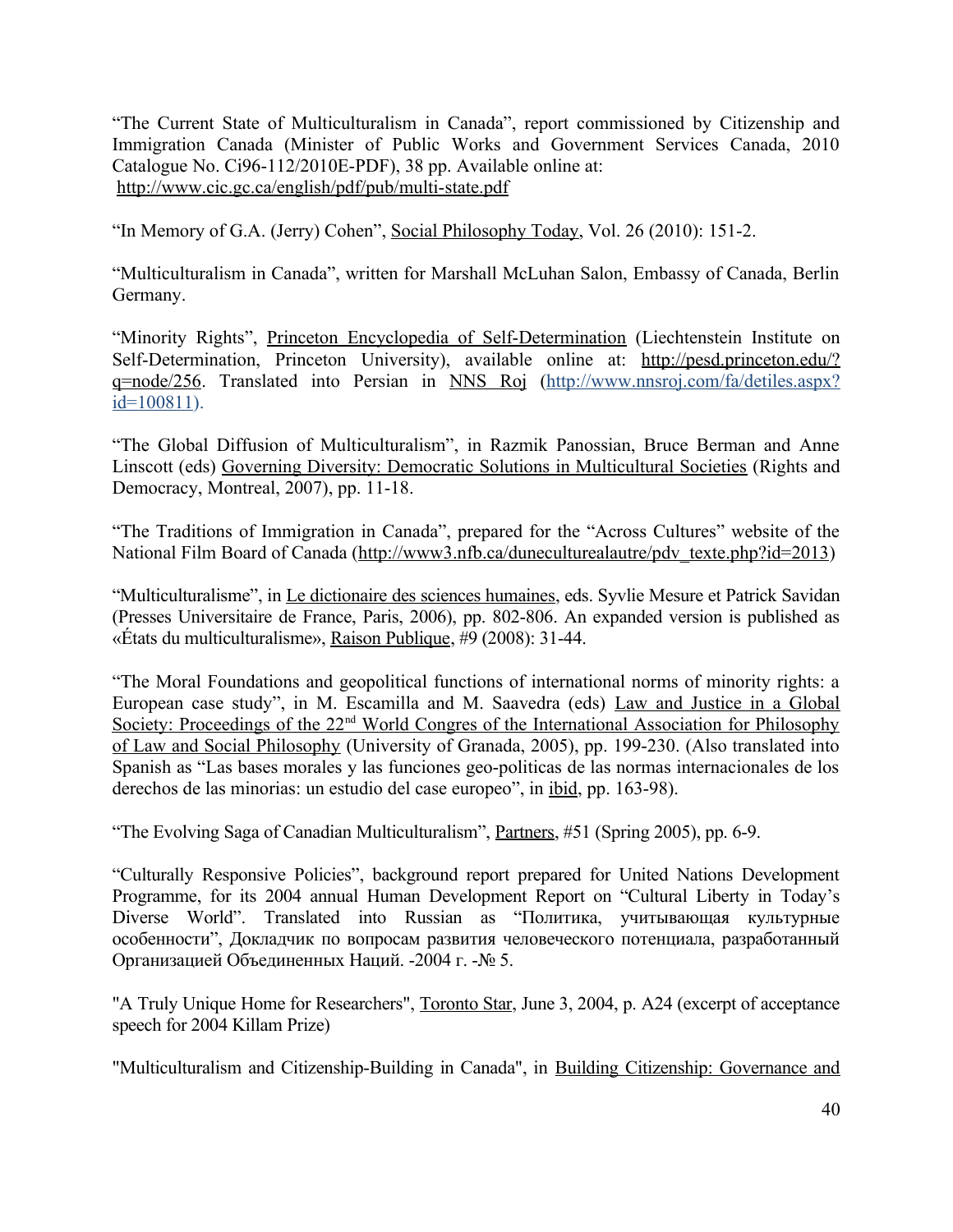Service Provision in Canada CPRN Discussion Paper F/17 (Canadian Policy Research Network, Ottawa, 2001), pp. 47-70.

"Universal Minority Rights?", Ethnicities, Vol. 1/1 (2001): 21-3.

"Symposium on *The Future of Multi-Ethnic Britain*: A North American View", Journal of Ethnic and Migration Studies, Vol. 26/4 (2000), pp. 723-31.

"Integratsioonpoliitika Kanadas Ja Eestis", in Aleksandr Dusman (ed) Eesti Rahvastiku Lillipärjas (Disantrek, 2001), pp. 11-13. ["Integration Policies in Estonia and Canada: A Comparison" - in Estonian; also published in Russian]

"Minorities and the State", Op-ed Commentary, Globe and Mail, December 27, 2000, p. A15. Reprinted in Karyn Cooper and Robert White (eds) Burning Issues: Foundations of Education (Scarecrow Education, Lanham, Maryland, 2004), pp. 112-15; and in Andrew Irvine and John Russell (eds) In the Agora: The Public Face of Canadian Philosophy (University of Toronto Press, 2006), pp. 349-52.

The New Debate over Minority Rights, Working Paper #26, Robert Harney Professorship Publications in Ethnic Immigration and Pluralism Studies, University of Toronto, December 1997, 22 pp.

"Liberal Complacencies", Boston Review, Vol. 22/5 (October 1997), pp. 29-30.

entry on "Communitarianism" in The Encyclopedia of Philosophy Supplement, ed. Donald Borchert. Macmillan, 1996, pp. 85-6. An updated and expanded version appears in Borchert (ed) Encyclopedia of Philosophy*,* 2nd edition. Detroit: Macmillan Reference, 2006.

"Citizenship" in Routledge Encyclopedia of Philosophy, Volume 2, ed. Edward Craig. Routledge, 1998, pp. 362-5.

"Ethnocultural Minority Groups", in Encyclopedia of Applied Ethics: Volume 2, ed. Ruth Chadwick. Academic Press, 1998, pp. 147-59.

"Citizenship", "Toleration" and "Liberalism" in The Oxford Companion to Philosophy, ed. Ted Honderich. Oxford University Press, 1995, pp. 135-6, 483-5, 877. Also included in Honderich (ed) Oxford Companion to Philosophy: Second Edition (2005), pp. 142, 514-16, 921, along with new entries on left-libertarianism (516), multiculturalism (634), David Gauthier (329), Michael Walzer (952), and G.A. Cohen (147).

"Approaches to the Ethical Issues Raised by the Royal Commission's Mandate", in New Reproductive Technologies: Ethical Aspects, Volume 1 of the Research Studies of the Royal Commission on New Reproductive Technologies. Supply and Services Canada, 1993, pp. 1-46.

Recent Work in Citizenship Theory/Théories récentes sur la citoyenneté, Department of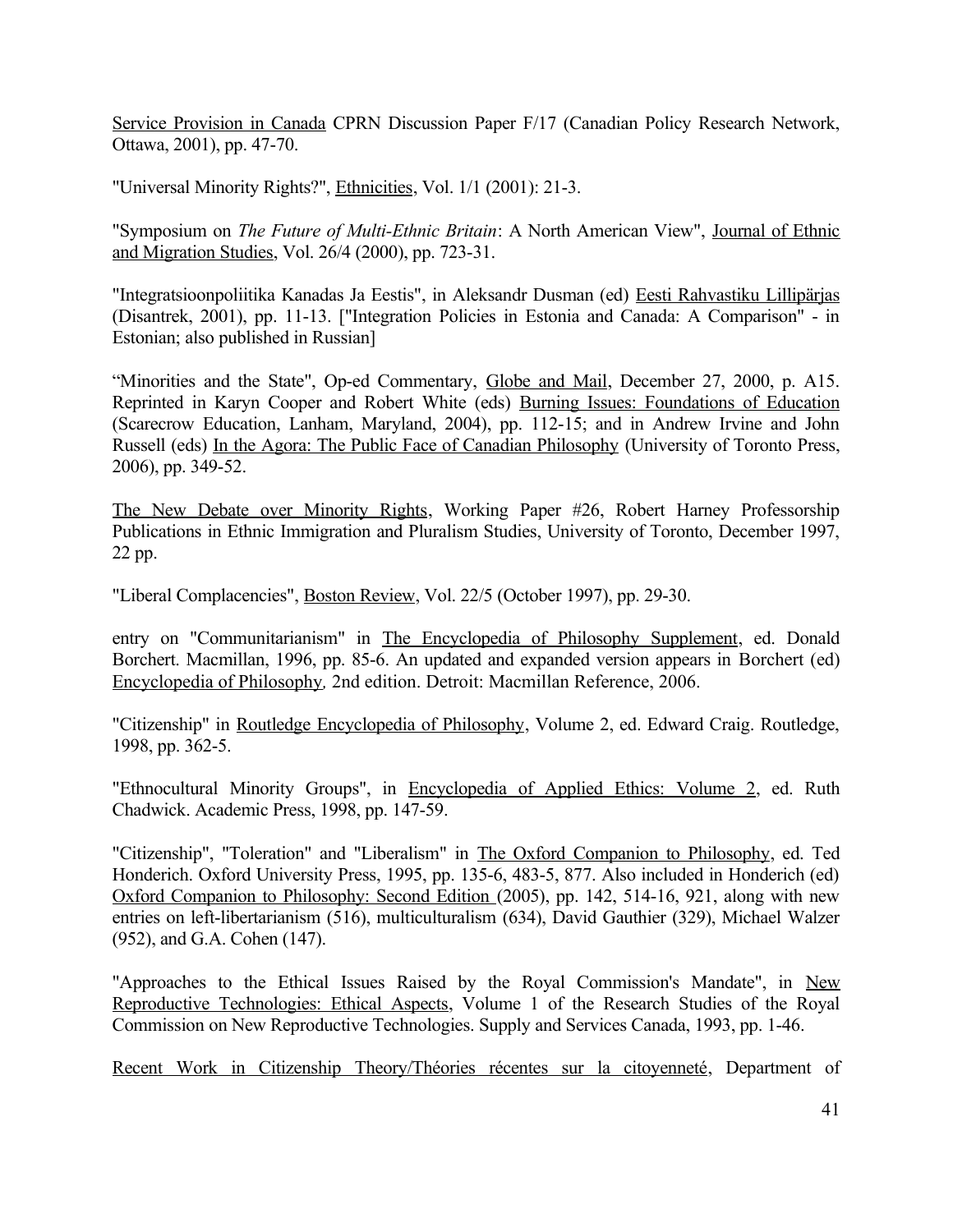Multiculturalism and Citizenship, Government of Canada, September 1992.

"The Social Charter Debate", in The Network, Vol. 2/1, 1992 (Network on the Constitution, Ottawa) [co-authored with W.J. Norman].

# *f) interviews*

"Interview with Will Kymlicka", *Pensées Canadiennes*, Vol. 17 (2019): 127-31.

"Hope for an inclusive future: A Q&A with Boundaries, Membership & Belonging co-director Will Kymlicka", *CIFAR News*, September 9, 2019: <https://www.cifar.ca/cifarnews/2019/09/03/hope-for-an-inclusive-future>

Will Kymlicka: "La nostra economia es basa en l'explotació dels altres animals", *Ara*  (Barcelona), January 6, 2019, pp. 12-13. [https://www.ara.cat/dossier/Will-Kymlicka-economia-explotacio-animals\\_0\\_2156784336.html](https://www.ara.cat/dossier/Will-Kymlicka-economia-explotacio-animals_0_2156784336.html)

"Entrevista Will Kymlicka: Necesitamos vincular los derechos de los animales con debates más amplios, como el significado de la democracia, de la representación y de la autoridad legítima", *El Diario: Caballo de Nietzsche* (Madrid), Nov. 9, 2018

[https://www.eldiario.es/caballodenietzsche/Necesitamos-significado-democracia-representacion](https://www.eldiario.es/caballodenietzsche/Necesitamos-significado-democracia-representacion-autoridad_6_834026621.html)[autoridad\\_6\\_834026621.html](https://www.eldiario.es/caballodenietzsche/Necesitamos-significado-democracia-representacion-autoridad_6_834026621.html)

"Zoopolis — penser une société sans exploitation animale", *Revue Ballast*, Oct. 20, 2018 (with Sue Donaldson).

<https://www.revue-ballast.fr/zoopolis-penser-une-societe-sans-exploitation-animale/>

"Diversity and the Problem of Belonging: Will Kymlicka in Conversation with Chandran Kukathas", *Literary Review of Canada*. Vol. 26/4 (2018): 2-5.

Interview on Our Hen House podcast (Episode 404), October 7, 2017 (with Sue Donaldson). <http://www.ourhenhouse.org/2017/10/episode-404-sue-donaldson-will-kymlicka-fiona-peacock/>

"Will Kymlicka: Nos pratiques impliquent une souffrance animale immense pour un bénéfice humain négligeable", *Liberation* (Paris) 7 juillet 2017, posted at: [http://www.liberation.fr/debats/2017/07/07/will-kymlicka-nos-pratiques-impliquent-une](https://na01.safelinks.protection.outlook.com/?url=http%3A%2F%2Fwww.liberation.fr%2Fdebats%2F2017%2F07%2F07%2Fwill-kymlicka-nos-pratiques-impliquent-une-souffrance-animale-immense-pour-un-benefice-humain-neglig_1582418&data=02%7C01%7Ckymlicka@queensu.ca%7C4342c8c5d0be4410249708d4c5dc55fb%7Cd61ecb3b38b142d582c4efb2838b925c%7C1%7C0%7C636350997505160890&sdata=JyD19SmAm8RRt2INm5G980%2BMOuJWCvLlS3EH52UgCJk%3D&reserved=0)[souffrance-animale-immense-pour-un-benefice-humain-neglig\\_1582418](https://na01.safelinks.protection.outlook.com/?url=http%3A%2F%2Fwww.liberation.fr%2Fdebats%2F2017%2F07%2F07%2Fwill-kymlicka-nos-pratiques-impliquent-une-souffrance-animale-immense-pour-un-benefice-humain-neglig_1582418&data=02%7C01%7Ckymlicka@queensu.ca%7C4342c8c5d0be4410249708d4c5dc55fb%7Cd61ecb3b38b142d582c4efb2838b925c%7C1%7C0%7C636350997505160890&sdata=JyD19SmAm8RRt2INm5G980%2BMOuJWCvLlS3EH52UgCJk%3D&reserved=0)

"*Zoopolis* ou la justice dans les societies multiespeces", Veganes #5 (2017), pp. 26-35 (with Sue Donaldson).

"Waarom huisdieren onze medeburgers moeten worden", Filosofie (Netherlands), May 2017. [https://www.filosofie.nl/nl/artikel/47602/waarom-huisdieren-onze-medeburgers-moeten](https://www.filosofie.nl/nl/artikel/47602/waarom-huisdieren-onze-medeburgers-moeten-worden.html)[worden.html](https://www.filosofie.nl/nl/artikel/47602/waarom-huisdieren-onze-medeburgers-moeten-worden.html)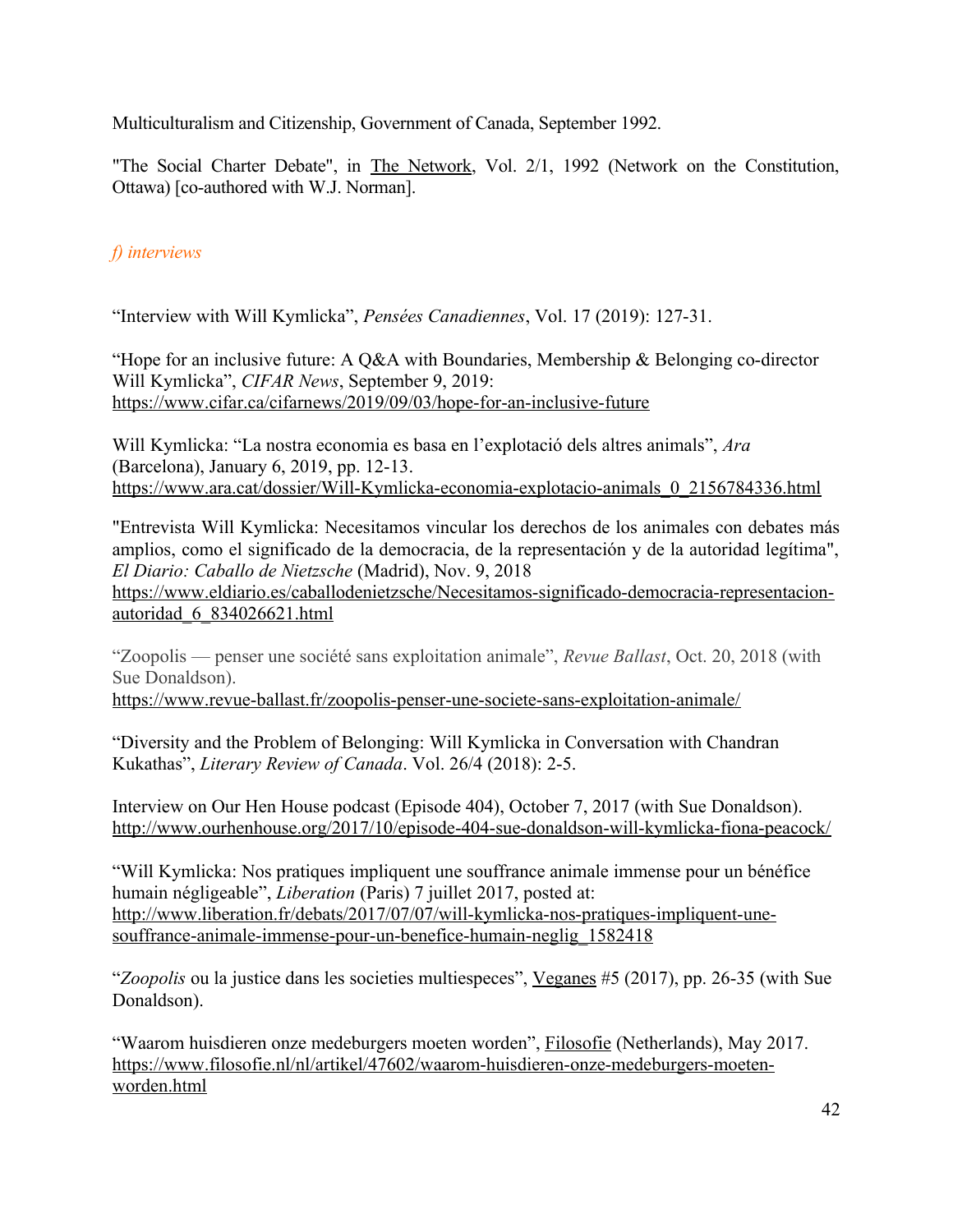"Intervista a Will Kymlicka sul suo libro Zoopolis", Radio Radicale (Italy), March 3, 2017 [https://www.radioradicale.it/scheda/502094/intervista-a-will-kymlicka-sul-suo-libro-zoopolis-a](https://www.radioradicale.it/scheda/502094/intervista-a-will-kymlicka-sul-suo-libro-zoopolis-a-political-theory-of-animal-rights)[political-theory-of-animal-rights](https://www.radioradicale.it/scheda/502094/intervista-a-will-kymlicka-sul-suo-libro-zoopolis-a-political-theory-of-animal-rights)

Interview on Talking Migration Podcast: [https://talkingmigration.com/2017/02/23/should](https://talkingmigration.com/2017/02/23/should-progressive-politics-be-nationalist/)[progressive-politics-be-nationalist/](https://talkingmigration.com/2017/02/23/should-progressive-politics-be-nationalist/)

"Eén met de dieren", De Volkskrant, November 18, 2016, pp. 47-49.

"Models of Citizenship, Inclusion and Empowerment: National Minorities, Immigrants and Animals? An Interview with Will Kymlicka", Political Theory, Vol. 44/3 (2016): 394–409. (Interviewed by Michael Jewkes and Jean-François Grégoire).

"Philosoph Kymlicka: `Tiere sind keine Protein-Fabriken'", [Süddeutsche Zeitung](http://www.sueddeutsche.de/copyright) June 2, 2015, interviewed by Karin Janker, [http://www.sueddeutsche.de/politik/philosoph-will-kymlicka-tiere](http://www.sueddeutsche.de/politik/philosoph-will-kymlicka-tiere-sind-nicht-unsere-sklaven-1.2466112)[sind-nicht-unsere-sklaven-1.2466112](http://www.sueddeutsche.de/politik/philosoph-will-kymlicka-tiere-sind-nicht-unsere-sklaven-1.2466112)

"Filosoof en Eredoctor Will Kymlicka: Dierproven: de verboden vrucht?", Campuskrant, 19 November 2014, p. 6. (Interview in KU Leuven official newspaper, in Flemish).

"Eredoctoraat Voor Will Kymlicka: West-Europeanen zien migranten te veel als bedreiging" Veto 41/10, November 10, 2014, p. 13 (KU Leuven student newspaper, in Flemish).

"Interview with Sue Donaldson and Will Kymlicka", Between the Species, Vol. 17/1 (2014): 140-165 (interviewed by Angus Taylor). Translated into Spanish as "Entre Especies: Una Entrevista con Sue Donaldson y Will Kymlicka", Revista Latinoamericana de Estudios Críticos Animales 4/2 (2017): 85-106.

"Die Theorie multikultureller Bürgerrechte eröffnet auch eine spannende Perspektive auf die Frage der Tierrechte", Deutsche Zeitschrift für Philosophie, Vol. 62/1 (2014): 108–119 (Sue Donaldson and Will Kymlicka interviewed by Hilal Sezgin).

"Interview with Professor Will Kymlicka", 로컬리티의 인문학, #40 (2014): 8-9. (interviewed by Jang Se-yong, in Korean)

"Tier-Philosoph Will Kymlicka: Auch Ratten haben ein Recht auf Leben" (interviewed by [Lukas](mailto:lukas.ondreka@googlemail.com) [Ondreka](mailto:lukas.ondreka@googlemail.com)) Spiegel Online, October 22, 2013 (in German), posted at: [http://www.spiegel.de/kultur/literatur/zoopolis-will-kymlicka-ueber-rechte-fuer-tiere-a-](http://www.spiegel.de/kultur/literatur/zoopolis-will-kymlicka-ueber-rechte-fuer-tiere-a-928603.html)[928603.html](http://www.spiegel.de/kultur/literatur/zoopolis-will-kymlicka-ueber-rechte-fuer-tiere-a-928603.html)

"Frontiers of Contemporary Political Philosophy: Pluralism, Citizenship and Global Vision", Marxism and Reality (Beijing), Issue No. 2, 2013, pp. 90-99 (in Chinese).

Soohyun Kyung, "Two scholars of multiculturalism are in a heated conversation", Yonhap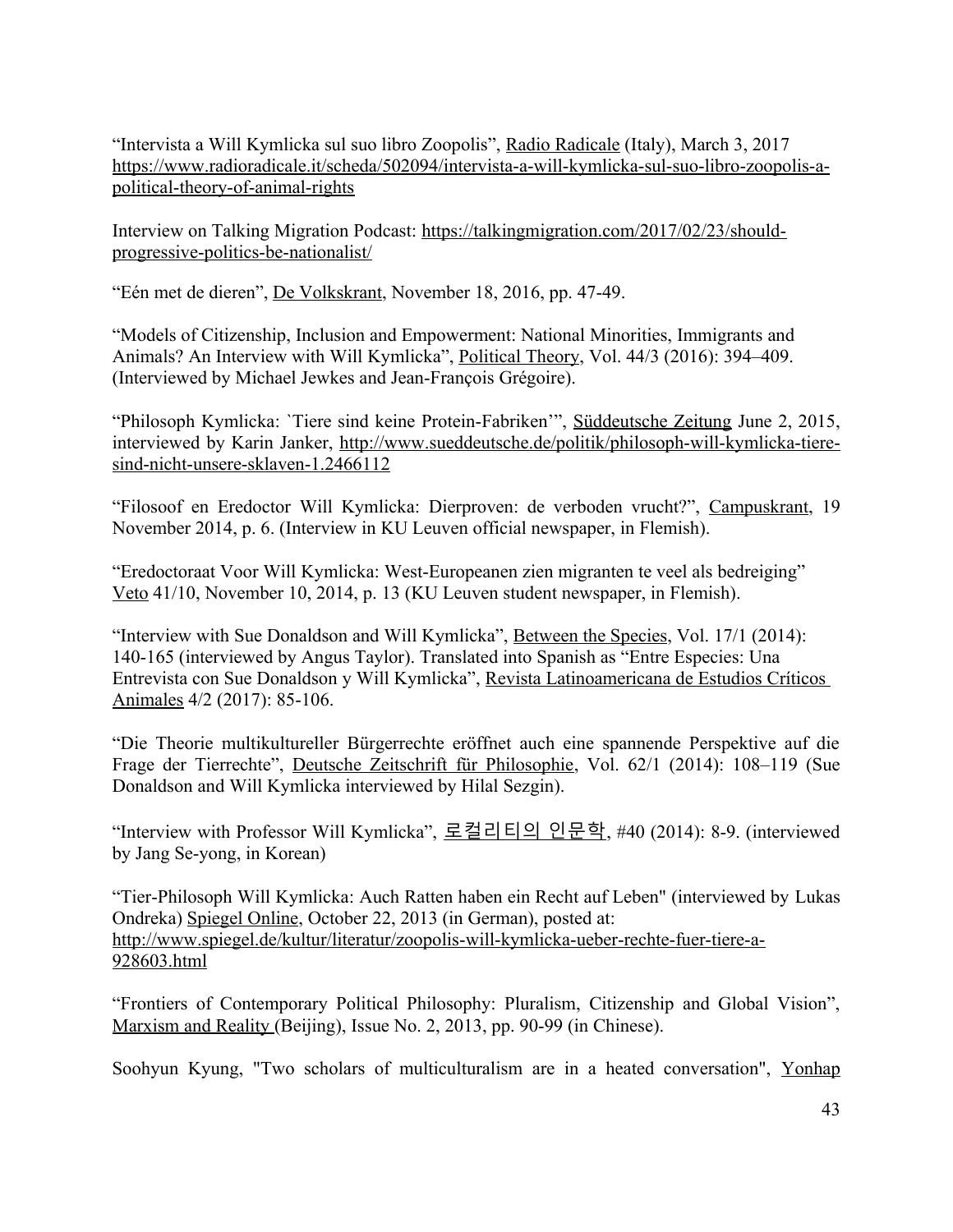News Agency, 2 December 2012 (in Korean).

["Menschenfleisch als Dünger](http://fleisch.ifp-kma.de/2012/08/kein-fleisch-von-unseren-mitburgern/)", Ausgeschlachtet das fleisch-dossier, August 2012 (in German), posted at: <http://fleisch.ifp-kma.de/2012/08/kein-fleisch-von-unseren-mitburgern/>

"Unsere Mitbürger", Die Zeit (Hamburg), July 5, 2012, p. 50 (in German).

Interview in EzkerraBerri aldizkaria (Iruña, Spain) #5, March 2012, p. 12 (in Spanish).

Interview "Plurinacionalidad y autodeterminación", Noticias de Gipuzkoa (Donostia-San Sebastián, Spain) Saturday, March 10 2012, p. 18 [in Spanish].

Interview « Will Kymlicka: à la défense du multiculturalisme », La Presse (Montreal) May 28, 2011

Interview "Will Kymlicka o multikultializmu", Delo (Ljubljana), March 19, 2011, pp. 28-29 (in Slovenian)

"Intervju: Will Kymlicka", Mladina #11 March 18, 2011, pp. 38-42 (in Slovenian).

"Will Kymlicka on Minority Rights", in David Edmonds and Nigel Warburton (eds) Philosophy Bites (Oxford UP, 2010), pp. 77-88. Translated into Farsi in Philosophy Bites (eds. David Edmonds and Nigel Warburton), Kargadan Press (Tehran, 2018), pp. 105-116.

"Derechos culturales y principios socialdemocratas", in La Teoria Critica en Nortemaerica: Politica, etica y actualidad, edited by Alfredo Gomez-Muller and Gabriel Rockill (La Carreta Editores, Medellin, 2008), pp. 139-160. Translated into English as "Cultural Rights and Social Democratic Principles", in Politics of Culture and the Spirit of Critique: Dialogues (Columbia University Press, 2011), pp. 142-61, and into French as "Les droits culturels et les principes sociaux-démocrates", in Gabriel Rockhill and Alfredo Gomez-Miller (eds) Critique et subversion dans la pensée contemporaine américaine (Éditions du Félin, Paris, 2010), pp. 161-188.

Marina Jimenez, "Q&A Professor Will Kymlicka: Canada's ethnic mix a success", Globe and Mail, May 25, 2009, pp. L1-L2.

"`Bizalom nem létezett': Will Kymlicka politikai filozófus a kisebbségi jogokról", Magyar Narancs (March 12, 2009), pp. 8-10. [in Hungarian]. Translated and reprinted as "There Wasn't Much Pre-Existing Trust and Solidarity", Green European Journal, March 29, 2016, posted at: <https://www.greeneuropeanjournal.eu/there-wasnt-much-preexisting-trust-and-solidarity/>

"Entrevista a Will Kymlicka", Mugak (San Sebastian), #44 (Sept. 2008), pp. 28-33. [in Spanish]

"Multiculturalism in Theory and Practice", Rerum Causae, Vol. 1/3 (2008), pp. 62-70.

"Four Questions for Will Kymlicka", Cogito (Athens), issue #8 (July 2008), pp. 13-15 (in Greek).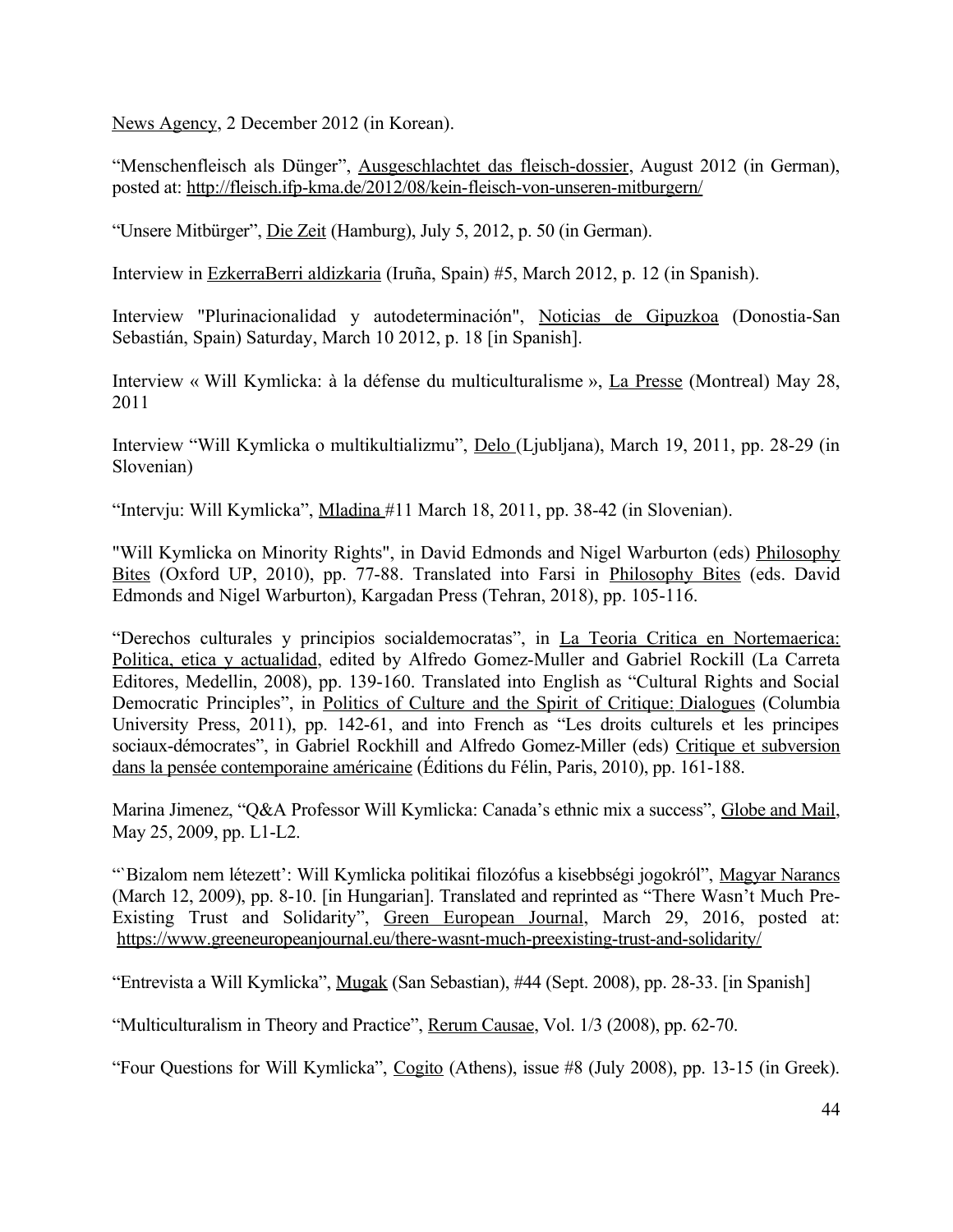Available in English on line at: [www.nnet.gr/cogitoENfiles/cogito08-kymlicka.htm](http://www.nnet.gr/cogito/cogitoENfiles/cogito08-kymlicka.htm)

"Entrevista: Will Kymlicka", Avui (Barcelona) April 3, 2003 [in Catalan].

"Gringos, pachucos y latinos: una entrevista con Will Kymlicka por Abelardo Sánchez León", Quehacer #138 (Sept. 2002), Lima, pp. 71-77 [in Spanish]

"Intervju: Will Kymlicka". Odijek (Sarajevo), Ljejto 2002, pp. 56-63 [in Bosnian].

"Entrevista: Will Kymlicka", La Gaceta de los Negocios (Madrid), Sabado, April 20th, 2002, pp. 60-61 [in Spanish].

"Will Kymlicka: A Conversation Canadians Were Going To Have Anyway", Policy Options, Vol. 22/9 (November 2001), pp. 23-28.

"Politikai kultúra kérdése: Beszélgetés Will Kymlickával", AmaroDrom: Roma lap (Budapest), December 2000, pp. 8-9. [in Hungarian]

"Entrevista a Will Kymlicka", Idees: Revista de temes contemporanis Vol. 5 (2000), pp. 31-40 [in Catalan].

"Penser le multiculturalisme: Entretien avec Will Kymlicka", Mouvements (Paris), #7 (Janvier 2000), pp. 111-22 [in French]. Reprinted in Spanish as "Pensar el multiculturalismo: Entrevista a Will Kymlicka", Iconos: Revista de FLACSO (Ecuador) #10 (Abril 2001), pp. 118-29

"Liberalism and Minority Rights: An Interview", Ratio Juris, Vol. 12, #2 (1999), pp. 133-52 [with Ruth Rubio Marin]. Reprinted in Spanish as "Liberalismo y Derechos de las Minorias Etnoculturales", Claves de Razon Practica (Madrid) #97 (November 1999), pp. 43-52.

"Entrevista a Will Kymlicka", Ambits de Politica i Societat (Barcelona) #8 (1998), pp. 36-48 [in Catalan].

"Interview", Fundamentum: Az Emberi Jogok Folyoirata (Budapest) 1/2 (1997), pp. 43-53 [in Hungarian].

"Interview", Krisis: Tijdschrift voor Filosofoe (Amsterdam) #62, March 1996, pp. 43-52 [in Dutch].

"Intervista", Informazione Filosofica (Milan) #29, September 1996, pp. 41-43 [in Italian].

"Interview: Will Kymlicka", Arena Journal (Melbourne) #2, June 1994, pp. 215-32.

#### *g) review essays*

"Review of Matthew Kaemingk *Christian Hospitality and Muslim Immigration in an Age of Fear",*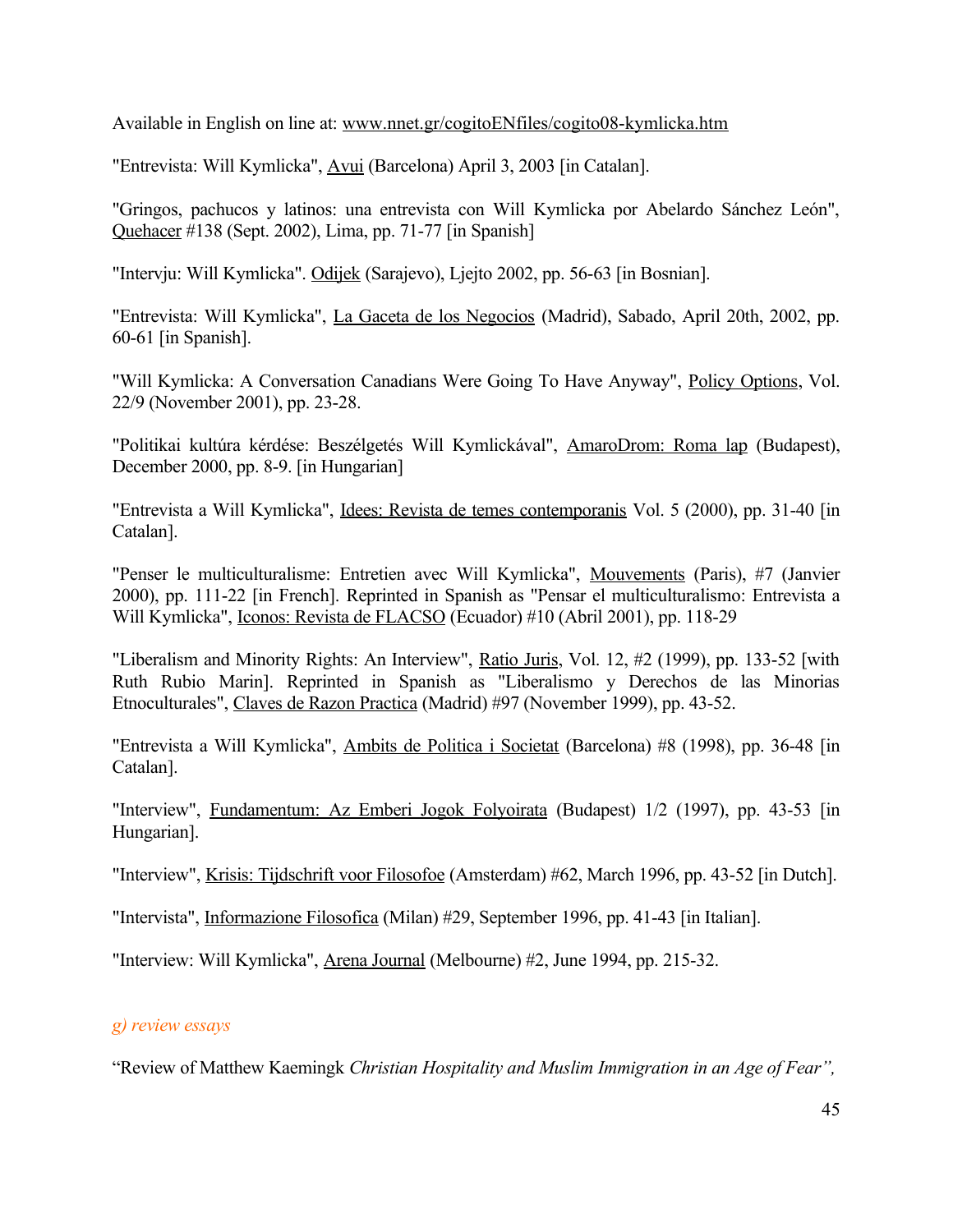Comment: Public theology for the common good, April 2018 [https://www.cardus.ca/comment/article/5205/is-there-a-christian-pluralist-approach-to](https://www.cardus.ca/comment/article/5205/is-there-a-christian-pluralist-approach-to-immigration/)[immigration/](https://www.cardus.ca/comment/article/5205/is-there-a-christian-pluralist-approach-to-immigration/)

"Connecting Domination Contracts", Ethnic and Racial Studies, Volume 41/3 (2018): 532-40 (part of review symposium on Charles Mills' *Black Rights/White Wrongs: The Critique of Racial Liberalism*).

"Liberal Multiculturalism as a Political Theory of State-Minority Relations", Political Theory, 46/1 (2018): 81-91 (invited commentary for symposium on Alan Patten's *Equal Recognition*).

"Linking Animal Ethics and Animal Welfare Science", Animal Sentience: An Interdisciplinary Journal on Animal Feeling, Vol. 1, issue 5, article 5 (2015), 1-4. [co-authored with Sue Donaldson] (A commentary on Donald Broom's *Sentience and Animal Welfare)*. <http://animalstudiesrepository.org/animsent/vol1/iss5/5/>

"Historic Settlements and New Challenges", Ethnicities, Vol. 9/4 (2009): 546-552. (Review essay on Veit Bader's *Secularism or Democracy?*").

"Liberalism, Dialogue and Multiculturalism", Ethnicities, Vol. 1/1 (2001), pp. 128-37. (A review essay on Bhikhu Parekh's *Rethinking Multiculturalism*).

"Theorizing Indigenous Rights", University of Toronto Law Journal, Vol. 49, 1999, pp. 281-93. (Review essay on S. James Anaya's *Indigenous Peoples in International Law*). Excerpted in Robert Porter (ed) Sovereignty, Colonialism and the Indigenous Nations: A Reader (Carolina Academic Press, 2005), pp. 227-9. Reprinted in companion website to Sandra Tomsons and Lorraine Mayer (eds) Philosophy and Aboriginal Rights: Critical Dialogues (Oxford University Press, 2013).

"The Paradox of Liberal Nationalism", Literary Review of Canada, Vol. 4/10, November 1995, pp. 13-15 (Review essay on Joseph Carens ed., *Is Quebec Nationalism Just?*). Reprinted in Andrew Irvine and John Russell (eds) In the Agora: The Public Face of Canadian Philosophy (University of Toronto Press, 2006), pp. 353-58. Translated into Croatian as "Paradoks liberalnog nacionalizma", in Status, Issue #6, 2005 (Mostar), pp. 53-59.

"Misunderstanding Nationalism", Dissent, Vol. 42/1 (Winter 1995), pp. 130-7. (Review essay of recent books on nationalism by Michael Ignatieff, William Pfaff, Liah Greenfeld, and Yael Tamir). Reprinted in Theorizing Nationalism, ed. Ronald Beiner (SUNY Press, 1999), pp. 131-40; translated into Catalan as "El nacionalisme mal entès", El Contemporani, Vol. 10 (1996), pp. 39-45; translated into Croatian in as "Pogresno razumijevanje nacionalizma", in STATUS, Issue 06, 2005 (Mostar, B&H), pp. 47-53.

"Communitarians, Liberals and Superliberals", Critical Review, Vol. 8/2, pp. 263-84, 1994 (Review essay on Roberto Unger's *Politics*).

"Rethinking the Family", *Philosophy & Public Affairs*, Vol. 20/1, 1991, pp. 77-97. (Review essay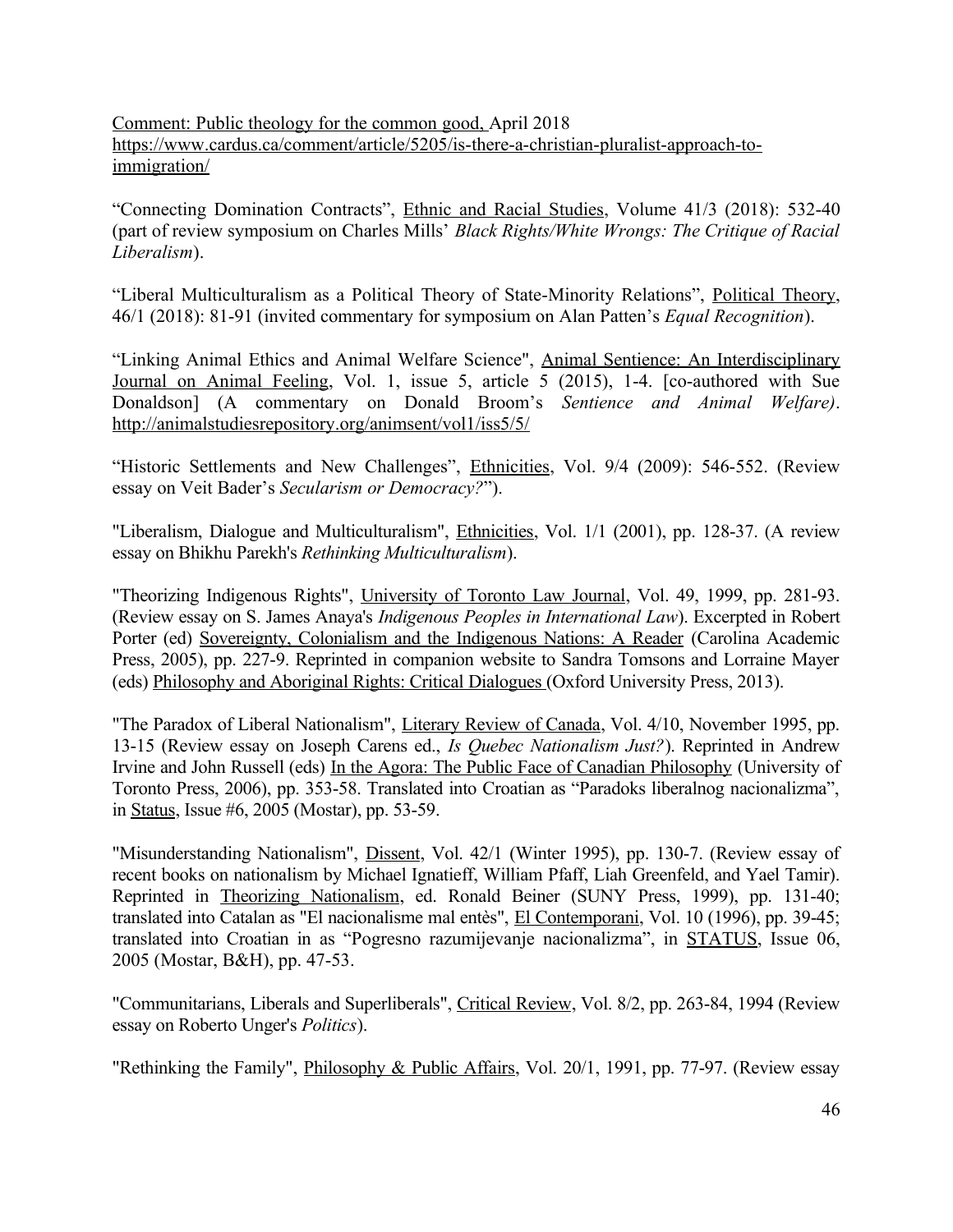on Susan Moller Okin's *Justice, Gender and the Family*). Reprinted in Michael Freeman (ed) Family, State and Law (Ashgate, Aldershot, 1999).

"The Ethics of Inarticulacy", Inquiry, Vol. 34/2, 1991, pp. 155-82. (Review essay on Charles Taylor's *Sources of the Self*).

"Two Theories of Justice", Inquiry, Vol. 33/1, 1990, pp. 99-119. (Review essay on Brian Barry's *Theories of Justice*).

#### *h) book reviews*

"Review of Robert Garner and Siobhan O'Sullivan's *The Political Turn in Animal Ethics*, Animal Studies Journal, Vol. 6/1 (2017), pp. 175-181.

"Review of Karl Meyer and Shareen Blair Brysac's *Pax Ethnica: Where and How Diversity Succeeds",* Globe and Mail, March 24, 2012, p. R16.

"Review of Ric Knowles and Ingrid Mündel's *'Ethnic', Multicultural and Intercultural Theatre*", alt. theatre: cultural diversity and the stage, Vol. 8/4 (June 2011), pp. 35-38.

"Review of Natasha Bakht *Belonging and Banishment: Being Muslim in Canada*", University of Toronto Quarterly, Vol. 79/1 (2010), pp. 372-4.

"Review of Maxwell Yalden's *Transforming Rights: Reflections from the Front Lines*, Globe and Mail, November 20, 2009, p. F21.

"Review of Geoff Brahm Levey, *Political Theory and Australian Multiculturalism*", Journal of International Migration and Integration, Vol. 10/4 (2009): 477-8.

"Review of Richard Wilkinson and Kate Pickett's *The Spirit Level: Why More Equal Societies Almost Always Do Better"*, Globe and Mail, May 16, 2009, p. F12.

"Review of Paul Sniderman and Louk Hagendoorn' *When Ways of Life Collide: Multiculturalism and its Discontents, Perspectives on Politics, Vol. 6/4 (2008): 804-7.* 

"Review of Michael Adams' *Unlikely Utopia, The Surprising Triumph of Canadian Pluralism*, Globe and Mail, December 1, 2007, pp. D22-23.

"Review of Thomas Homer-Dixon, *The Upside of Down*", Globe and Mail, November 11, 2006, page D8.

"Review of John Ralston Saul, *The Collapse of Globalism and the Reinvention of the World*", Globe and Mail, May 28, 2005, p. D3-4.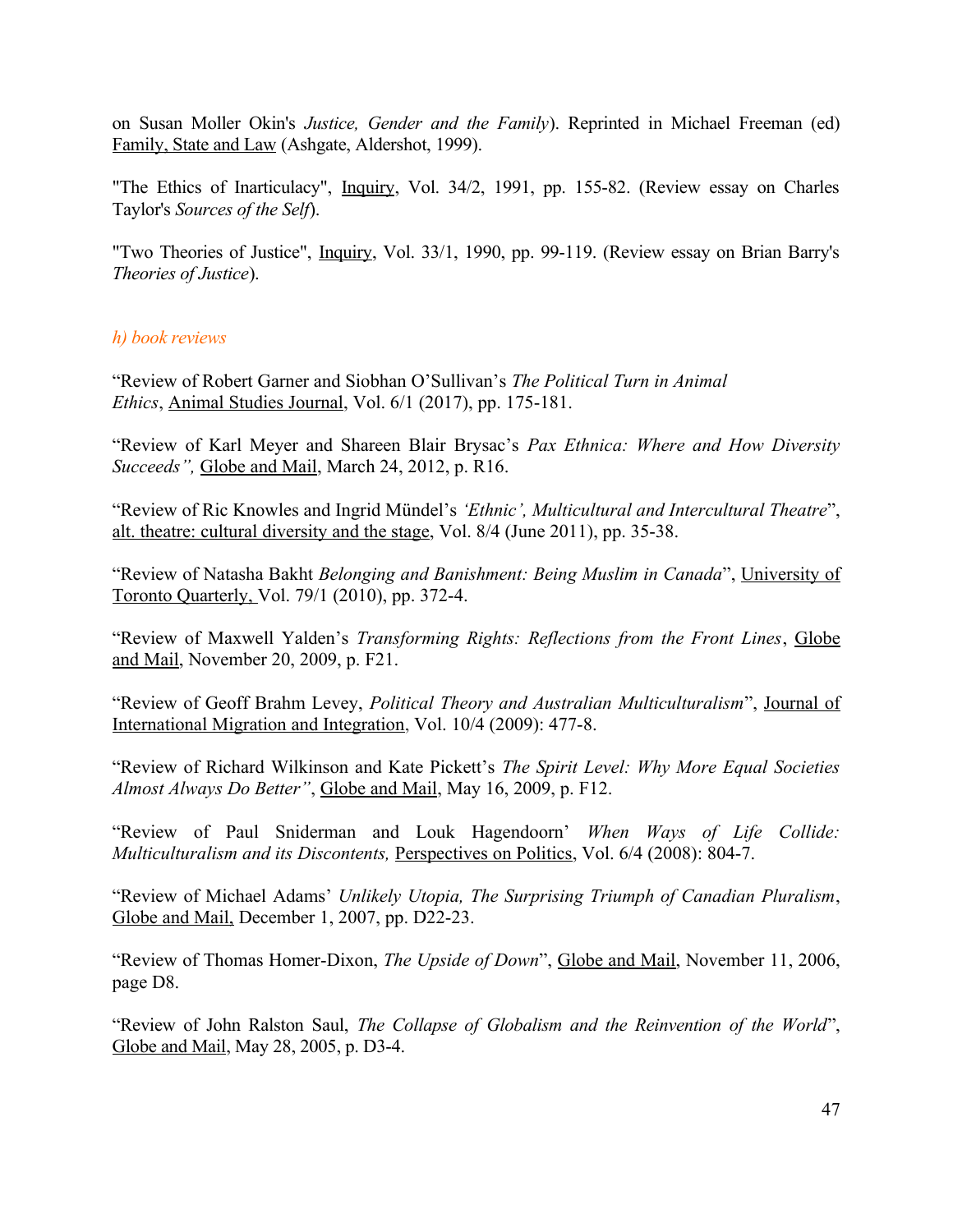"Review of William Pfaff, *The Bullet's Song: Romantic Violence and Utopia*", Globe and Mail, Jan. 1, 2004, page D5.

"Review of Paul Keal, *European Conquest and the Rights of Indigenous Peoples*", Ethnic and Racial Studies, Vol. 27/4 (2004): 660-1.

"Review of Ray Taras' *Liberal and Illiberal Nationalisms*", Democratization, Vol. 10/3 (2003), pp. 199-201.

"Review of Jane Cowan et al (eds) *Culture and Rights: Anthropological Perspectives*", Ethnic and Racial Studies, Vol. 25/6 (2002), pp. 1096-7.

"Review of Ronald Dworkin's *Sovereign Virtue: The Theory and Practice of Equality*", Isuma: Canadian Journal of Policy Research, Vol. 2/1 (2001), pp. 133-36.

"Review of David Nettle and Suzanne Romaine's *Vanishing Voices: The Extinction of the World's Languages*", National Post, July 29, 2000, p. B8.

"Review of Alan Cairns' *Citizens Plus: Aboriginal Peoples and the Canadian State*", National Post, June 10 2000, p. B12.

"Review of Nathan Glazer's *We Are All Multiculturalists Now*", Journal of Multilingual and Multicultural Development, Vol. 19/2, 1998, pp. 165-7.

"Review of Austin Sarat and Thomas Kearns' *Identities, Politics, and Rights*", Canadian Journal of Political Science, Vol. 30/1, 1997, pp. 182-3.

"Review of Bernard Yack's *Liberalism without Illusions: Essays on Liberal Theory and the Political Vision of Judith N. Shklar*", Ethics, Vol. 107/3, 1997, pp. 513-14.

"Review of Wayne Cornelius et al's *Controlling Immigration: A Global Perspective*", Ethnic and Racial Studies, Vol. 19/4, 196, pp. 944-6.

"Review of Abraham Edel et al's *Critique of Applied Ethics*", Hastings Center Report, Vol. 25/6, 1995, pp. 39-40.

"Review of Jeff Spinner's *The Boundaries of Citizenship*", American Political Science Review, Vol. 89/2, 1995, pp. 491-2.

"Review of Yael Tamir's *Liberal Nationalism*", Canadian Philosophical Reviews, Vol. 14/1, 1994, pp. 64-7.

"Review of Robert Booth Fowler's *Dance with Community*", Political Studies, Vol. 61/4, 1993, pp. 721-2.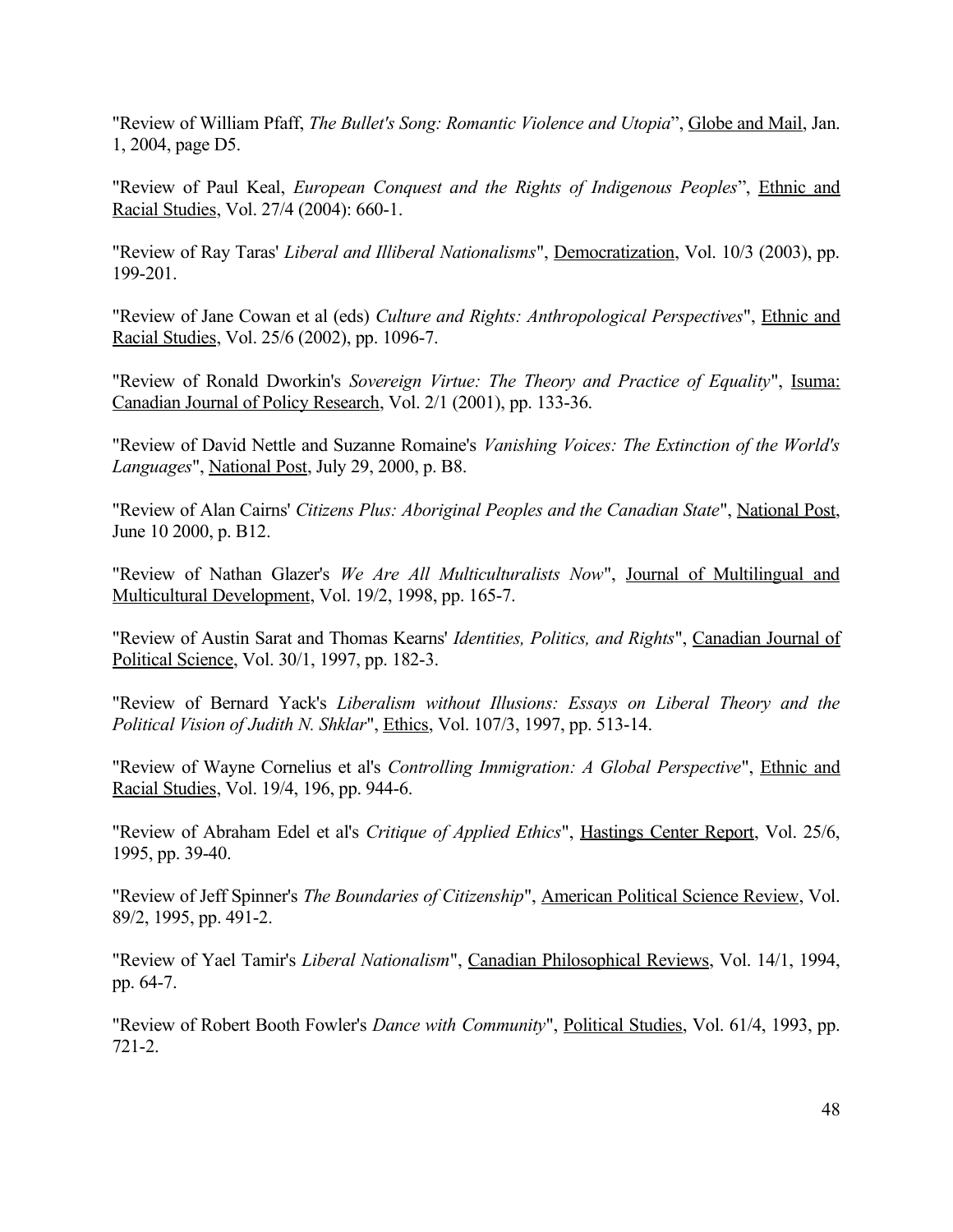"Review of Allen Buchanan's *Secession: The Morality of Political Divorce*", Political Theory, Vol. 20/3, 1992, pp. 527-32.

"Review of Seyla Benhabib and Fred Dallmayr's *The Communicative Ethics Controversy*", Philosophical Books, Vol. 33/4, 1992, pp. 240-2.

"Review of Iris Marion Young's *Justice and the Politics of Difference*", Canadian Philosophical Reviews, Vol. 11/6, 1991, pp. 441-5.

"Review of Michel Rosenfeld's *Affirmative Action and Justice*", Canadian Journal of Political Science, Vol. 24/4, 1991, pp. 892-4.

"Review of C. Kukathas and P. Pettit's *Rawls*", Ethics, Vol. 102/1, 1991, pp. 184-5.

"Review of Carole Pateman's *The Sexual Contract*", Canadian Philosophical Reviews, Vol. 10/11, 1990, pp. 461-64.

"Review of Knud Haakonsen's *Traditions of Liberalism*", Ethics, Vol. 100/3, 1990, p. 703.

"Review of Brian Crowley's *The Self, the Individual, and the Community*", Philosophical Books, Vol. 29/4, 1988, pp. 242-4.

#### *(i) media:*

Newspaper interviews/profiles in Wall Street Journal; Ottawa Citizen; London Free Press; Avui (Barcelona); Le Devoir (Montreal); Globe and Mail; La Gaceta del Sabato (Madrid); La Vanguardia (Barcelona); La Prensa (La Paz); La Presse (Montreal); Die Zeit (Germany).

Radio interviews on BBC World Service; BBC 4; CBC (x3); NPR; VRT (Belgium).

Television interview on CBC Newsworld; RTV Slovenia.

Consultant and author for "Across Cultures" website of the National Film Board of Canada.

#### *(j) unrelated publications*

"The Moral Ark", Queen's Quarterly, Vol. 114/2 (2007), pp. 187-205 (co-authored with Sue Donaldson).

"What Would Jesus Do?", Queen's Quarterly, Vol. 111/3 (Fall 2004), pp. 381-94 (co-authored with Sue Donaldson).

"Sex and Heaven in Upstate New York", Queen's Quarterly, Vol. 110/3 (Fall 2003), pp. 354-67 (coauthored with Sue Donaldson).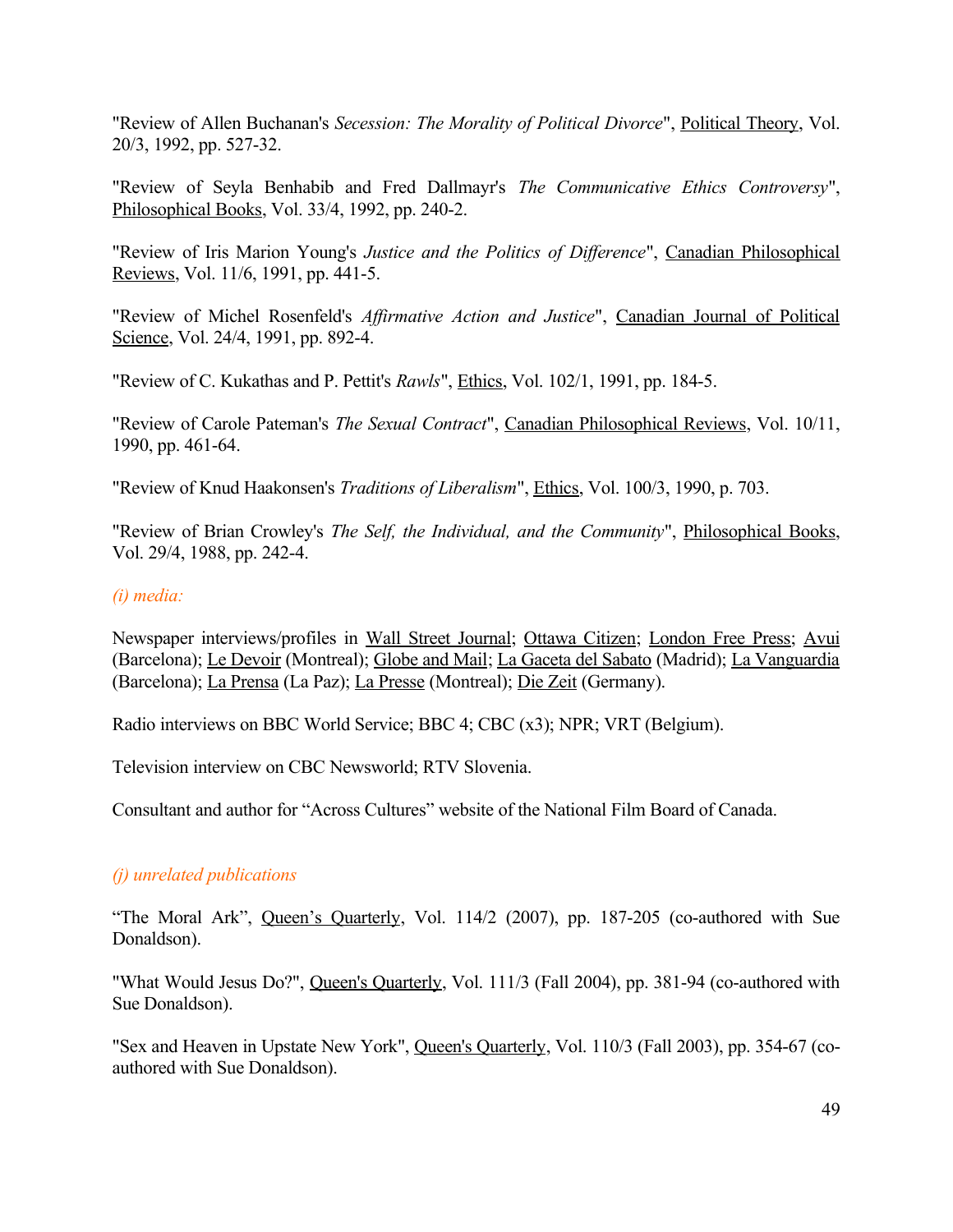"The Topography of Saints", Queen's Quarterly, Vol. 109/4 (Winter 2002): pp. 560-71 (co-authored with Sue Donaldson).

"Habbakuk in the Lion's Den", Queen's Quarterly, Vol. 109/2 (Summer 2002), 206-19 [co-authored with Sue Donaldson)

"Judging a Book by its Cover", AcNe (Oxford University Press Newsletter), #13, July 2002, p. 10.

# **SCHOLARLY ACTIVITIES AND PROFESSIONAL AFFILIATIONS**

- 1. Professional Affiliations
- 2. Advisory Boards of Organizations and Projects
- 3. Editorial Boards of Journals and Book Series
- 4. Refereeing Service for Journals, Publishers and Funders
- 5. Visiting Professorships
- 1. Professional Affiliations and Learned Societies:

Corresponding Fellow, British Academy (elected 2011).

Fellow of the Royal Society of Canada (elected 2003).

Fellow of the Canadian Institute for Advanced Research (since 2004).

Fellow of the Trudeau Foundation (2005-2008).

President, American Society for Political and Legal Philosophy (2004-6).

Jury Member, C.B. Macpherson Prize, Canadian Political Science Association (1997-98).

Jury Member, Leo Strauss Award, American Political Science Association (2003-4).

2. Advisory Boards of Organizations and Projects

Member of Scientific Committee (and Coordinating Lead Author), International Panel on Social Progress [\(www.ip-socialprogress.org](http://www.ip-socialprogress.org/)).

Member of Scientific Advisory Board, Max Planck Institute for the Study of Ethnic and Religious Diversity (Gottingen, Germany).

Member of Advisory Board, Centre for Animal Ethics, Pompeu Fabra University (Barcelona, Spain).<https://portal.upf.edu/en/web/cae-center-for-animal-ethics/>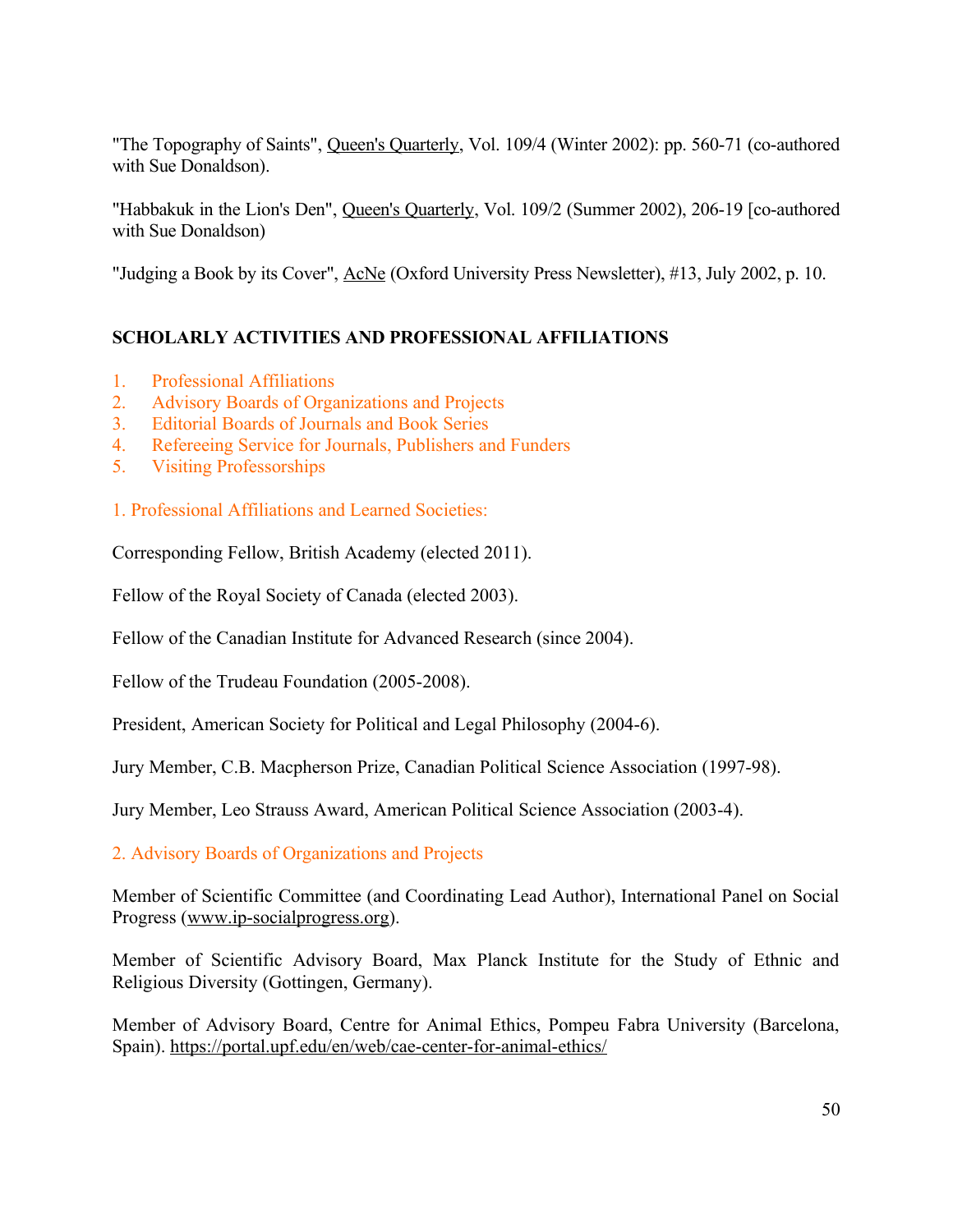Member of Advisory Council, European Centre for Minority Issues (Flensburg, Germany).

Member of Expert Advisory Panel for the Club of Madrid's Shared Societies Project.

Member of International Advisory Board, Netherlands Research School for Practical Philosophy.

Member of Canadian Commission for UNESCO.

Member of International Advisory Board, Ethnocultural Diversity Resource Center (Cluj, Romania).

Member of Scientific Advisory Board of CEDIME: Center for Documentation and Information on Minorities in Europe.

Member of Advisory Group, Focus on Citizenship and Democracy, Canadian Education Association (2005-6).

Member of Advisory Group, Migrants in Society: Diversity and Cohesion Project, Global Commission on International Migration (2004-5).

Member of Advisory Panel of Eminent Experts, Human Development Report 2004, United Nations (2003-4).

Member of Advisory Board, Comparative Citizenship Project, Carnegie Endowment for International Peace (1998-2002).

Member of Expert Committee, Minority Rights Project, Friedrich Naumann Foundation (Germany) (1998-2002).

Member of Social Diversity Committee, International Forum of Federations (1998-99).

Member of Advisory Committee, Social Cohesion Project, Canadian Policy Research Networks (1997-8).

3. Editorial Boards for Journals and Book Series:

Series Co-Editor, "Oxford Political Theory", Oxford University Press

Member of Editorial Board, Ethnic and Racial Studies

Member of Regional Editorial Committee, Citizenship Studies

Member of Editorial Board, Ethnicities

Member of Advisory Board, Journal of Intercultural Studies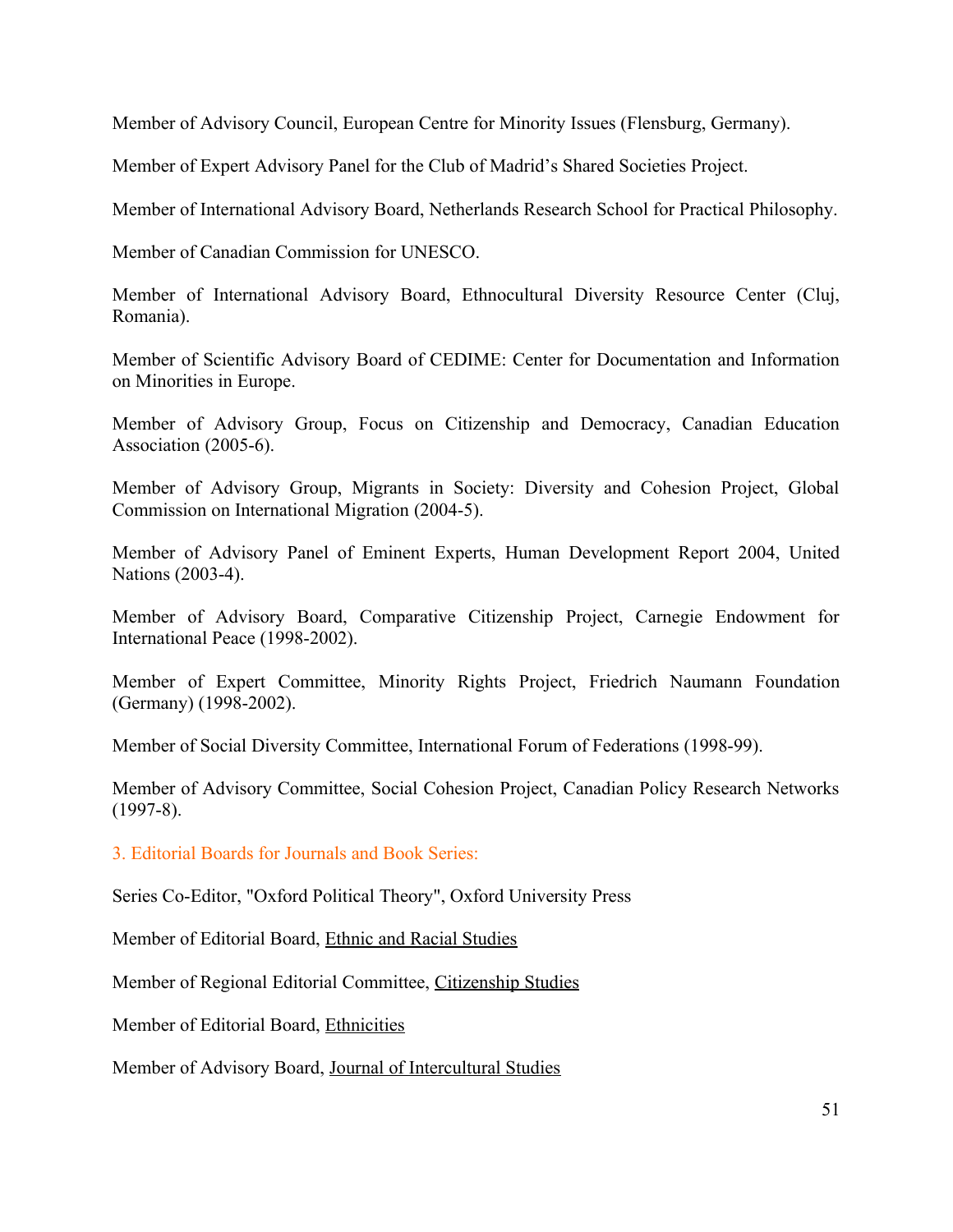Member of Associate Advisory Board, Politics & Animals

Academic Advisor Committee, Journal of the History of Political Thought, Tianjin Normal University

Member of Editorial Board, Razprave in gradivo, Revija za narodnostna vpraanja/ Treatises and Documents, Journal of Ethnic Studies (Slovenia)

Member of International Advisory Board, Studies in Ethnicity and Nationalism

Academic Advisor, Contemporary Political Philosophy Translation Project, Jiansgsu People's Publishing House

Member of Scientific Committee, Revista Internacional de Pensamiento Político

Member of Editorial Board, Diaspora, Indigenous and Minority Education: An International Journal

Member of Editorial Board, Journal of Ethics and Social Philosophy

Member of Editorial Board, Ethnopolitics

Member of Editorial Board, European Diversity and Autonomy Papers (European Academy)

Member of Editorial Committee, Citizenship Teaching and Learning

Member of Editorial Board, Ethikon Series in Comparative Ethics, Ethikon Institute (Los Angeles)

Member of Editorial Board, Queen's Quarterly

Member of Editorial Board, Library of Ethics and Applied Philosophy, Kluwer.

Series Co-editor, Works on Sino-Western Political Culture (Tianjin People's Press)

Member of Editorial Board, Journal of Multilingual and Multicultural Development

Member of International Editorial Board, Journal of Ethnic and Minority Issues in Europe

Member of Editorial Board, Contemporary Political Theory

Member of International Advisory Board, Hagar: International Social Science Review (Negev, Israel).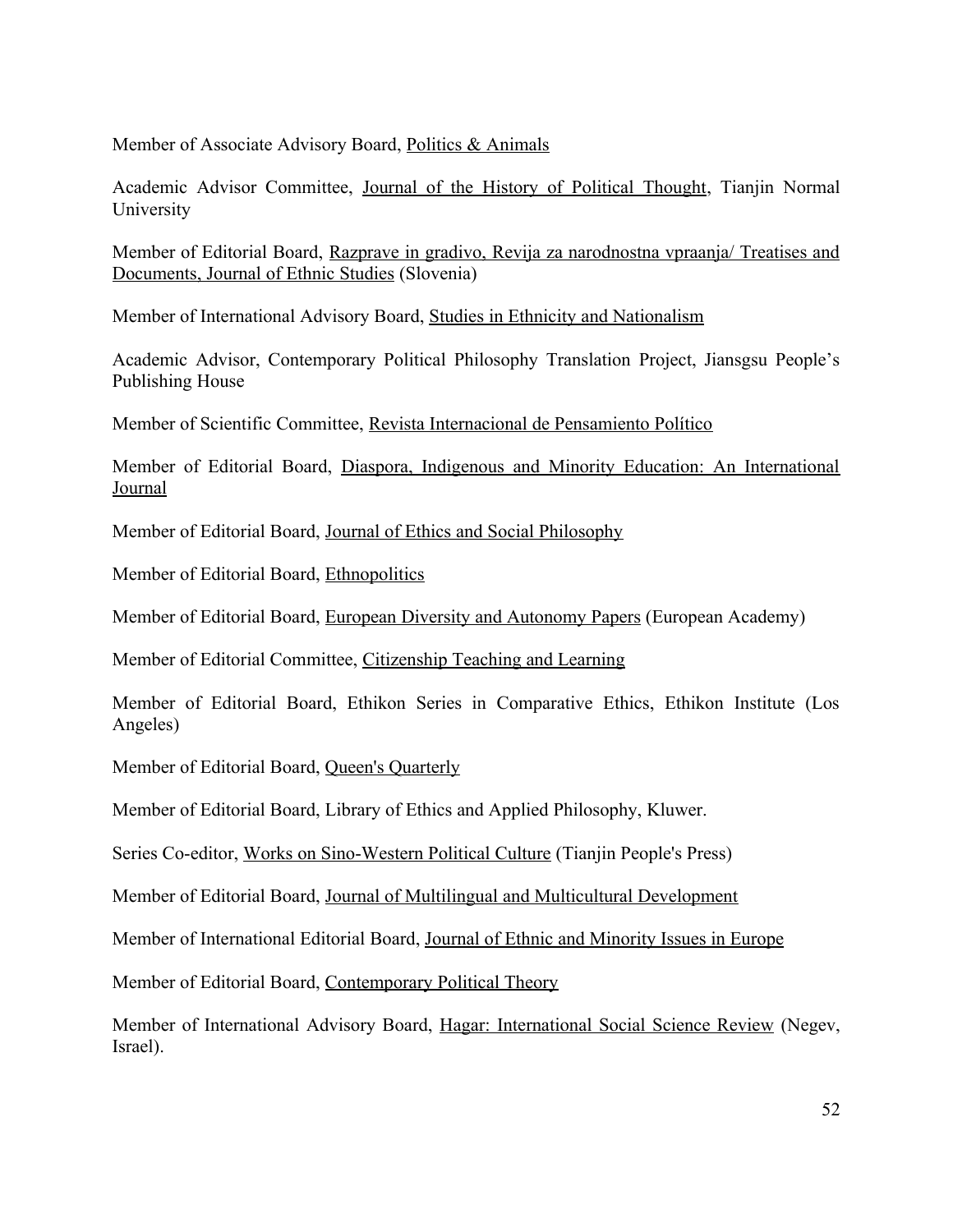Member of Advisory Board, Social Theory and Practice

Board of Referees, Dialogue: Canadian Philosophical Review

Member of Advisory Board, International Political Theory

Member of Editorial Board, OMNES: Journal of Multicultural Studies (Korea).

Member of Board of Editorial Advisors, Encyclopedia of Global Justice (Springer).

Member of Scientific Committee, Diversitas Book Series (Peter Lang Publishers).

Member of international advisory board, "Studies in International Minority and Group Rights" Book Series (Brill Publishers).

Member of International Editorial board, "Philosophy and Human Rights" Book Series (Brill Publishers).

Member of International Advisory Board, "Filosofia, politica e potere [Philosophy, Politics and Power]" book series, Casa editrice Le Lettere (Florence, Italy).

Member of Scientific Committee for Heliopolis: Culture Civiltà Politica and Metabasis: Filosofia e Comunicazione.

Member of International Advisory Board, Routledge International Companion to Multicultural Education

Associate Editor, Ethics: An International Journal of Social, Political and Legal Philosophy (1991-97)

Member of Nominating Board, Philosophers' Annual (1997-98)

I have also served terms on the editorial boards of several other journals, including Critique Internationale (Paris); I-CON: The International Journal of Constitutional Law; Idees: Revista de temes contemporanis (Barcelona); Journal of Law and Equality; Da Philosophia; Theory and Research in Education; Ethical Theory and Moral Practice

Editor, Citizenship, Democracy and Ethnocultural Diversity, a quarterly electronic newsletter distributed by the Queen's Forum for Philosophy and Public Policy. (Back-issues posted on my website at: [http://post.queensu.ca/~kymlicka/ddnewsletter.php\)](http://post.queensu.ca/~kymlicka/ddnewsletter.php).

# 4. Refereeing Service

Referee for various academic journals (ACME: An International Journal for Critical Geographies; Acta Politica; Agriculture and Human Values; American Behavioral Scientist; American Political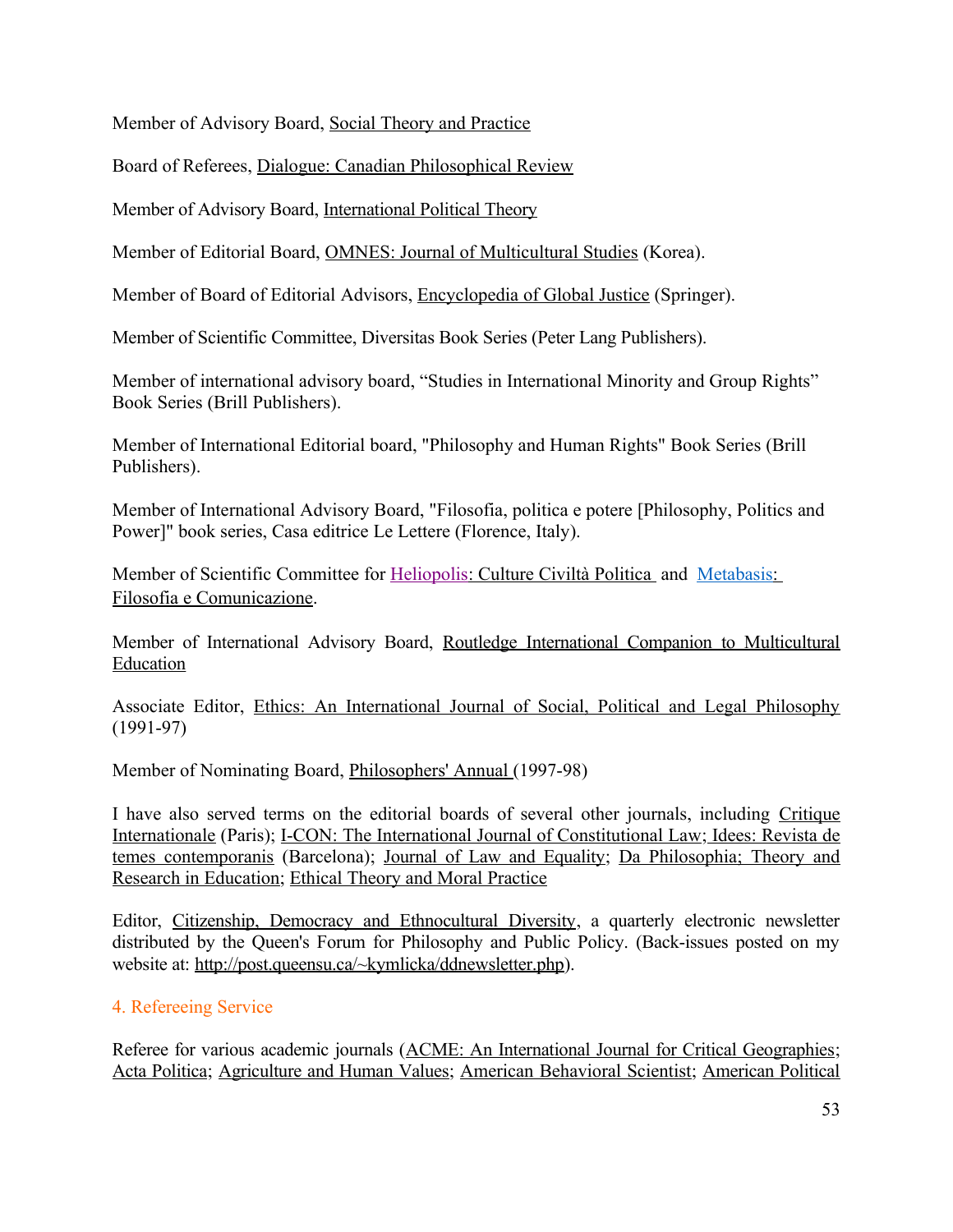Science Review (x13); American Journal of Political Science (x5); Australasian Journal of Philosophy; British Journal for the Philosophy of Science; British Journal of Sociology (x2); Canadian Ethnic Studies (x5); Canadian Foreign Policy Journal; Canadian Journal of African Studies; Canadian Journal of Disability Studies (x2); Canadian Journal of Law and Jurisprudence; Canadian Journal of Philosophy (x19); Canadian Journal of Political Science (x9); Canadian Journal of Sociology (x5); Canadian Public Administration (x2); Canadian Public Policy; Canadian Review of Sociology; Canadian Studies in Population; Citizenship Studies (x10); Comparative Politics; Comparative Political Studies(x5); Contemporary Political Theory; Comparative Studies in Society and History; Critical Review (x2); Critical Review of International Social and Political Philosophy; Critique Internationale; Curriculum Inquiry (x2); Dalhousie Law Journal; Demography; Derecho Animal: Forum of Animal Law Studies; Dialogue (x10); Diaspora, Indigenous, and Minority Education: An International Journal (x2); Directions: Research and Policy on Race Relations in Canada (x3); Du Bois Review; Environment and Planning E: Nature and Space; Environmental Communication (x2); Ethics and International Affairs (x3); Ethical Theory and Moral Practice (x4); Ethics; Ethnic and Racial Studies (x32); Ethnicities (x8); European Diversity and Autonomy Papers (x3); European Journal of International Relations; European Journal fo Sociology; European Political Science Review; German Politics and Society; Global Policy; Government and Opposition; History of Political Thought; Human Organization; Hypatia; Identities: Global Studies in Culture and Power; International Journal; International Journal of Citizenship and Teacher Education; International Journal of Comparative Sociology (x2); International Journal of Multilingualism; International Migration; International Migration Review; International Political Science Review; International Sociology; Journal of Agricultural and Environmental Ethics; Journal of Applied Philosophy (x4); Journal of Baltic Studies (x2); Journal of Canadian Studies (x5); Journal of Common Market Studies; Journal of Ethics and Social Philosophy (x2); Journal of Ethnic and Migration Studies (x3); Journal on Ethnopolitics and Minority Issues in Europe; Journal of European Social Policy; Journal of Global Ethics; Journal of Human Development (x3); Journal of Human Rights (x2); Journal of Human Rights and the Environment; Journal of Intercultural Studies (x2); Journal of International Migration and Integration (x3); Journal of Moral Philosophy; Journal of Multicultural Discourses; Journal of Multilingual and Multicultural Development; Journal of Social Philosophy; Journal of Political Philosophy (x3); Journal of Politics; Journal of Urban Affairs (x2); Law and Philosophy; Law and Social Inquiry; Legal Theory; Les Ateliers de l'éthique/The Ethics Forum (x5); Linguistic Minorities and Society (x2); Nationalism and Ethnic Politics; Nationalities Papers; Nations and Nationalism (x8); Native Studies Review; Nôus (x3); Patterns of Prejudice; Perspectives on Politics; Philosophical Papers; Philosophical Studies (x2); Philosophy, Politics and Economics (x2);Political Research Quarterly; Political Studies (x3); Political Theory (x6); Politics; Politique et Sociétés; Publius: The Journal of Federalism (x3); Public Affairs Quarterly (x2); Review of International Political Economy; Review of International Studies (x2); Review of Politics (x3); Security Dialogue; Social Science Research (x2); Social Forces; Social Sciences and Humanities Open; Studies in Social Justice; Social Justice Research; Social Theory and Practice (x14); Sociological Forum; Sociological Inquiry; Sociological Quarterly; Sociopedia; Studies in Ethnicity and Nationalism; Studies in Political Economy; Swiss Political Science Review (x2); Symposium; Theoria; Theory and Society; Theory, Culture and Society; Trace: Finnish Journal for Human-Animal Studies; World Politics (x6).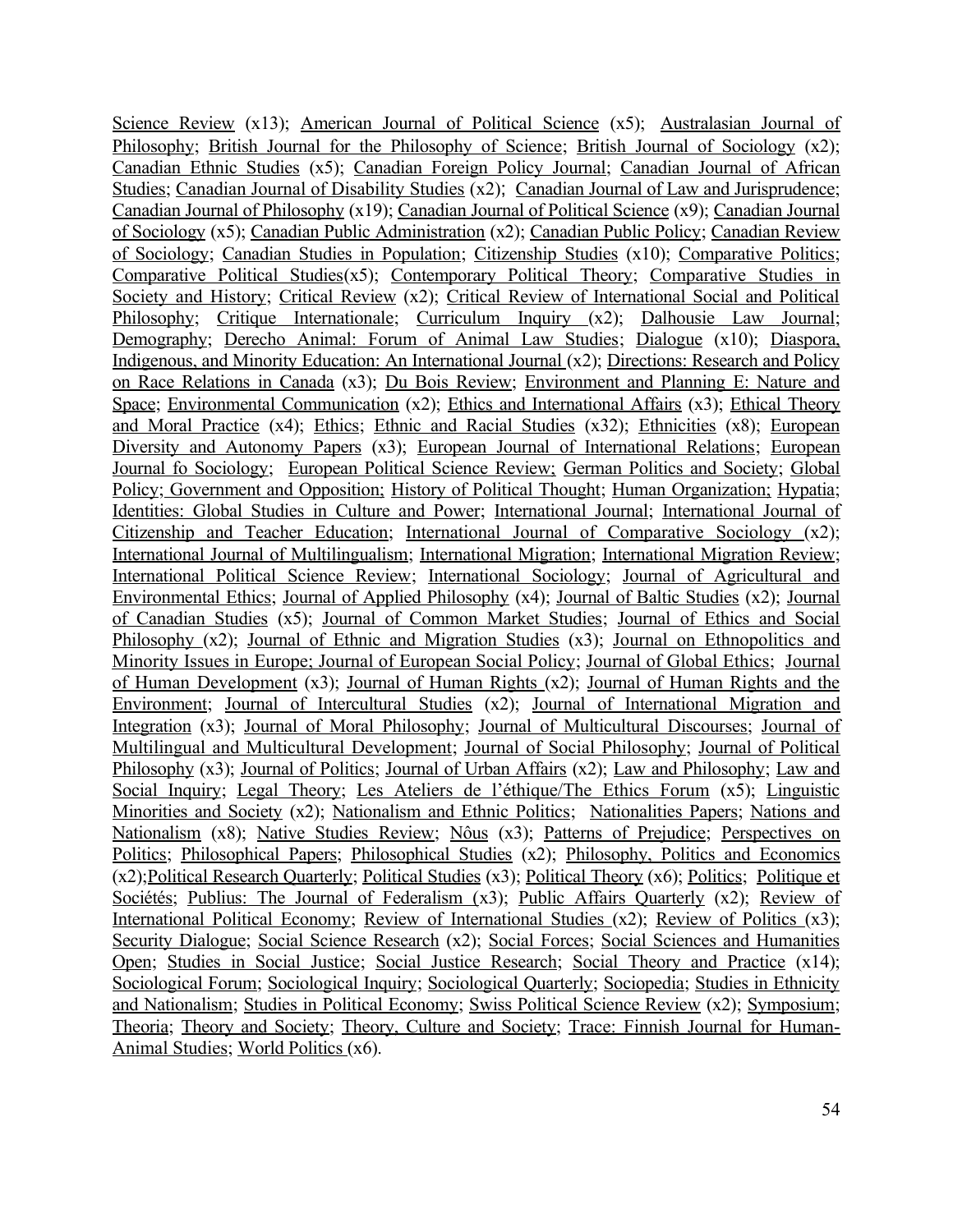Referee for various publishers: Oxford University Press (x86); Harvard University Press (x6); Cambridge University Press (x30); Blackwell (x5); Princeton University Press (x15); Westview Press (x3); Routledge (x12); New York University Press (x2); SUNY Press; University of Chicago Press; MIT Press; McGill-Queen's University Press (x10); University of Michigan Press; Palgrave Macmillan (x9); Mellen Press; Edinburgh University Press (x4); Broadview Press (x3); Polity Press (x4); Cornell University Press; Central European University Press; Kluwer (x2); World Health Organization; Minority Rights Group; University of Alberta Press; University of British Columbia Press; Amsterdam University Press; Canadian Scholars' Press; University of Toronto Press (x4); Wilfrid Laurier University Press; Rowman and Littlefield (x2); Fernwood Publishing; Temple University Press; Peter Lang; Hart Publishing; Bloomsbury; British Academy.

Referee for various scholarship agencies: Social Sciences and Research Council of Canada (x14); Canada Council (x6); Canada Research Chairs (x3); Enhancing Global Recognition for Canadian Research Excellence Initiative; National Science Foundation (US) (x2); MacArthur Foundation (x5); Rockefeller Foundation; Economic and Social Research Council (UK); Guggenheim Memorial Foundation (x3); Humanities and Social Sciences Federation of Canada (x2); Fonds pour la Formation de Chercheurs et l'Aide à la Recherche (FCAR); Israel Science Foundation (x2); Connaught Committee (x2); Research Support Scheme (Prague); Institute for the Study of Religion and Society; Nuffield Foundation; North-South Research Programme, Irish Higher Education Authority; Netherlands Organization for Scientific Research (NWO) (x5); British Academy (x2); Estonian Science Foundation; Royal Society of New Zealand; Danish Research Council for Independent Research; Holberg Prize (Norway) (x2); Autonome Provinz Bozen-Südtirol; European Research Council; MITACS; American Academy in Berlin; Le Fonds de la Recherche Scientifique – FNRS (Belgium); Independent Research Fund Denmark. I also served as Jury Member on the Social Sciences and Humanities Research Council Prize Jury (2007, 2008, 2009).

External Referee for tenure/promotion decisions at; Bentley University; Bowling Green University; Carleton College; City University of Hong Kong; Cornell University; Colby College; Dalhousie University; Dartmouth College; McGill University (x2); New College of Florida; New School for Social Research; Princeton University; Queen's University; Stanford University; Tulane University; University of Alberta; University of California, Irvine; University of California Berkeley; University of Chicago; University of Edinburgh; University of Glasgow; University of Montreal; University of Nebraska; Universitat Pompeu Fabra; University of Pennsylvania;; University of Sheffield; University of Sydney; University of Toronto (x7); University of Victoria; University of Virginia.

External Examiner for graduate thesis examinations at Carleton University (x2); LaTrobe University (Australia) (x3); London School of Economics; McMaster University; Queen's University (x3); University of Guelph; McGill University (x2); European University Institute (x3); Laval University; University of Melbourne (x2); University of Toronto (x4); University of Western Australia; Australian National University; York University; University of Helsinki; University of Athens; University of Amsterdam; University of Johannesburg; Johns Hopkins University.

#### 5. Visiting Professorships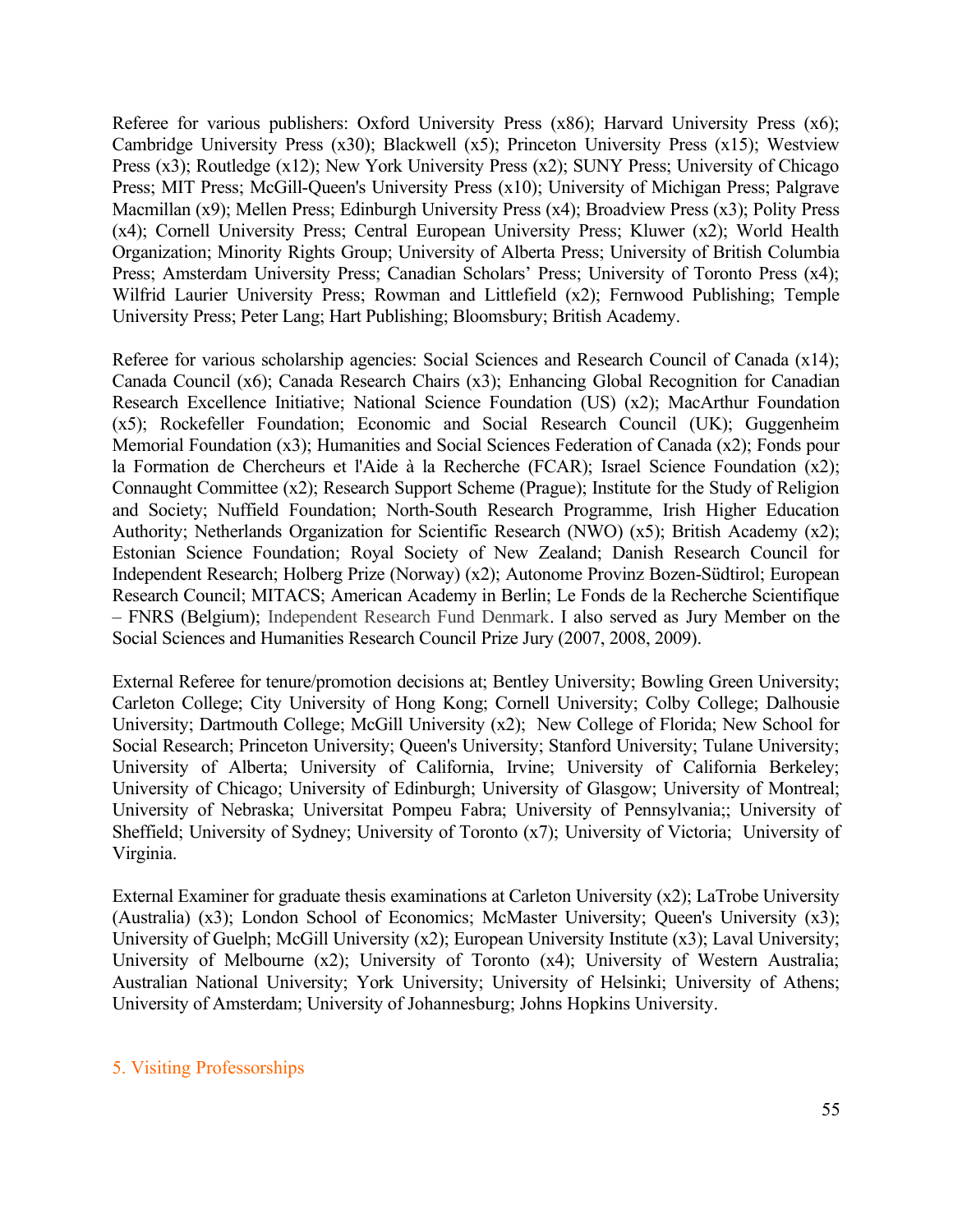Visiting Fellow, Wissenschaftszentrum Berlin für Sozialforschung (WZB) (April 2018).

Visiting Professor, Institute for Value Studies Univeristy of Winchester (2017-2020).

- Visiting Fellow, Robert Schuman Centre for Advanced Studies, European University Institute, Florence (January-February 2014 and January-February 2015).
- Visiting Fellow, Sydney Environment Institute, University of Sydney (August 2014).

Senior Visiting Fellow, Nuffield College, University of Oxford (2008-2011).

- Recurrent Visiting Professor, Nationalism Studies Program, Central European University, Budapest (1997-98; 1998-99; 1999-2000; 2000-01; 2002-03; 2004-05, 2006-7; 2008-9; 2010-11, 2012-13; 2015-16).
- Visiting Professor, Political Science Department, Universitat Pompeu Fabra, Barcelona (June 1998, April 2003 and March 2012).

Visiting Professor, Department of Political Science, LUISS University, Rome (March-April 2010).

Distinguished Scholar in Residence, Center for the Study of Citizenship, Wayne State University (March 2009).

Visiting Professor, Sciences-Po, Paris (Nov.-Dec. 2007).

Visiting Professor, Faculty of Law, University of Toronto (January 2007).

Visiting Fellow, Bellagio Conference and Study Center, Rockefeller Foundation (March 2000).

Spencer-Leavitt Visiting Professor, Union College, Schenectady (May 1999).

Visiting Professor, Politics Department, Institute for Advanced Studies, Vienna (January 1997).

Visiting Fellow, European Forum, European University Institute, Florence (January-June 1996).

Visiting Professor, Philosophy Department, Carleton University (1994-98)

#### **ACADEMIC PAPERS READ (1987-2020)**

*In Canada:* Carleton University; Concordia University; Dalhousie University (x2); Lakehead University; McMaster University (x2); McGill University (x6); Royal Military College; Ryerson University; Queen's University (x11); St. Jerome's University; Trent University; Université de Montréal (x5); Université du Quebec à Montreal; Université Laval; University of British Columbia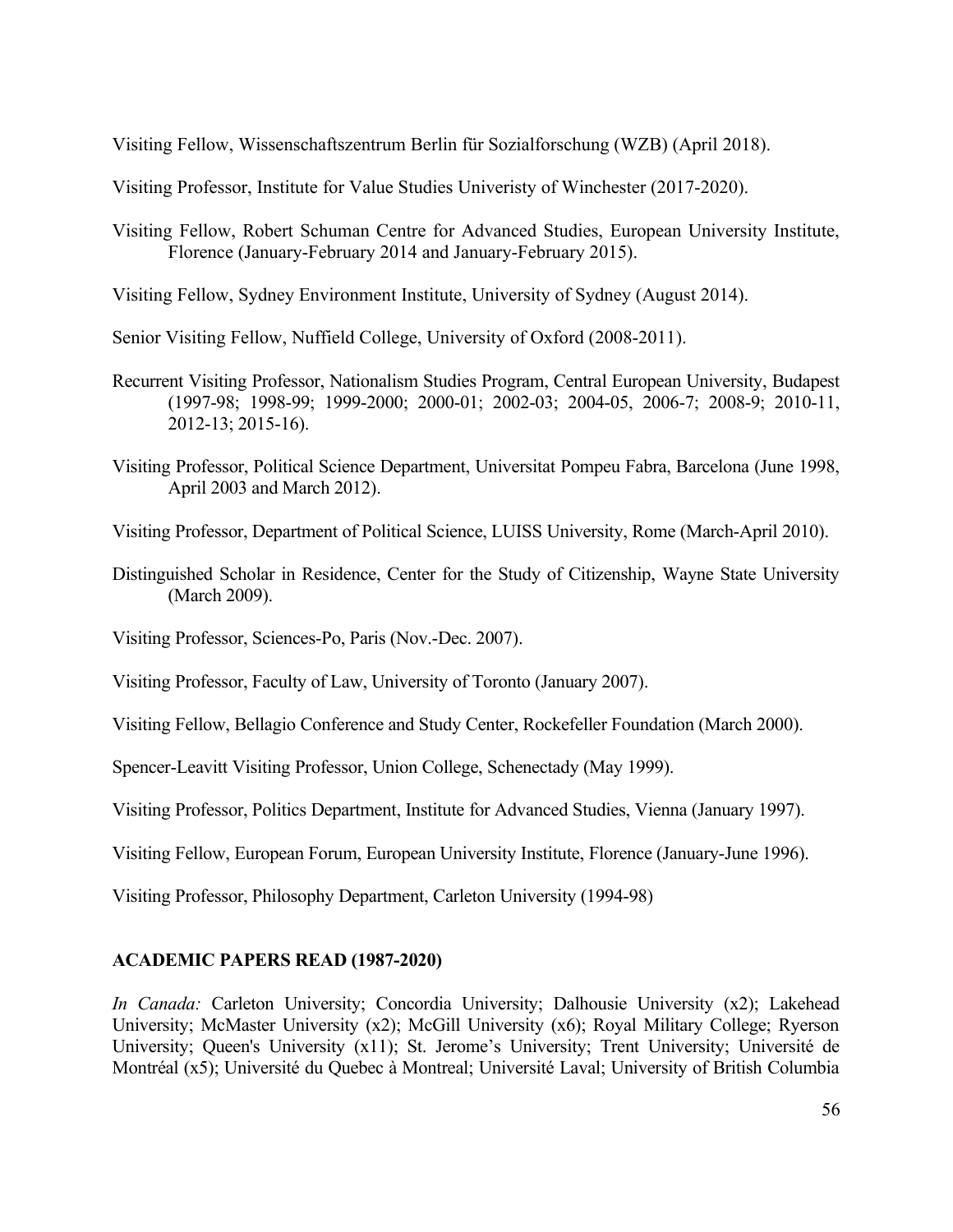(x7); University of Calgary; University of Guelph; University of Northern British Columbia; University of Ottawa (x2); University of Regina (x2); University of Toronto (x16); University of Victoria; University of Western Ontario (x8); University of Winnipeg; York University (x2); Centre de Recherche en Ethique (x2).

*In United States:* California State University Fresno; City University of New York (x2); Columbia University (x3); Cornell University (x2); Dartmouth College; Duke University (x2); Georgetown University; Harvard University (x10); Institute for Advanced Study; Johns Hopkins University (x3); Loyola University; New School for Social Research (x2); New York University (x7); Ohio State University; Princeton University (x7); Rutgers University (x2); Stanford University; St. Lawrence University; Texas A&M University (x2); Union College; University of Buffalo; University of California, Berkeley (x3); University of California, Davis; University of California, Los Angeles (x2); University of California, San Diego (x2); University of Chicago (x2); University of Illinois at Champaign-Urbana; University of Iowa; University of Michigan (x2); University of Pennsylvania (x3); University of Pittsburgh; University of Texas; University of Vermont; University of Virginia; University of Wisconsin-Madison; Virginia Commonwealth University; Wayne State University (x2); Wesleyan University; Williams College; Yale University (x3).

*International:* Aalborg University, Denmark (x2); Aarhus University (Denmark); Addis Ababa University (Ethiopia); Aga Khan University (UK); Al-Baath University (Homs, Syria); American University of Beirut (Lebanon); American University of Paris (x2); Australian National University; Bilgi University (Istanbul); Cardiff University; Central European University (Budapest) (x13); Centre d'Études et de Recherches Internationales (Paris, x2); Chinese Academy of Social Sciences (Beijing); City University of Hong Kong; Consejo Superior de Investigaciones Científicas (Madrid); Deakin University (Melbourne); École des Hautes Études en Sciences Sociales (Paris); Doshisha University (Kyoto, Japan); Economic and Social Research Council (UK); European Inter-University Centre for Human Rights and Democratization (Venice); European University Institute (Florence) (x12); Francqui Foundation (Brussels); Fudan University (Shanghai); Hebrew University of Jerusalem (x2); Hochschule für Philosophie (Munich); Hokkaido University (Japan); Hunan Provincial Communist Party School (Shangsha, China); Institut Catholique de Paris; Institut de Ciènces Politiques i Socials (Barcelona); Institute for Advanced Studies (Vienna); Institute for Future Studies (Stockholm); Istituto di Studi Politici S Pio V (Rome); Korea University (Seoul); KU Lueven (x2); London School of Economics (x2); LUISS University (Rome) (x2); Malmö University; Masaryk University (Brno, Czech Republic); Monash University (Melbourne); National University of Singapore (x2); Netherlands Organization for Scientific Research; Netherlands School for Research in Practical Philosophy (Amsterdam) (x2); Party School of the Central Committee of the Communist Party of China (Beijing); Peace Research Institute Oslo; Sciences-Po (Paris) (x2); Tata Institute of Social Sciences (Mumbai); Tel Aviv University; Universidad Catolica del Perú (Lima); Universidad de Guadalajara (x2) (Mexico); Universidad Internacional Menéndez y Pelayo (Spain); Universidad Nacional Autónoma de México (Mexico City) (x3); Universidad Nacional de Educación a Distancia (Madrid); , Università di Catania (Italy); Universita degli studi di Palermo (Italy); Universita Degli Studi Urbino (Italy); Universitat Autònoma de Barcelona; Universitat Bielefeld (Germany); Universitat Oberta de Catalunya (Barcelona); Universitat Pompeu Fabra (Barcelona) (x4); Université Catholique de Louvain (Belgium); University College, London (UK) (x2); University of Aleppo (Syria); University of Amsterdam (x3); University of Bristol (x2);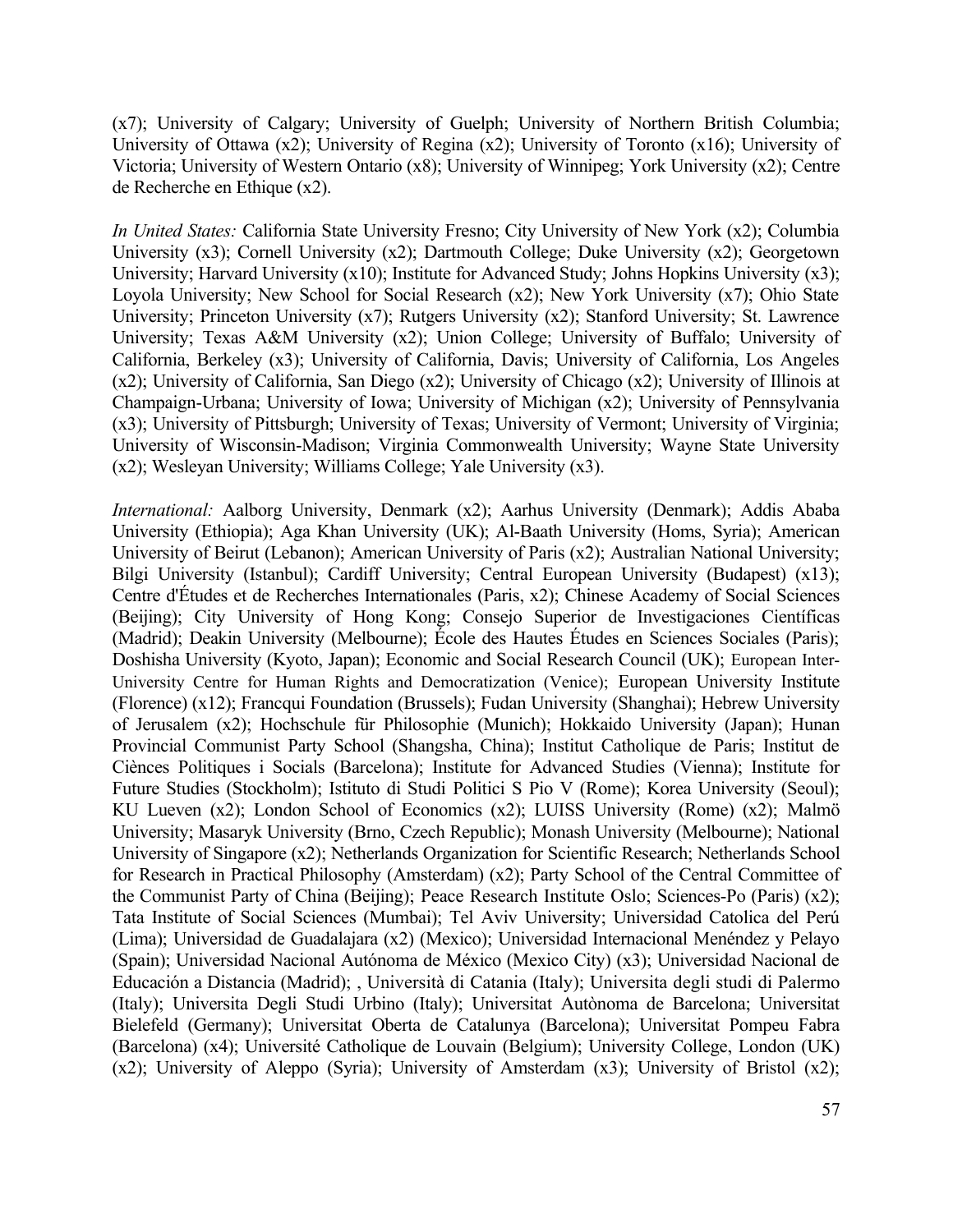University of Copenhagen; University of Damascus (x2); University of Edinburgh (x2); University of Glasgow; University of Gottingen (Germany); University of Hasanuddin (Makassar, Indonesia); University of Indonesia (Jakarta); University of Ljubljana (Slovenia) (x2); University of London (x2); University of New South Wales (Sydney); University of Oxford (x6); University of Paris (Sorbonne) (x2); University of Peradeniya (Sri Lanka); University of Santiago de Compostela; University of Siena; University of Sydney (x3); University of Tasmania; University of Tokyo (x2); University of Twente (Netherlands); University of Ulster (x2); University of Vienna; University of Wales, Swansea (x2); University of Warsaw (Poland); University of Winchester; University of York; University of Zurich; Utrecht University; Van Leer Institute (Jerusalem); Wissenchaftskolleg zu Berlin.

Also presentations at the annual meetings of the American Philosophical Association (x2); American Sociological Association; British Association of Canadian Studies; Canadian Philosophical Association (x8); Canadian Political Science Association (x5); American Political Science Association (x3); Midwestern Political Science Association; Canadian Animal Law Conference; German Association for Political Science; Canadian Ethnic Studies Association; Canadian Sociology Association (x2); Canadian Federation of the Humanities and Social Sciences (x2); Conference for the Study of Political Thought; 5th Congresso Latinamerico de Educación Intercultural Bilingüe; Council for European Studies; Association for the Study of Nationalities (x3); 22nd World Congress of the International Association for Philosophy of Law and Social Philosophy; International Council of Canadian Studies; Association for Canadian Studies (x2); Canadian Asian Studies Association; Institut Canadien de recherche sur les minorités linguistiques, Université de Moncton; Association for the Study of Ethnicity and Nationalism; North American Society for Social Philosophy (x2); Couchiching Conference; Queen's International Institute on Social Policy; Centre for the Study of the Presidency; Nordic Association of Canadian Studies; and at workshops of the Institute for Humane Studies (x4); Liberty Fund (x3); Royal Society of Canada (x3); Social Philosophy and Policy Center; Institute for Research on Public Policy (x3); Ethnicity and Democratic Governance Project; Institute for Intergovernmental Relations (x2); Canadian Institute for Advanced Research (x6); Trudeau Foundation (x3); Administrators' Colloquium (Ottawa); Woodrow Wilson Center for International Scholars; the Toronto Chapter of the Conference for the Study of Political Thought; the Ethikon Institute (x3); Minding Animals International (x3); International Panel on Social Progress; Internationale School voor Wijsbegeerte (Netherlands); Les Recontres Philosophiques de Monaco.

#### **OTHER PRESENTATIONS**

Presentations to various international governmental and non-governmental organizations, including the World Social Forum; Animal Politics Foundation; Animal Rights Academy (Toronto); Carnegie Council on Ethics and International Affairs (New York; x4); United Nations Human Development Report Office (New York); World Bank (Washington); 21st Century Trust; International Center for Transitional Justice (New York); Carnegie Endowment for International Peace; European Centre for Minority Issues (x3); Social Science Research Council (New York); Institute for Public Policy Research (London); Global Centre for Pluralism (Ottawa, x4); Canadian Ethnocultural Council; Canadian Policy Research Networks (x2); Canadian Institute for Advanced Research (x4); Canadian Council of Muslim Women; Minority Advocacy Rights Council (Ottawa); Canadian Jewish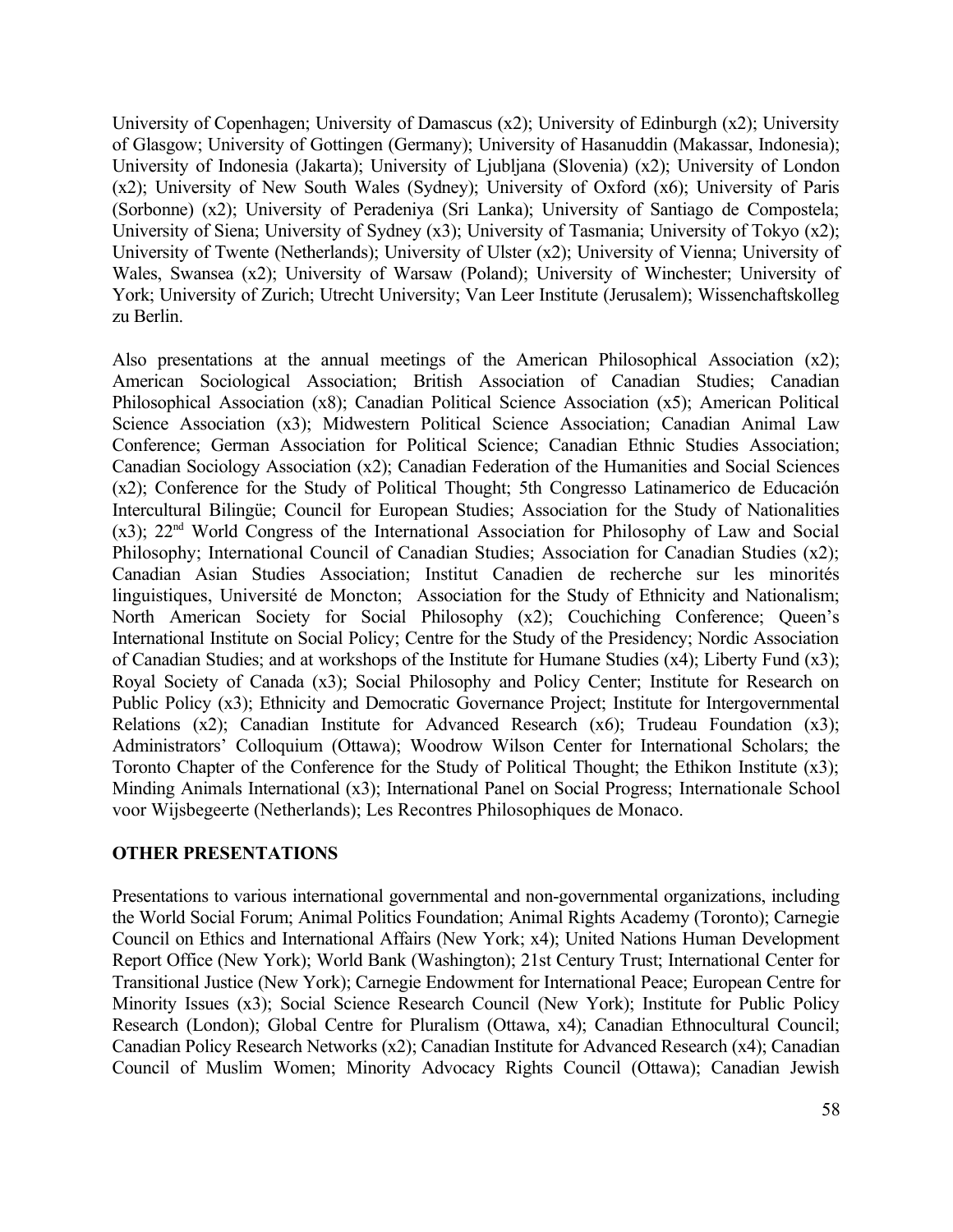Congress; Mosaic Institute; Maytree Foundation (x2); Later Life Learning (x4); Canadian Race Relations Foundation; Canadian Multicultural Education Foundation; Open Academy (Halifax); Latvian Center for Human Rights and Ethnic Studies; Pylyp Orlyk Institute for Democracy (Kyiv); Liberal Institute, Friedrich Naumann Foundation (x2) (Budapest; Berlin); Institute for Central European Studies (Budapest); Jaan Tonissoni Institute (Tallinn, Estonia); Council for Cultural Cooperation, Council of Europe (Strasbourg); Institute for Democracy in South Africa (Cape Town); Departament de Cultura, Generalitat de Catalunya (Barcelona); Human Rights Office, Government of the Basque Country; UNESCO Etxea (Bilbao); Centre de Cultura Contemporània de Barcelona; United Nations Development Program (Guatemala City); Center for Policy Alternatives (Colombo, Sri Lanka); European Commission for Democracy Through Law, Council of Europe (Chisinau, Moldova); Ministry of Indigenous Affairs and First Nations, Government of Bolivia; National Army of Bolivia; Australian Multicultural Foundation; Syrian Public Relations Association (Damascus); Mada al-Carmel Arab Center for Applied Social Research (Haifa); ARPEL: Regional Association of Oil and Natural Gas Companies in Latin America and the Caribbean (Cartagena, Colombia); Partij voor de Dieren (Party for the Animals, Netherlands); Heinrich Böll Stiftung (Berlin); Korea Foundation (Seoul); Ludwig Forum für Internationale Kunst (Aachen); PhilCologne (Germany); Farm Sanctuary: Reset Dialogues on Civilizations (Venice); International Metropolis Project (x2); HowTheLightGetsIn Philosophy and Music Festival (UK); Katalys Institut för facklig idéutveckling (Stockholm); Montreal SPCA; Fauna Foundation; Kingston VegFest; Montreal VegFest: Brooks Institute for Animal Rights Law and Policy; Interkulturelt Museum (Oslo) VGT (Verein Gegen Tierfabriken, Vienna).

Also presentations at various departments and agencies of the Government of Canada, including the Canadian Centre for Foreign Policy Development; Canadian Forces College (x5); Department of Canadian Heritage (x2); Citizenship and Immigration Canada (x3); Immigration, Refugees and Citizenship Canada; Department of Multiculturalism and Citizenship; the Department of Foreign Affairs and International Trade (x2); Policy Horizons Canada; Parliamentary Internship Programme; Inter-Department Workshop on Ethics and Bioetechnology; Deputy Ministers' Committee on Social Policy; Deputy-Ministers' Task Force on Diversity and Inclusiveness; Department of Justice (x4); Privy Council Office (x2); Policy Research Secretariat; Policy Research Initiative; Canadian Centre for Management Development; Forum of Federations; National Judicial Institute; Parliamentary Internship Programme; Royal Commission on Aboriginal Peoples; and the Royal Commission on New Reproductive Technologies.

#### **EMPLOYMENT HISTORY**

- Current Canada Research Chair in Political Philosophy, Department of Philosophy, Queen's University (since October 2003).
- Current Recurrent Visiting Professor, Nationalism Studies Program, Central European University, Budapest (since February 1998). I teach a two or three-week intensive course on a regular basis at the CEU (1997-98; 1998-99; 1999-2000; 2000-01; 2002- 03; 2004-05, 2006-7; 2008-9; 2010-11, 2012-13, 2015-16). Also, I have taught regularly in the CEU Summer University (1997, 1999, 2002, 2003).